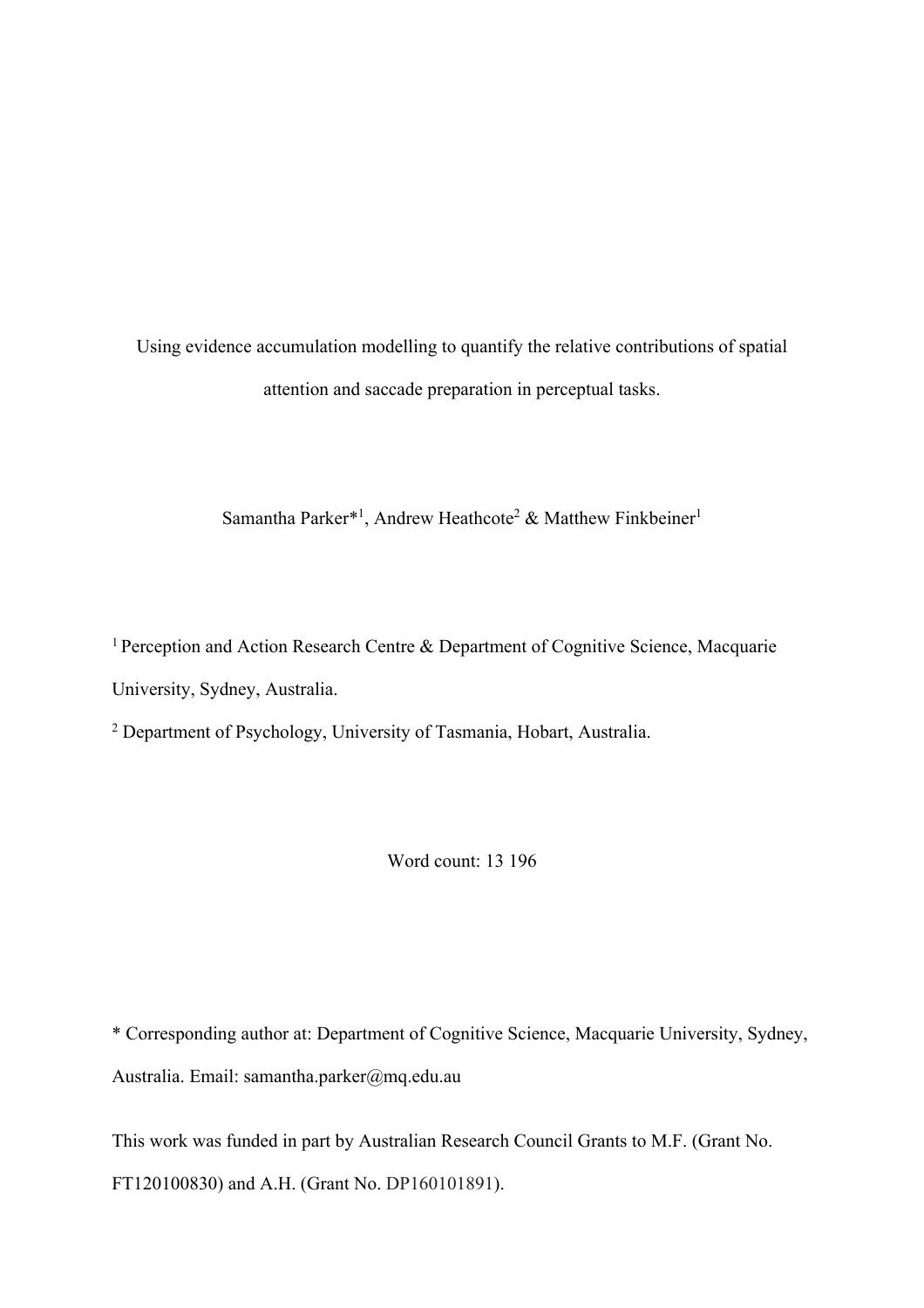#### Abstract

A typical way to investigate the relationship between spatial attention and the programming of an eye movement is with a dual-task. Here, participants simultaneously make an eye movement in one direction and discriminate a target at the same or a different location. Results of these tasks consistently find that performance is best at the goal of an upcoming eye movement. It is less clear, however, the extent to which spatial attention can shift independently of the programmed saccade. In this paper, for the first time, we use an evidence accumulation model to examine this longstanding question. Specifically, across two studies, we quantify the relative contributions of spatial attention and saccade preparation in a perceptual dual-task. Our results establish that there is a unique and measurable effect of spatial attention away from the saccade goal, and, interestingly, that the relative magnitude of this effect varies by cue type. There is a larger influence of spatial attention when a peripheral rather than a central cue is employed. We suggest that these results support the claim that each form of orienting is mediated by a distinct underlying mechanism.

*Keywords:* visual attention, saccade, evidence accumulation model, saccadic programming, spatial cueing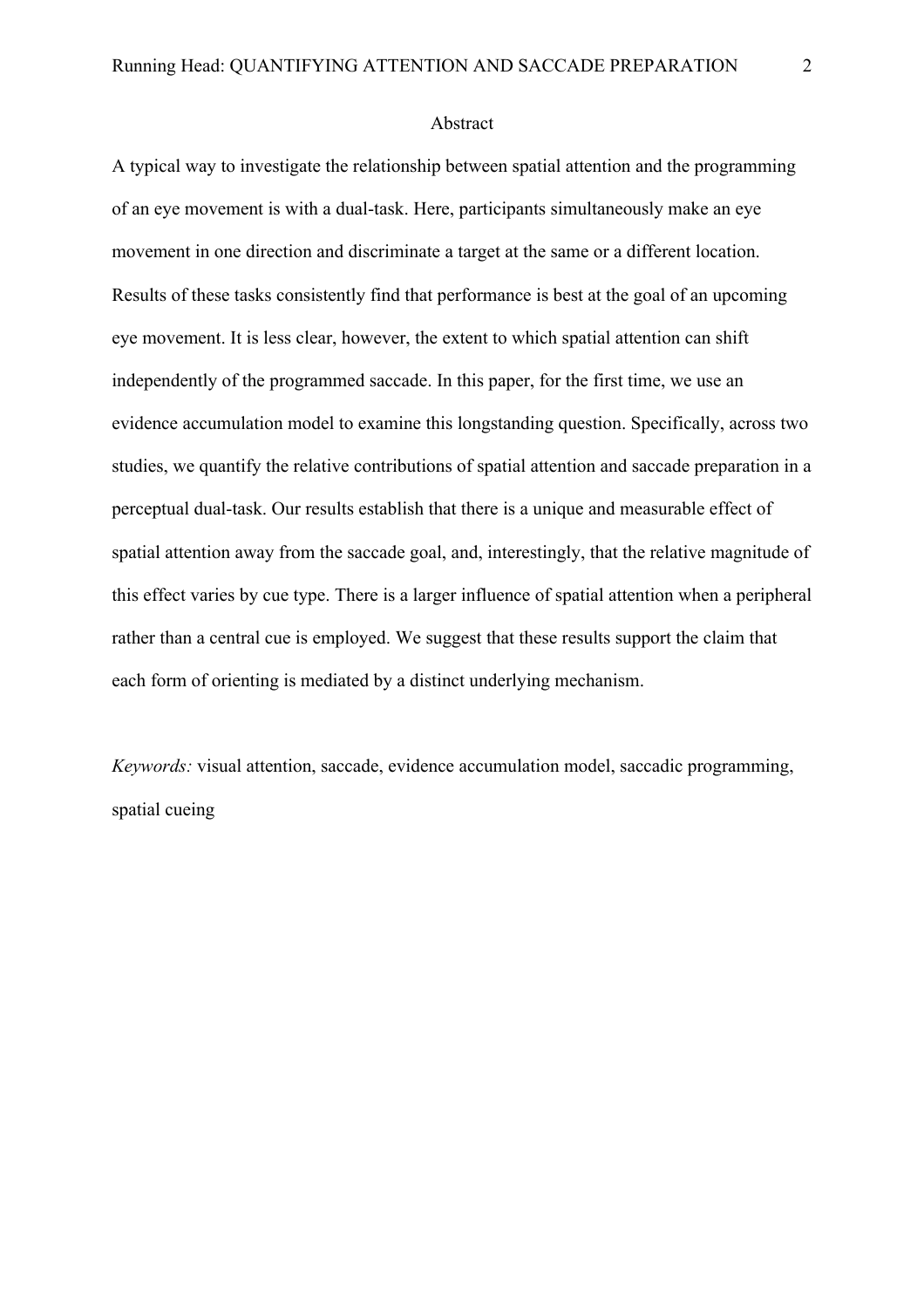*Public Significance Statement:* This study provides a new method by which to quantify the contributions of spatial attention and saccade preparation to perceptual tasks. Using evidence accumulation modelling, this study measures the magnitude of the spatial attention and saccade preparation effect in an orientation discrimination task. The results establish that both spatial cueing and the preparation of an eye movement uniquely contribute to task performance. The magnitude of these effects are found to vary by cue type, with a larger influence of spatial attention when a peripheral rather than central cue is employed. These results suggest that spatial attention and saccade preparation are mediated by distinct underlying mechanisms.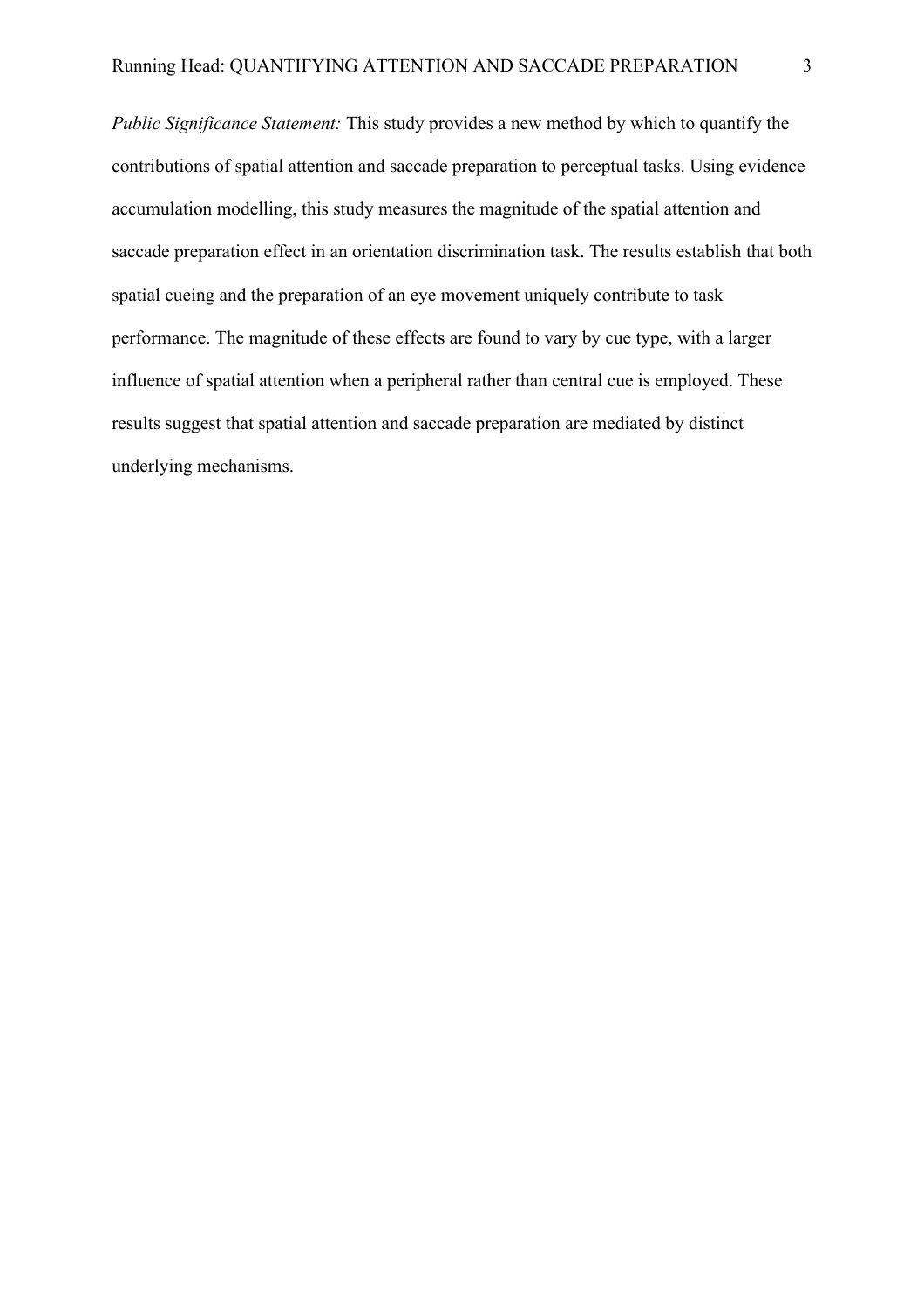Using evidence accumulation modelling to quantify the relative contributions of spatial attention and saccade preparation in perceptual tasks.

The visual world is vast, complex and, without a filtering mechanism, would be computationally overwhelming. In order to make sense of what we see we must select and filter relevant visual information from irrelevant visual noise. Shifts of visual attention and eye movements both operate to achieve this purpose. Frequent, rapid eye movements, known as saccades, bring objects of interest onto our fovea, the part of our retina with the highest visual acuity. Visual spatial attention, on the other hand, can be oriented, without eye movements, to certain regions of space in order for information in those regions to be available for further processing (Posner, 1980). The extent to which these two forms of orienting are obligatorily coupled has been the topic of a longstanding debate. One particular task that is used extensively to investigate this question is the dual-task paradigm. In a classic dual-task, participants are required to saccade to one element in a display whilst simultaneously performing a discrimination task at the same (congruent) or a different (incongruent) location (Deubel & Schneider, 1996; Hoffman & Subramaniam, 1995; Kowler, Anderson, Dosher, & Blaser, 1995; Shepherd, Findlay, & Hockey, 1986). A typical finding is that immediately prior to the onset of an eye movement, discrimination performance improves at the goal of an upcoming saccade and deteriorates at other locations. This finding has led many authors to conclude that there is an obligatory shift in spatial attention that precedes all eye movements. What is less clear, however, is the extent to which spatial attention can influence performance away from the saccade goal. While some studies fail to report any influence of spatial attention during a dual-task (Deubel & Schneider, 1996; Deubel & Schneider, 2003; Hoffman & Subramaniam, 1995; Shepherd et al., 1986), the results of other research calls this conclusion into question (Born, Ansorge, & Kerzel, 2013;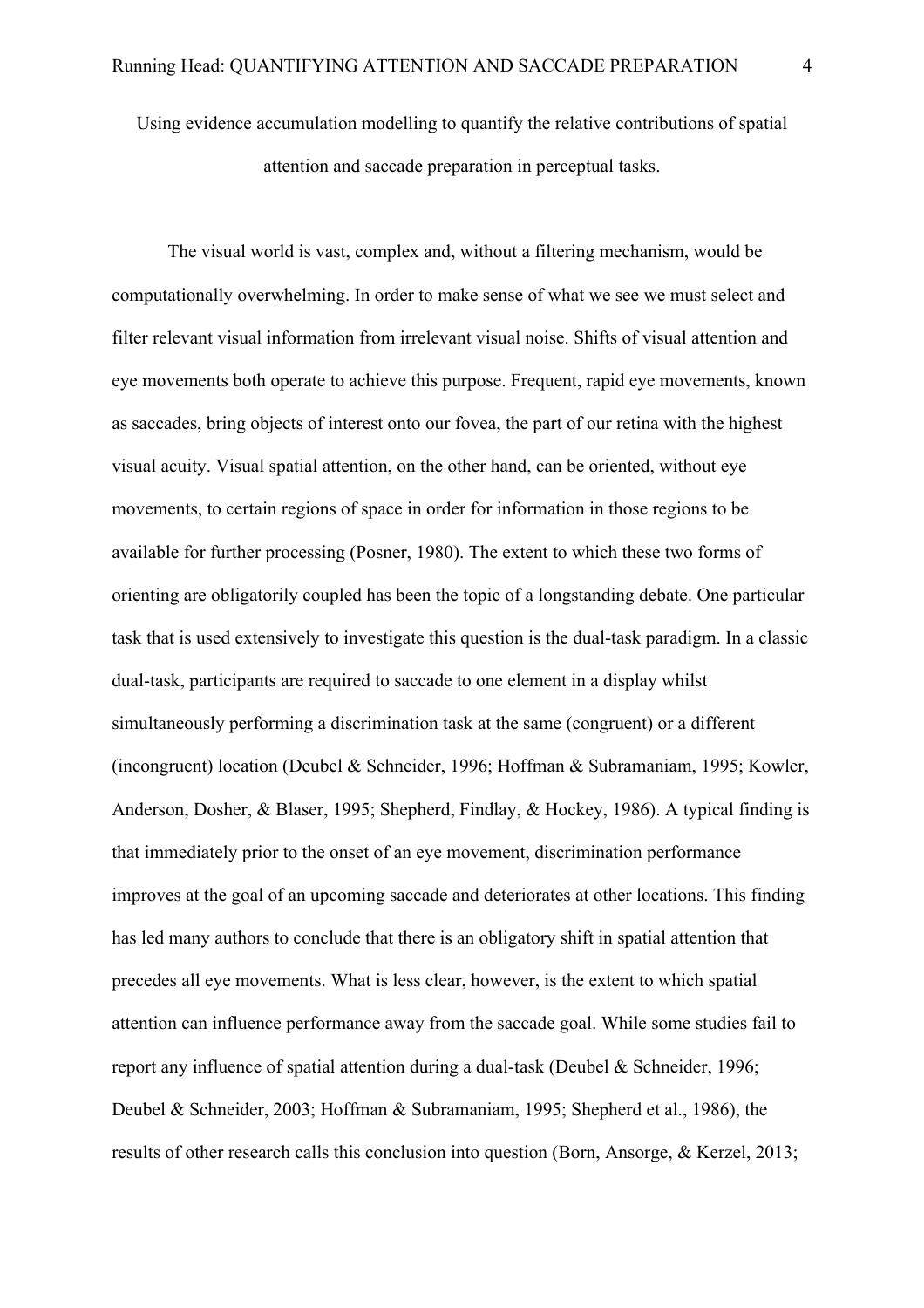Castet, Jeanjean, Montagnini, Laugier, & Masson, 2006; Deubel, 2008; Dore-Mazars, Pouget, & Beauvillain, 2004; Kowler et al., 1995; Moehler & Fiehler, 2014, 2015; Montagnini & Castet, 2007).

One way of addressing this longstanding issue is to quantify the relative contributions of spatial cueing and saccade congruency to dual-task performance. Close inspection of the literature, however, reveals that to date this has not been possible. The typical approach to dual-task data has been to analyse accuracy and response times separately. While informative, it is not possible using accuracy and RT alone to disentangle the influence of orienting from other factors that can also influence perceptual decision-making. Here we address this issue by using an evidence accumulation model to measure the influence of spatial cueing and saccade congruency in a dual-task. The value of using a computational approach is that it allows us to parameterise the decision-making process and, in turn, extract a direct and comparable measure of orienting to task performance. This measure can be used to assess the relative contributions of spatial attention and saccade preparation across different dual-task conditions and distinct studies. Our results establish that there is an independent and measurable influence of spatial attention away from the goal of a saccade and that the magnitude of this effect varies by cue type.

# **Evidence accumulation modelling**

It is typical in most two-alternative choice experiments for researchers to collect two measures of performance; the proportion of correct responses and the speed of these decisions. While it is common for these measures to be analysed separately, it is not clear how to combine accuracy and RT into a single measure to quantify subject ability or task difficulty (Wagenmakers, van der Maas, & Grasman, 2007). Consider for example the widely reported speed-accuracy trade-off phenomenon (Ratcliff & Rouder, 1998). Here less cautious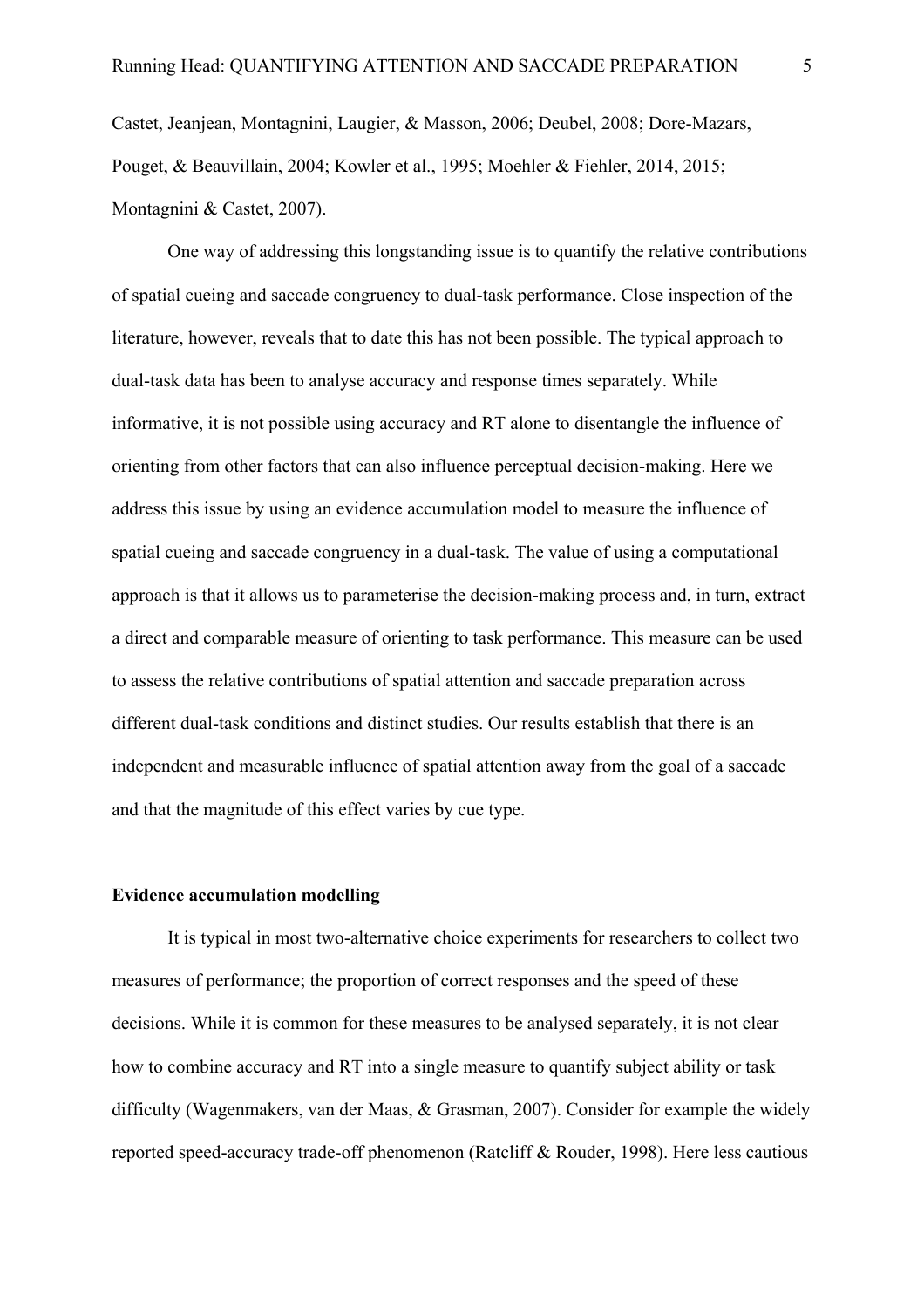responding is associated with faster and more error prone choices, while more cautious responding is associated with slower responding and greater accuracy even when difficulty and/or ability remains constant. If two participants, for example, respectively demonstrate this pattern of responding it is difficult to ascertain from accuracy and RT alone which participant has the superior ability, or if they differ at all in ability. This is because, without a theoretical basis to combine them, reaction times and accuracy are incommensurable. The same holds true if the goal is to compare difficulty across two different conditions and those conditions were presented in separate blocks. Here any effect of condition on difficulty cannot be disentangled from response caution, which may differ between blocks.

Evidence accumulation models provide a principled way of combining speed and accuracy, to enable direct insight into the processes that underlie decisions. They do so by combining accuracy and distribution of RT for correct and error responses to estimate parameters of a model that, in combination, can separate the effects of response caution and difficulty. While there are many different varieties of evidence accumulation models, they all share the same basic framework (Donkin, Brown, & Heathcote, 2009). These models assume that when making a decision a participant samples information from the environment and that information is used as evidence for one of the potential responses. As soon as evidence in favour of a particular choice reaches a threshold the decision process is terminated and the corresponding response is made. All these models provide estimates of three key parameters; the rate at which evidence for a response is accumulated (drift rate), how much evidence is required before a response is made (threshold) and the amount of time taken for non-decision aspects of the task, such as stimulus encoding and motor execution (non-decision time). These parameters quantify the latent variables that are assumed to underlie the decisionmaking process. Thresholds, for example, estimate the level of information necessary to make a response. As thresholds increase, responses take longer to produce but are more likely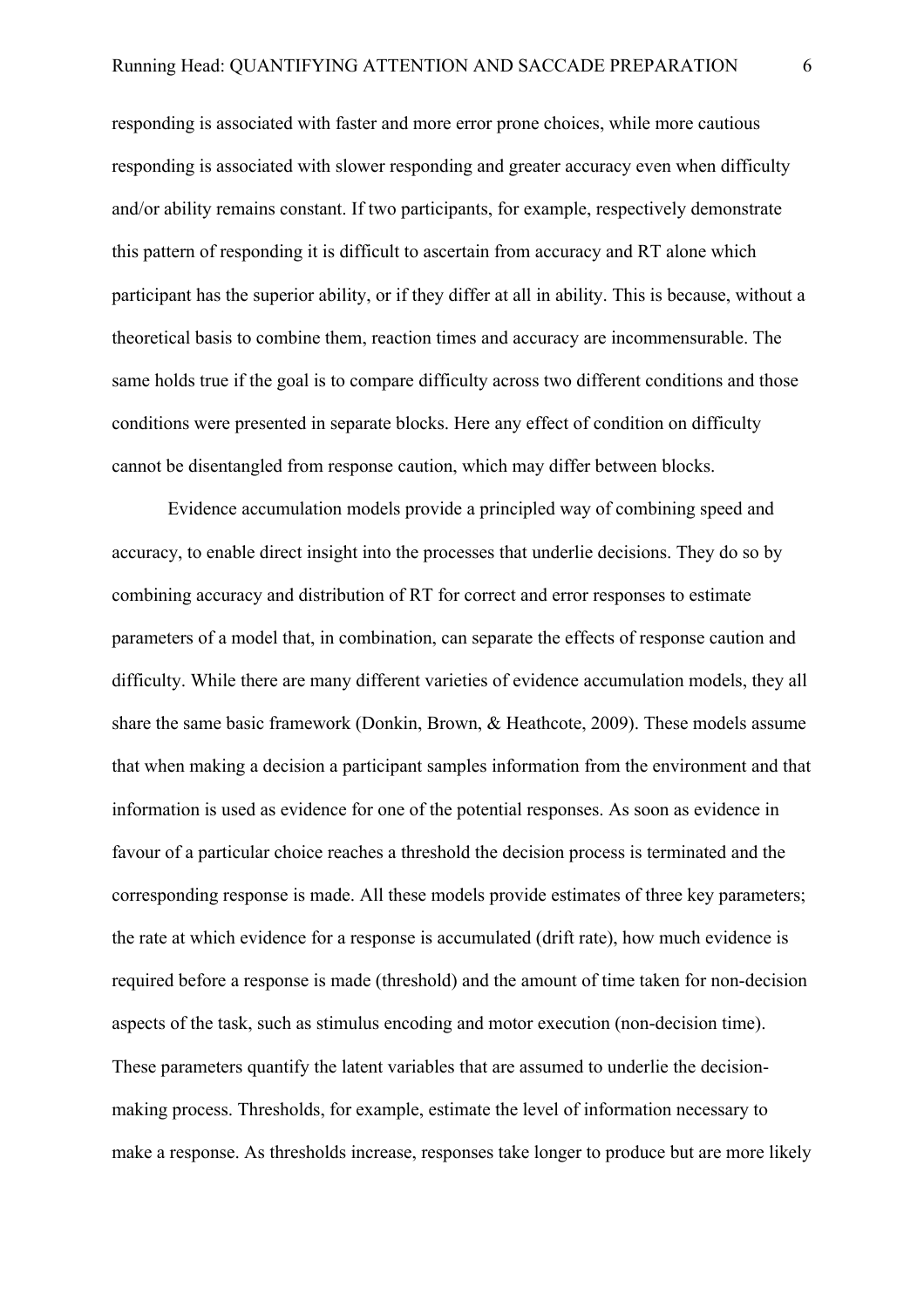to be correct. In this way, by allowing the threshold parameter to vary, the potential influence of a speed-accuracy trade-off can be accounted for. Drift rate, on the other hand, quantifies the deterministic component of the accumulation process (Wagenmakers et al., 2007). Estimates of this parameter reflect the quality of information in the system and can provide a direct and quantifiable measure of task difficulty or subject ability (Lewandowsky & Oberauer, 2018). Assessing how parameters vary as a function of experimental manipulations can reveal much more about the mechanisms that underlie decision making than is apparent from an analysis of accuracy and RT alone (Donkin et al., 2009). Take, for example, ageing research. A central finding in this area is that response times increase with age across a wide variety of tasks, such as lexical decision tasks (Salthouse, 1996). This finding has commonly been interpreted as evidence of an age-related cognitive decline. Ratcliff, Thapar and McKoon (2010), however, by fitting an evidence accumulation model, found that in contrast to this widely held belief, the mechanism underlying this effect was response caution. Older adults were more cautious responders, requiring more evidence to trigger a decision than young people. Critically there was no difference in mean drift rate, suggesting that older and younger people did not differ in their ability. Importantly, this conclusion was not apparent from a typical analysis of accuracy and response times, as in most cases accuracy was near ceiling and so the better accuracy associated with increased response caution was hard to detect.

Conclusions about the operation of spatial attention and saccade preparation during a dual-task have been limited in a similar way. This is because the dual-task paradigm necessitates that some experimental conditions, such as the direction and location of an eye movement, or the probability that a target will appear at a certain location, be held constant across blocks. When conditions are presented across separate blocks of trials, it is possible for participants to strategically adjust the level of information required to trigger a response.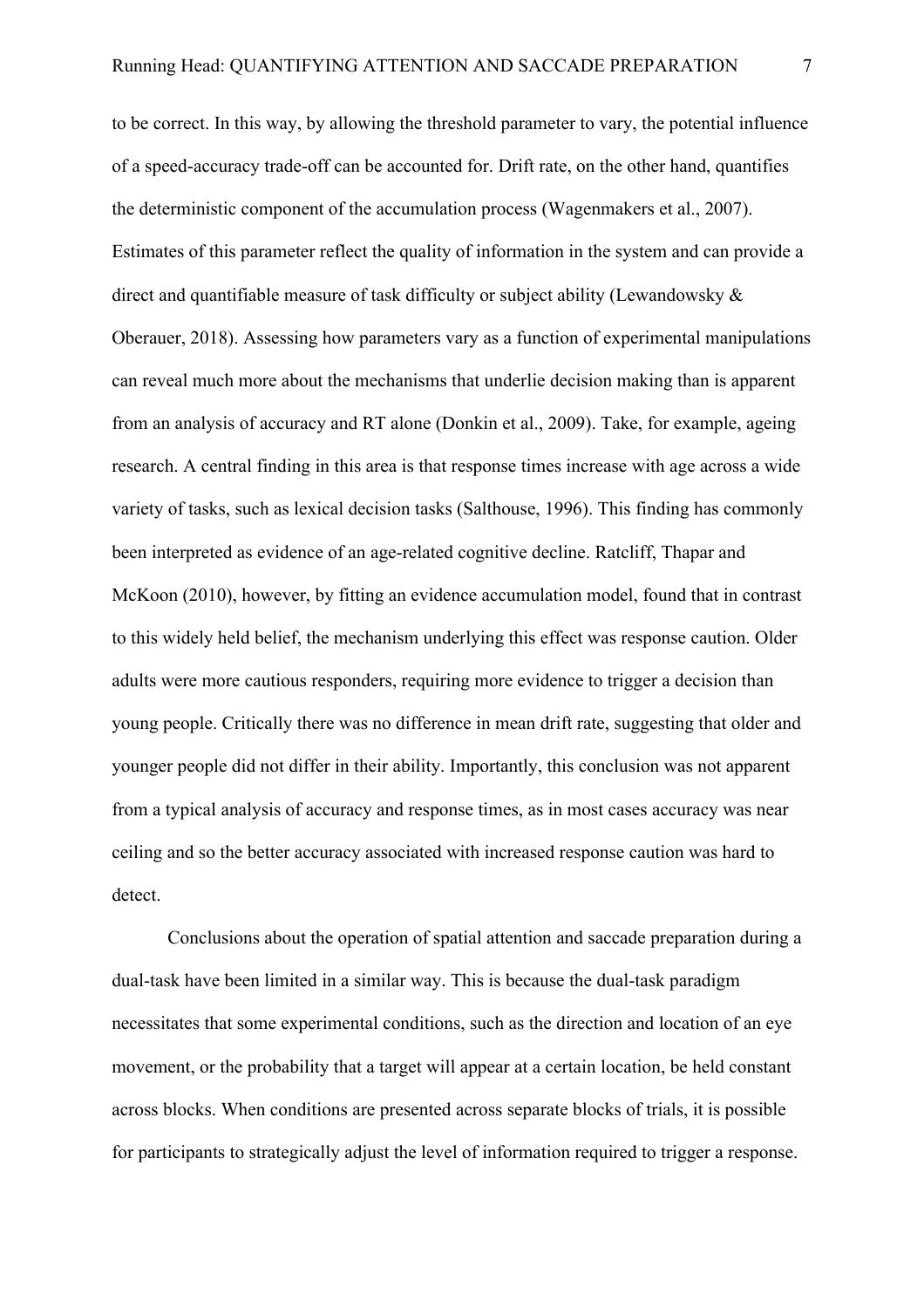For example, participants may require less evidence to make a decision when they are instructed to keep their eyes at fixation, relative to when they are directed to execute a saccade towards or away from the discrimination target. When accuracy and RT are used to measure the influence of orienting, the effect of response caution cannot be disentangled from task difficulty. As a consequence, to date it has not been possible to assess the relative contributions of spatial attention and saccade preparation to dual-task performance.

### **Dual-task paradigms.**

A classic dual-task paradigm is designed to simultaneously manipulate both spatial attention and the direction of a programmed saccade. Typically, visual cues (Deubel, 2008; Dore-Mazars et al., 2004; Hoffman & Subramaniam, 1995) or probability schedules (Montagnini & Castet, 2007; Shepherd et al., 1986) direct spatial attention. Performance is then assessed when the target appears at the same (congruent) or a different (incongruent) location to the saccade goal, or at the same (valid) or a different location (invalid) to a spatial cue. Researchers typically take the difference in accuracy between the congruent and incongruent conditions as a measure of the saccade preparation effect and the difference in valid and invalid attention conditions, otherwise known as the cueing effect, as a measure of spatial attention. Discrimination performance is then compared for dual-task trials, discrimination-only trials and sometimes as a function of time.

Due to the difficulty of complying with instructions in these paradigms, it is common for some experimental conditions to be presented in separate blocks of trials. Which aspect of the task that is blocked varies greatly between studies. While some authors block the spatial attention manipulation (Born et al., 2013; Castet et al., 2006; Kowler et al., 1995; Montagnini & Castet, 2007; Shepherd et al., 1986), others hold constant whether and in what direction an eye movement is required (Deubel, 2008; Hoffman & Subramaniam, 1995). As outlined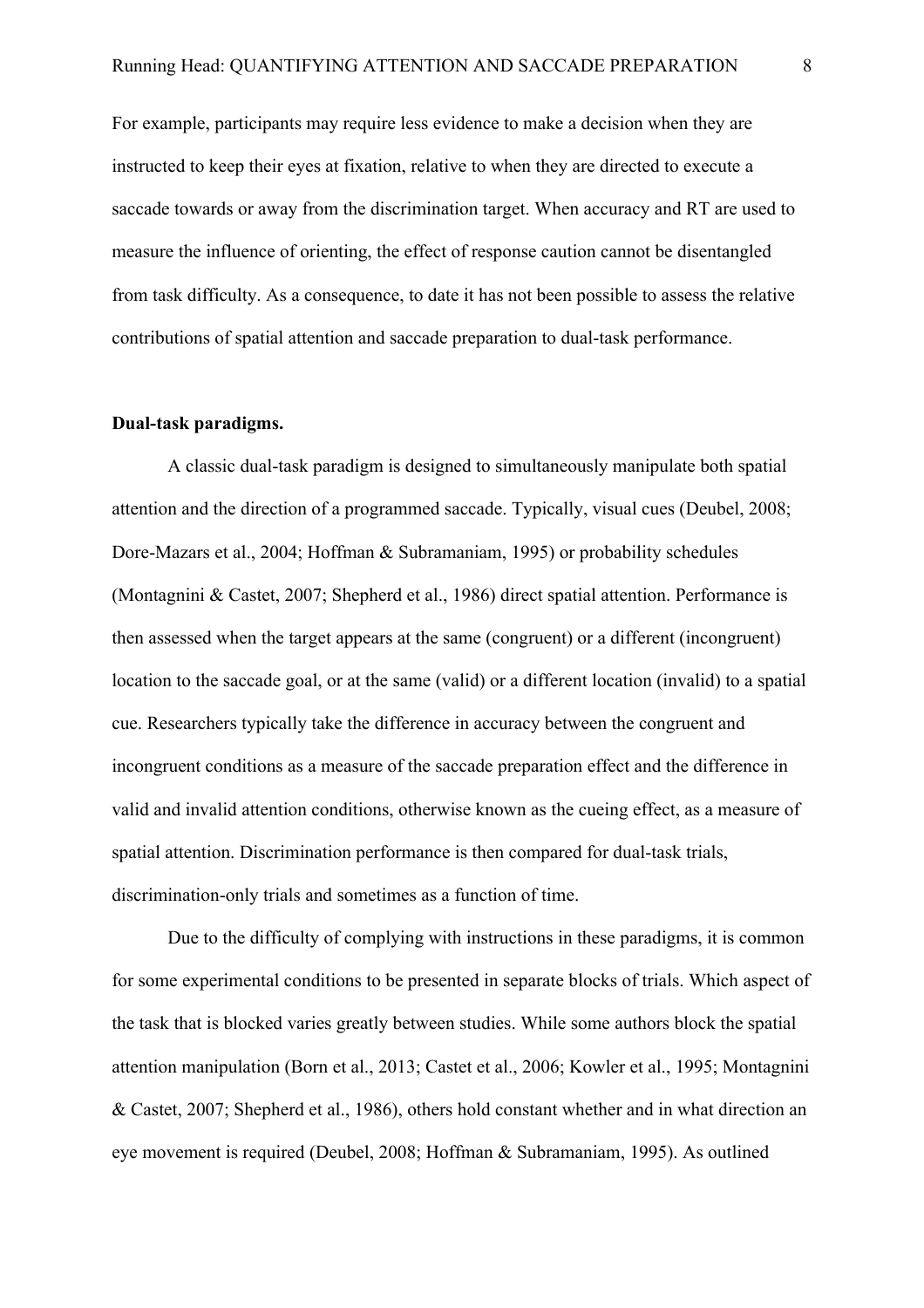above, in an analysis of discrimination performance the effects of spatial attention and saccade preparation cannot be disentangled from other factors, such as response caution, that can vary across blocked conditions. Hence, no study to date has been able to unambiguously quantify the contributions of these two orienting mechanisms. As a consequence, the extent to which spatial attention can influence performance away from the saccade goal remains largely unknown.

Some of the earliest studies that used the dual-task paradigm to investigate the relationship between attention and saccade preparation concluded that spatial attention was always obligatorily tied to the goal of a saccade. Sheperd and colleagues (1986), for example, required participants to saccade in the direction of a centrally presented arrow towards a placeholder positioned either to the left or right of fixation. Spatial attention was manipulated by varying the probability across blocks that the arrow indicated the likely location of an upcoming probe (80%, 50%, 20%). Participants had to execute an eye movement and detect the probe as quickly as possible, with probes remaining visible until response. On trials in which participants were required to simultaneously saccade towards a placeholder and detect the probe, probes were always detected faster at the goal of an upcoming eye movement, regardless of the probability that the target would appear there. In a no-move block, in which participants solely completed the detection task, expectancy was found to strongly modulate performance. These results led the authors to conclude, not only that spatial attention was tied to the saccade goal, but also that saccade preparation was a greater determinant of task performance than spatial attention. It is possible, however, that these effects were confounded by differences that may have occurred across blocks. A greater congruency effect on dualtask trials relative to the cueing effect on detection-only trials may reflect differences in orienting or the influence of response caution. The former would be theoretically important, the latter less so. Trials that simultaneously require both an eye movement and probe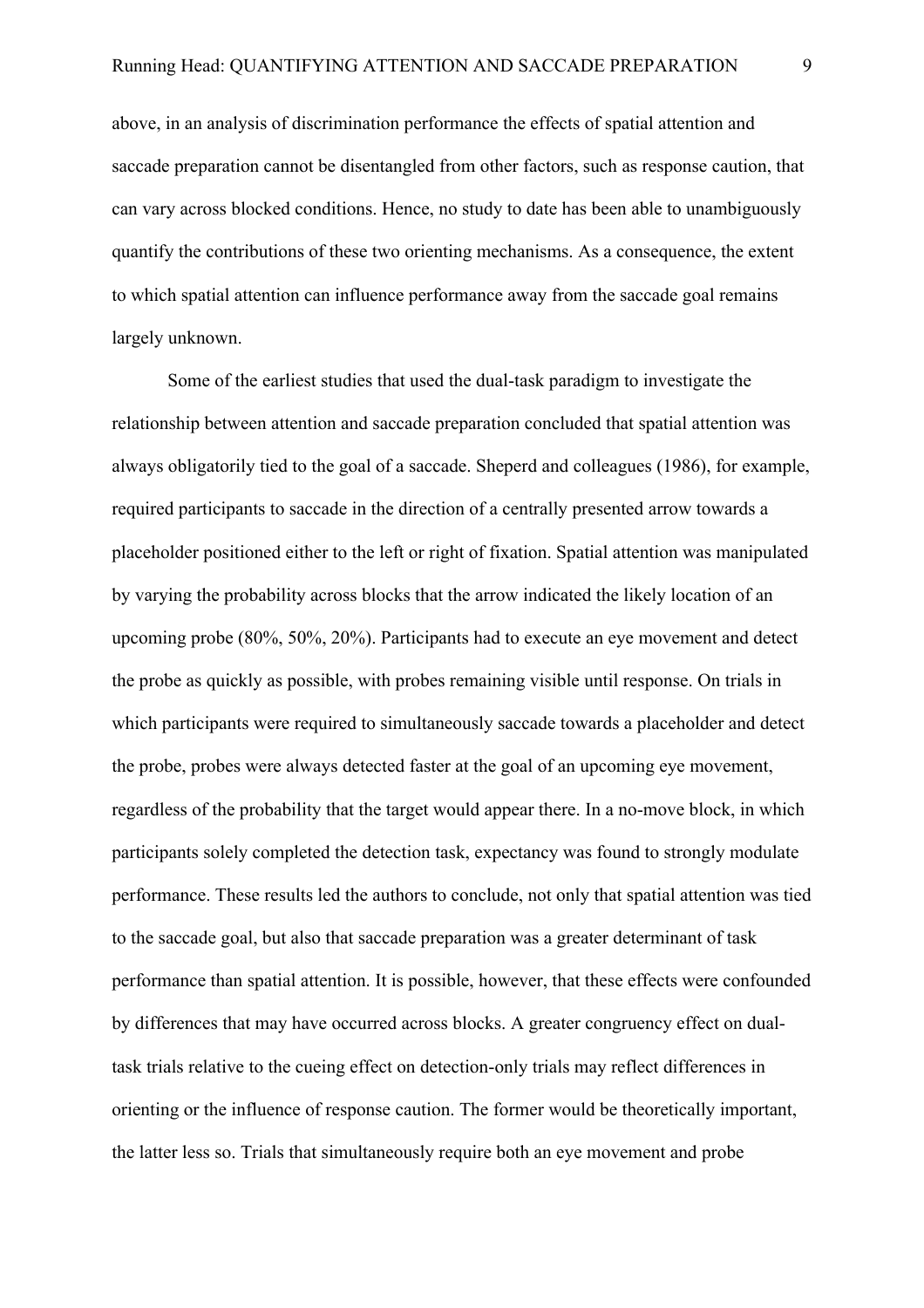detection may be associated with higher thresholds and hence greater accuracy, than detection-only trials. Critically, it is not possible using accuracy alone to tease apart these influences in order to unambiguously quantify and compare the magnitude of the saccade preparation and spatial attention effects. Similarly, as probes were visible until well after saccade onset it is possible that, rather than preparing an eye movement, participants overtly fixated the probe. Hoffman and Subramaniam (1995), in a refinement of this methodology, tasked participants to identify a target letter (T or L) amongst distractors (E or F). At the same time an auditory tone signalled that a saccade was required to one of four locations. Saccade direction was held constant while a centrally presented arrow indicated the likely location (75% valid) of an upcoming target. While the authors reported no influence of arrow validity in dual-task trials, they did find a typical cueing effect in the discrimination-only block. The magnitude of the saccade congruency effect was again reported to be greater than that of spatial cueing, but note how this conclusion comes from the comparison of accuracy rates across dual-task and discrimination-only blocks (see also Deubel & Schneider, 1996; Deubel & Schneider, 2003). Again, these kinds of cross-task comparisons make it difficult to isolate the influence of orienting from response caution in order to provide an accurate quantification of the magnitude of these effects. This is particularly apparent in a study by Kowler and colleagues (1995). Here, unlike in the previous studies, the authors found that the influence of spatial attention depended upon which aspect of the task was emphasised to participants. Spatial attention was found to influence performance away from the saccade goal, but only when participants were asked to concentrate on the discrimination only task.

More recent studies that manipulate spatial attention by varying the probability that a target will appear at a certain location in any given block are similarly limited. Montagnini and Castet (2007) for example, used a centrally presented arrow to direct saccades towards one of eight possible placeholders in a circular array. The probability that the discrimination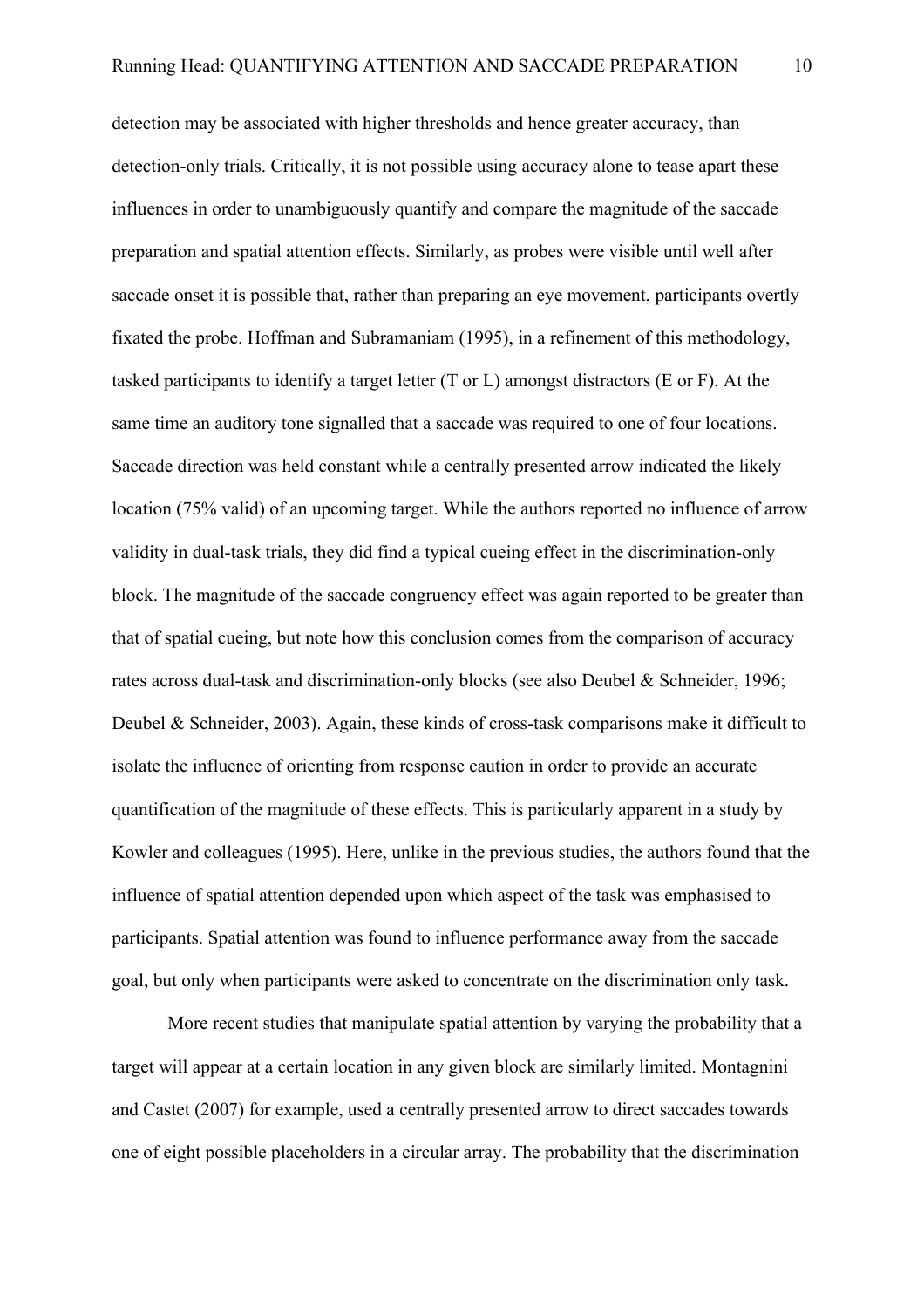target, a Gabor patch, would appear at the saccade location or directly opposite to it was then manipulated across blocks (75%, 50%, 25%). In contrast to the results obtained by Sheperd and colleagues (1986), Montagnini and Castet found that in the block where the probability was low that the target would appear at the upcoming goal of a saccade (25%), discrimination performance was best at the location opposite the goal, but only for short arrow-target SOAs. Despite finding an effect where Sheperd did not, interpretation of this result is limited in a similar way to the Sheperd study. Because probability was separated across blocks, it is not clear how spatial attention modulated task performance. That is, the probability manipulation may have influenced performance because higher probability results in a greater allocation of spatial attention in that condition, or because higher probability blocks are associated with greater response caution, or some combination of both. As illustrated, this makes it difficult to draw unambiguous conclusions about the underlying source of these experimental effects. In a similar way to the studies reported above, the authors also attempted to compare the probability effect in dual- and single-task trials, despite these conditions being separated across blocks (see also Born et al., 2013; Moehler & Fiehler, 2014, 2015).

Unlike studies that confound spatial attention with block, Deubel (2008) instead selected to hold the saccade goal constant. While spatial attention was manipulated with a 75% valid peripheral cue, a centrally presented arrow directed a saccade towards one of twelve possible placeholders. This location was held constant across separate blocks. Performance was also compared across a blocked dual-task and a separate no-saccade task condition. Therefore, while Deubel reported that discrimination was best at the peripherally cued location during the earliest stages of saccade preparation time and deteriorated the closer the target appeared to saccade onset in time, it was not possible to compare the relative magnitude of this effect to that apparent on the covert-only condition. Again, any difference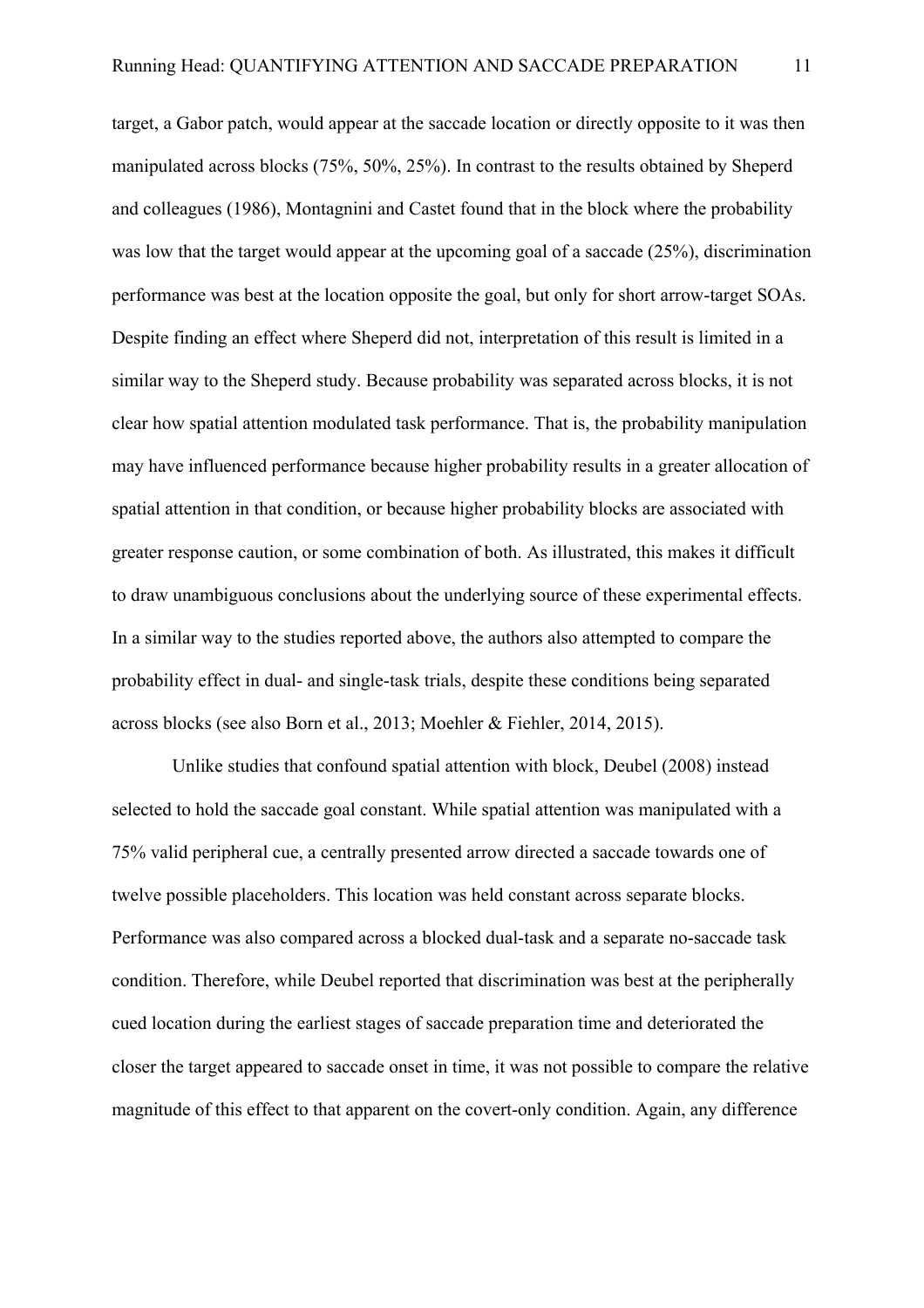in the influence of spatial attention may be confounded by differences in response caution that may occur across dual- and single-task blocks.

It is clear from the studies reviewed above that much remains unknown about the extent to which spatial attention can influence performance during an eye movement. Part of the reason for this is that no study to date has been able to disentangle the influence of spatial cueing and saccade congruency from response caution. This has made it difficult to quantify and compare the relative contributions of each orienting mechanism within the same task, as well as across different tasks. In this paper, we use an evidence-accumulation modelling approach to address this issue. In particular, we use parameter estimates of an evidence accumulation model as a common currency by which to compare the influence of spatial attention and saccade preparation. In doing so, we are able to account for potential differences that may occur across blocked conditions and extract a direct, comparable and theoretically interpretable measure of spatial cueing and saccade congruency.

## **Current study**

The aim of the present study was to use computational modelling to isolate and quantify the relative contributions of spatial cueing and saccade preparation during a dualtask. To this end across two experiments we combined evidence accumulation modelling with a modified version of the dual-task paradigm employed by Hoffman and Subramanian (1995). Participants were required to complete an orientation discrimination task whilst simultaneously programming and executing an eye movement to the same (congruent) or opposite (incongruent) location as the discrimination target. Spatial attention was directed in Experiment 1 through the use of a centrally presented arrow with 75% validity and in Experiment 2 with a sudden onset peripheral cue.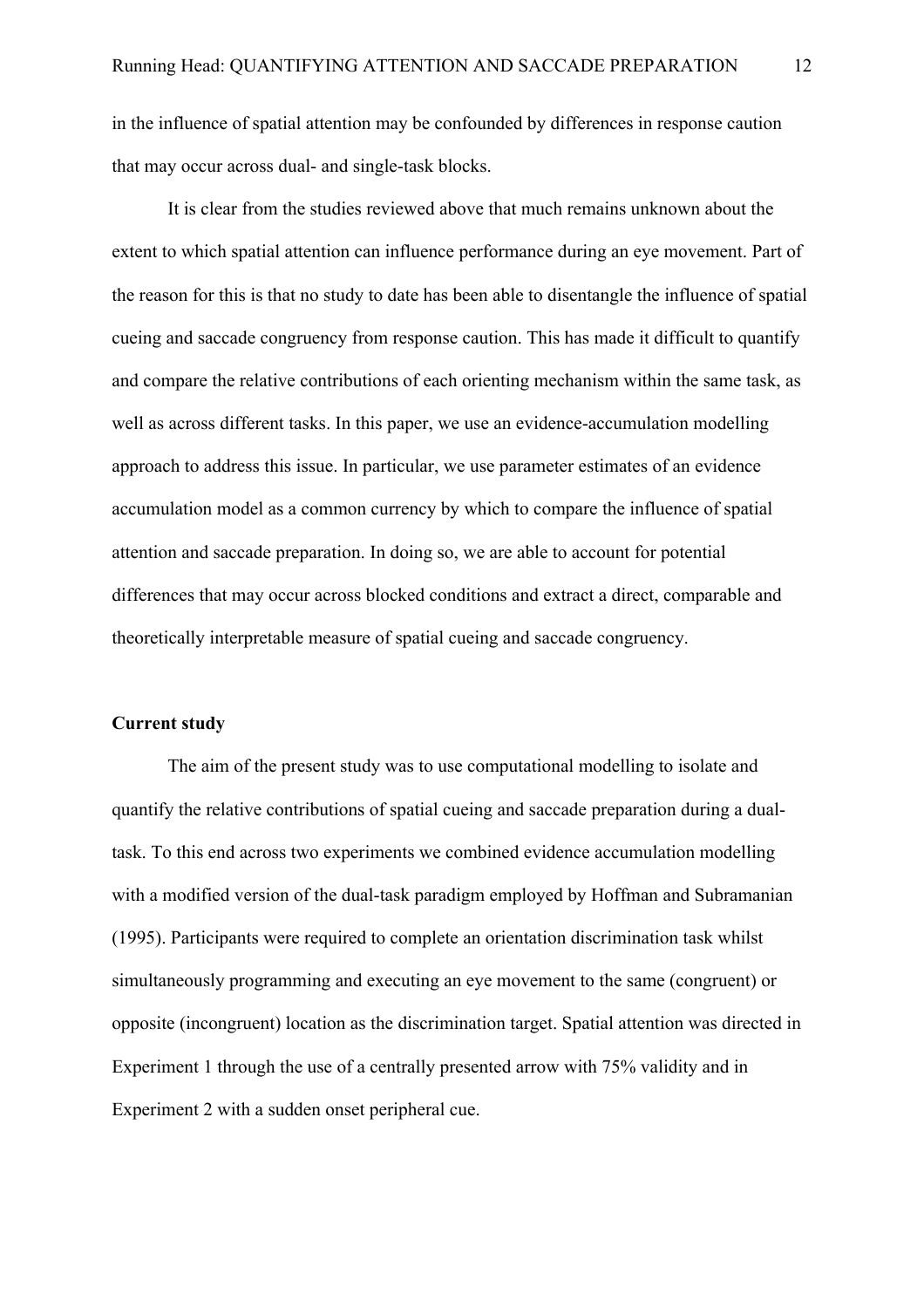Consistent with Hoffman and Subramaniam's (1995) original study, saccade instruction was blocked. In Experiment 1, participants were instructed at the beginning of each block of trials to perform a saccade to a peripheral placeholder that was either at the location indicated by a centrally presented arrow, at the location opposite the arrow, or to maintain fixation (discrimination-only condition). In Experiment 2, participants were instructed at the beginning of each block to perform a saccade to the peripheral placeholder that was either on the left, right or above the fixation point. We employed two different cue types because they are likely to engage two distinct attentional mechanisms. Predictive centrally presented arrows, for example, are most likely to direct attention endogenously (but see Ristic & Kingstone, 2006; Ristic, Wright, & Kingstone, 2007), while sudden onset peripheral cues capture attention exogenously (Posner, 1980). Decades of research has suggested that these two modes of orienting likely engage distinct attentional mechanisms (Carrasco, 2011), and that each may have a unique relationship with oculomotor activity (Casteau & Smith, 2018; Smith & Schenk, 2012). We therefore used both cue types to direct attention. Unlike previous studies however, we used an evidence accumulation model to account for potential differences in response caution that may exist between blocked conditions.

We assessed the relative contributions of each orienting mechanism by fitting an evidence accumulation model, the linear ballistic accumulator (Brown & Heathcote, 2008), to data from the dual-task. In order to account for potential differences in response caution that can occur across blocked conditions, thresholds were allowed to vary by task instruction. Note here threshold specifically refers to threshold adjustments contingent on the nature of the stimulus on the current trial that affects decisions about that stimulus. Mean drift rate was used as our primary dependent measure by which to compare and quantify the magnitude of the spatial cueing and saccade congruency effects. Drift rates, but not thresholds, are widely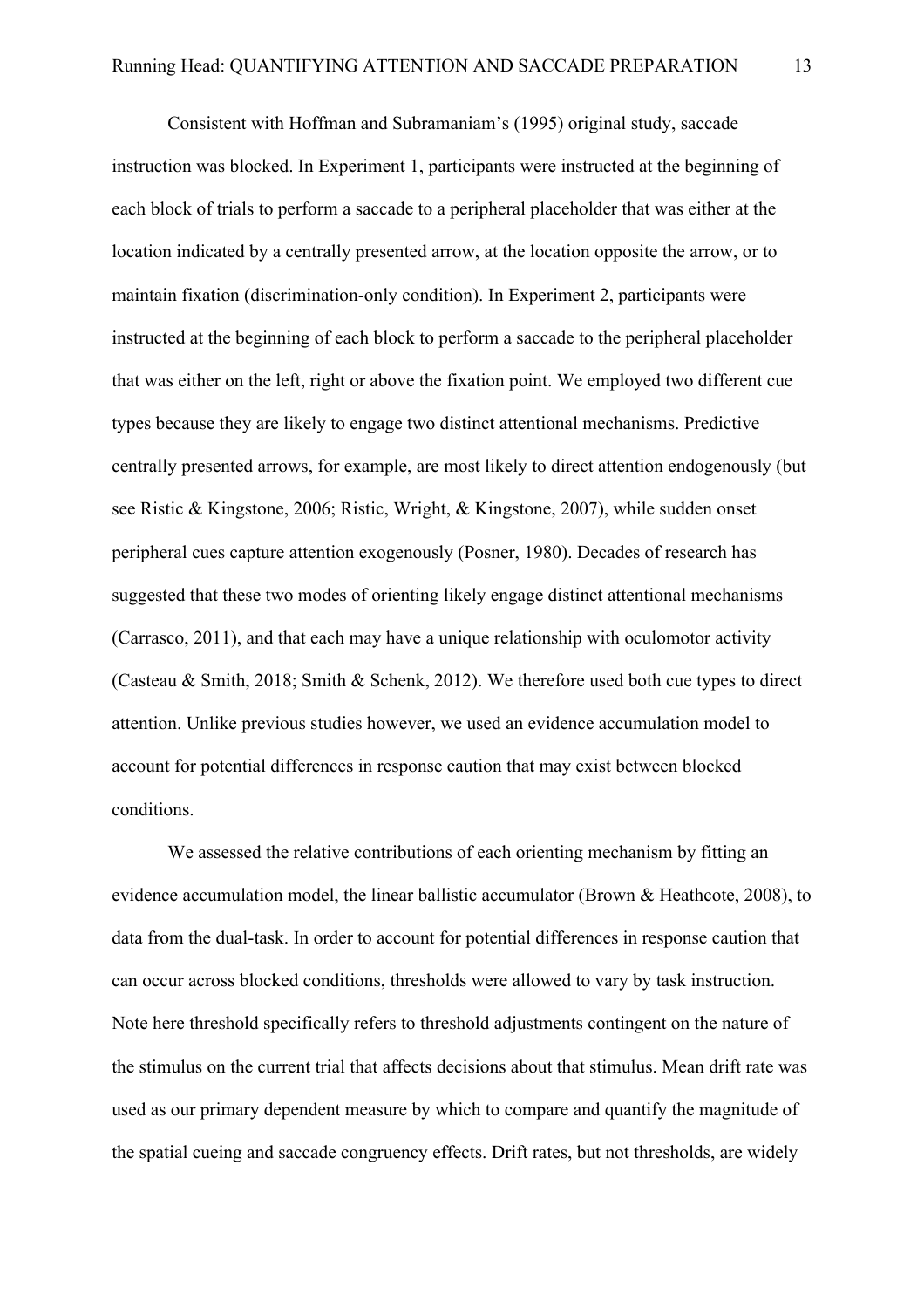known to be influenced both by manipulations of spatial attention (Carrasco & McElree, 2001; Smith & Ratcliff, 2009; Smith, Ratcliff, & Wolfgang, 2004) and by the location and duration of gaze (Krajbich, Armel, & Rangel, 2010; Krajbich, Lu, Camerer, & Rangel, 2012; Krajbich & Rangel, 2011). Given these characteristics, we used the quality of drift rate as a measure by which to quantify the contributions of spatial attention and saccade congruency. By using a measure that can be isolated from other factors in the design that may affect performance, we were able to, for the first time, quantify and compare the magnitude of the spatial attention and saccade preparation effects across different experimental manipulations and different tasks for the first time. We therefore assessed how the relative contributions of spatial attention and saccade congruency varied by cue type.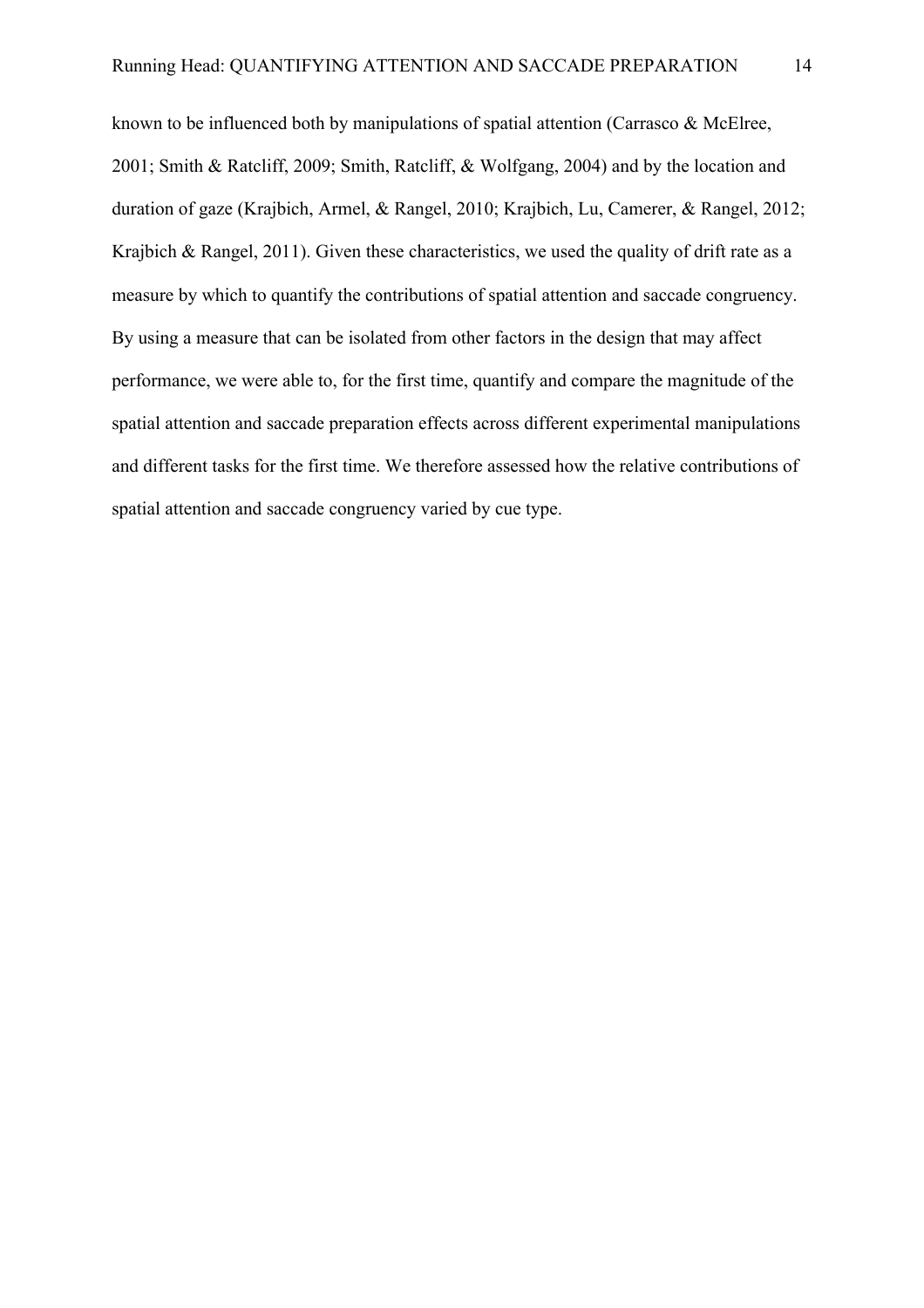# **Experiment 1**

We had two specific hypotheses in relation to Experiment 1. First, we hypothesised that there would be an influence of both saccade congruency (Castet et al., 2006; Hoffman & Subramaniam, 1995; Kowler et al., 1995; Krajbich et al., 2010; Montagnini & Castet, 2007) and spatial attention (Born et al., 2013; Castet et al., 2006; Kowler et al., 1995; Montagnini & Castet, 2007) on dual-task trials in our analysis of manifest measures (i.e., accuracy and RT). Given that previous studies have reported saccade congruency to have a larger influence on performance than spatial cueing (Shepherd et al., 1986), albeit by drawing conclusions across blocked conditions, we also predicted, that when quantified the relative magnitude of these effects would differ. Specifically, we predicted that saccade congruency would be a greater determinant of the quality of information accumulation than spatial cueing (Hoffman & Subramaniam, 1995; Sheperd et al., 1986).

Second, we hypothesised that there would be a robust cueing effect on discriminationonly trials. We predicted that once potential differences in thresholds were accounted for the magnitude of the cueing effect on discrimination-only trials would differ in magnitude from the effects evident on dual-task trials. Specifically, we predicted that the cueing effect would be smaller than the saccade-congruency effect, but similar to the cueing effect evident on dual-task trials (Montagnini & Castet, 2007).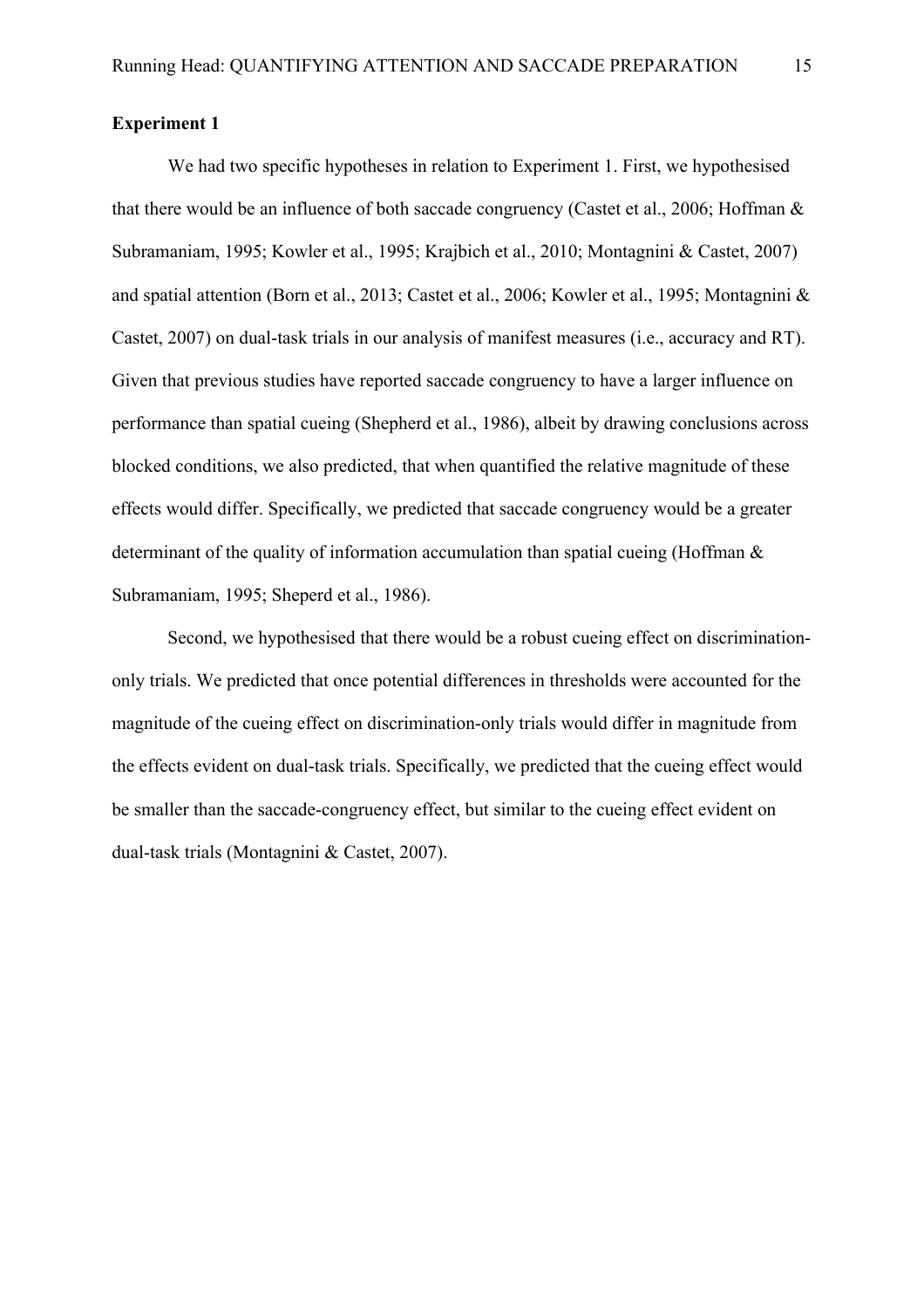**Method**

## **Participants.**

Thirty-seven undergraduate students (8 male) from Macquarie University participated in Experiment 1 in return for course credit or remuneration (8 male;  $M = 22$  years,  $SD = 3.33$ years). Thirteen participants were excluded from any further analysis as they did not perform reliably better than chance.<sup>1</sup> All participants had normal or corrected to normal vision. Written informed consent approved by the local ethics committee was provided by each participant. Power simulations (Brysbaert & Stevens, 2018) were run with standard estimates taken from pilot data (saccade congruency  $b = .26$ , cue validity  $b = .20$ ). These simulations revealed there to be sufficient power (80%) for an alpha level of .05 with a sample size of 24 participants.

## **Stimuli.**

All stimuli were presented as white on a grey background. The fixation circle and arrow (1.45° in length) were presented at the centre of the screen. The location of saccade targets were indicated by six placeholder squares (2.58**°** x 2.58**°)** positioned around an imaginary circle with a radius of 6.19**°** from fixation. Three squares were positioned in the left visual field and a further three in the right visual field. In each visual field one placeholder was placed so that the centre of the placeholder was horizontal  $(0^{\circ})$  with the fixation circle, another placeholder was positioned at a 45° angle above the fixation circle and another at a 45° angle below the fixation circle (see Figure 1). The discrimination target was a horizontal or vertical Gabor patch (2.06° diameter) generated by modulating a sine wave (1.6 cycles per degree) with a Gaussian envelope. Distractors were diagonally (45°) oriented

 $<sup>1</sup>$  A follow up analysis including all participants revealed a similar pattern of results. This suggests that the</sup> selection criteria did not drive our results.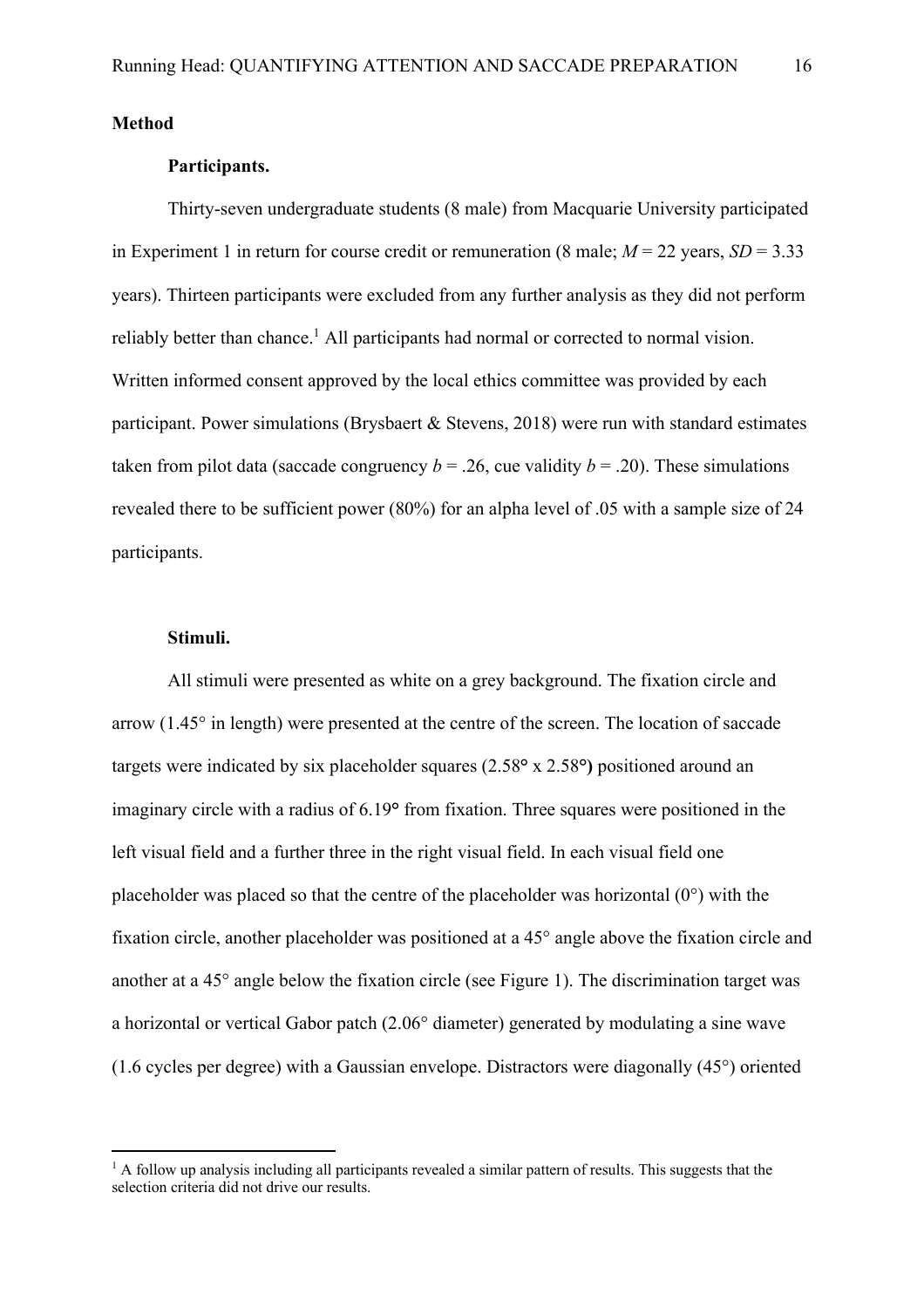Gabor patches, generated through the same procedure. Masks were created by overlaying two diagonal Gabor patches with the same spatial frequency as the target and distractors.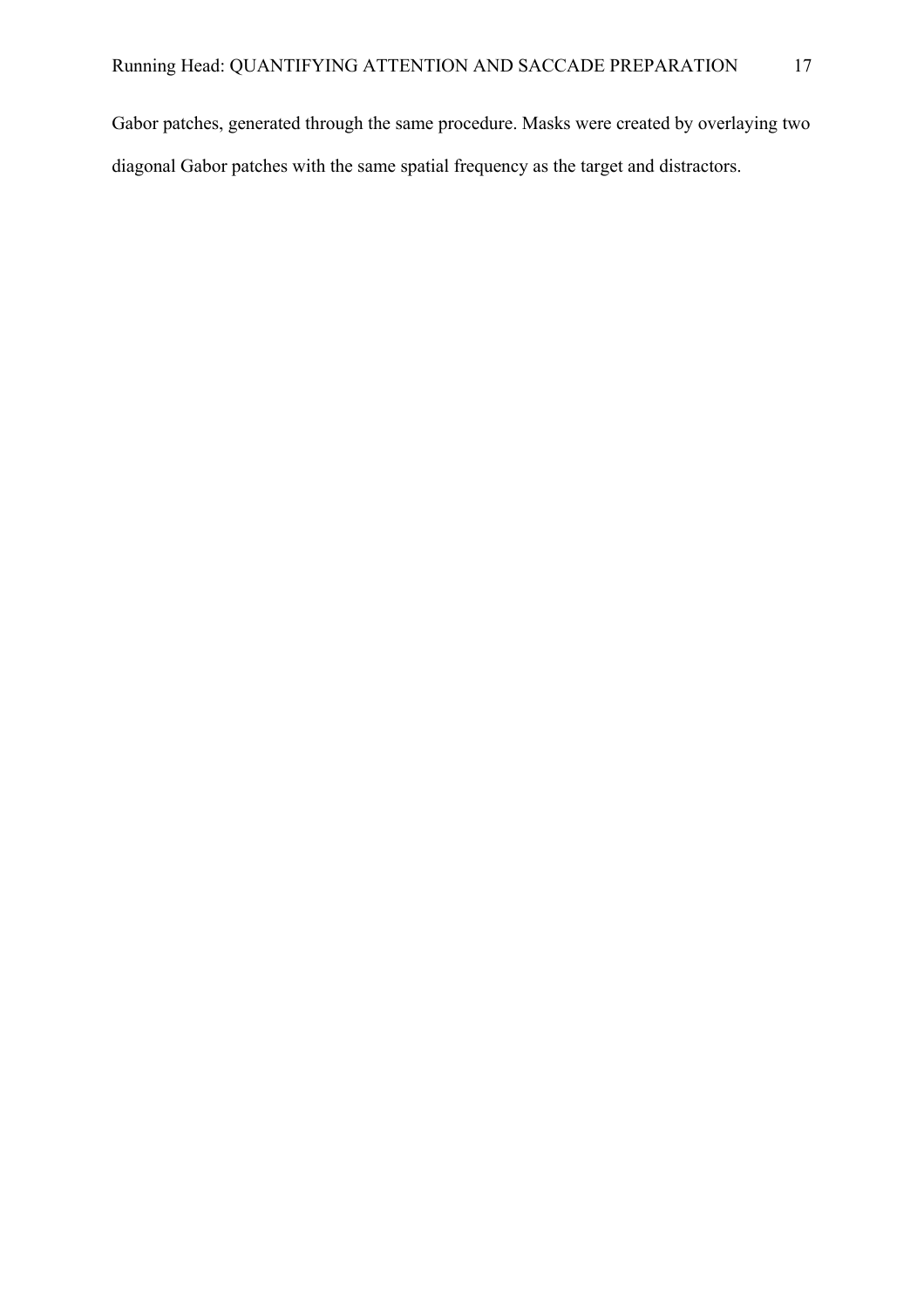

Figure 1. Schematic of Experiment 1 trial structure for a valid trial. Note that stimuli were presented as white on grey backgrounds.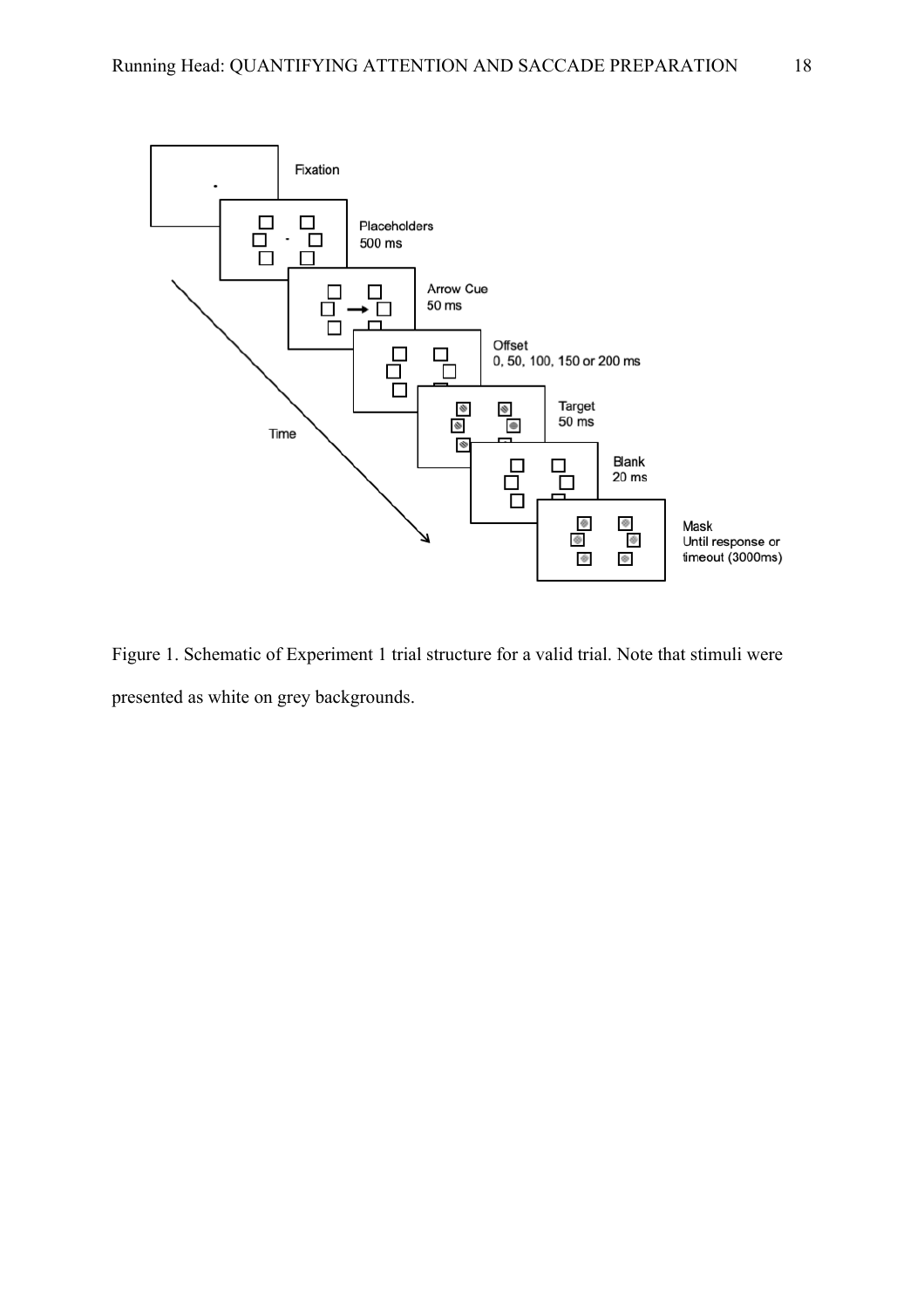# **Procedure.**

Participants sat in a darkened room in front of a LED monitor (refresh rate 120Hz) positioned 85cm from the front edge of the desk. A chin and forehead rest stabilised the position of the participants head throughout the task. An Eyelink 1000 Desktop Mount Eye tracker (SR Research; 500Hz) placed on the desk monitored the gaze position of the participants right eye throughout the task. Each experiment began with 150 practice trials, followed by 100 trials of a QUEST staircase procedure where two interleaved staircases adjusted the contrast of the target and distractors to an 82% threshold (Watson & Pelli, 1983) while participants maintained central fixation. The contrast value at the end of this procedure was maintained throughout the main experiment. The main experiment consisted of 720 trials. The experiment followed a 3 x 2 x 5 factorial design. Saccade congruency had three levels (congruent, incongruent, no saccade). Cue validity had two levels (valid, invalid). As previous studies have suggested that the spatial cueing effect may vary across SOA and saccade preparation time, we manipulated the time between arrow and target onset to include five levels of SOA (50, 100, 150, 200, 250ms)<sup>2</sup>.

# **Trial structure.**

To begin each trial participants were required to maintain fixation on a small white circle in the centre of the display and press the space bar. The first frame displayed six placeholder squares for 500ms. After this the fixation circle was replaced by an arrow pointing to one of the placeholders for 50ms. Participants were instructed to make one of three eye movements upon the onset of the arrow. Make a saccade towards the placeholder

<sup>&</sup>lt;sup>2</sup> Preliminary analysis revealed that a large portion of trials in the 250ms condition had to be excluded due to participants performing a saccade before target offset (40% of trials in that condition). Analysis revealed that the exclusion of these trials did not significantly alter results and therefore these trials were excluded from all subsequent analyses.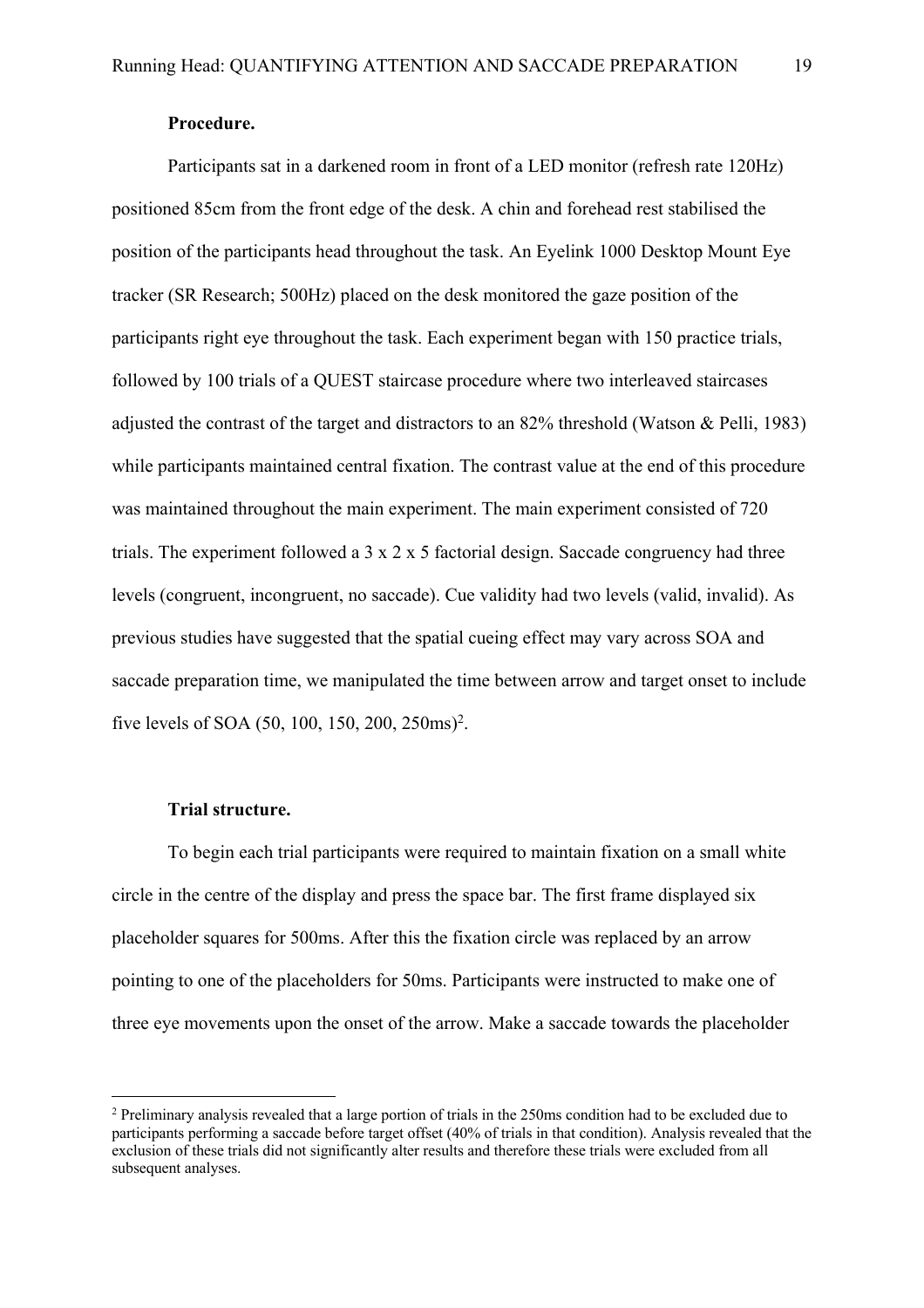indicated by the arrow, in the opposite direction to the arrow or not to make a saccade. These instructions were blocked and the order of blocks was counterbalanced across every  $6<sup>th</sup>$ participant. Arrow-offset was followed by the placeholders on display for a period of 0, 50, 100, 150 or 200ms creating five SOA conditions respectively (50, 100, 150, 200 and 250ms). The discrimination target then appeared in one of the six placeholders for 50ms. On three quarters of trials the target appeared at the placeholder indicated by the arrow, on the remaining quarter it appeared at the placeholder directly opposite the arrow. Participants were aware of the arrow's validity. Distractors appeared in the remaining placeholder locations. After a 20ms period following target offset, six plaid masks then appeared in all placeholder locations until the response or time out.<sup>3</sup> Participants had 3000ms to respond by pressing the up or down key, with response key counterbalanced across participants. Participants received two types of visual feedback. "Correct" or "Incorrect" indicated whether the correct orientation discrimination decision was made, while the colour of the feedback (red or green) indicated if the correct eye movement had been made. Additionally, if no saccade was detected within 750ms of the go-signal participants received the feedback "too slow."

## **Eye movement data analysis.**

Eye movements were monitored both online and offline. Online monitoring of eye movements ensured that participants maintained fixation until the onset of the arrow. If the eye moved more than 1.45° away from fixation before the onset of the arrow the trial was terminated and represented, in random order, at the end of each block of trials. On trials that required an eye movement, correct saccades were defined as those that landed within the correct placeholder. In the no saccade condition trials where the eye moved more than 1.45°

<sup>&</sup>lt;sup>3</sup> Pilot testing revealed that completion of this task was not possible without a brief 20ms gap between target offset and mask onset.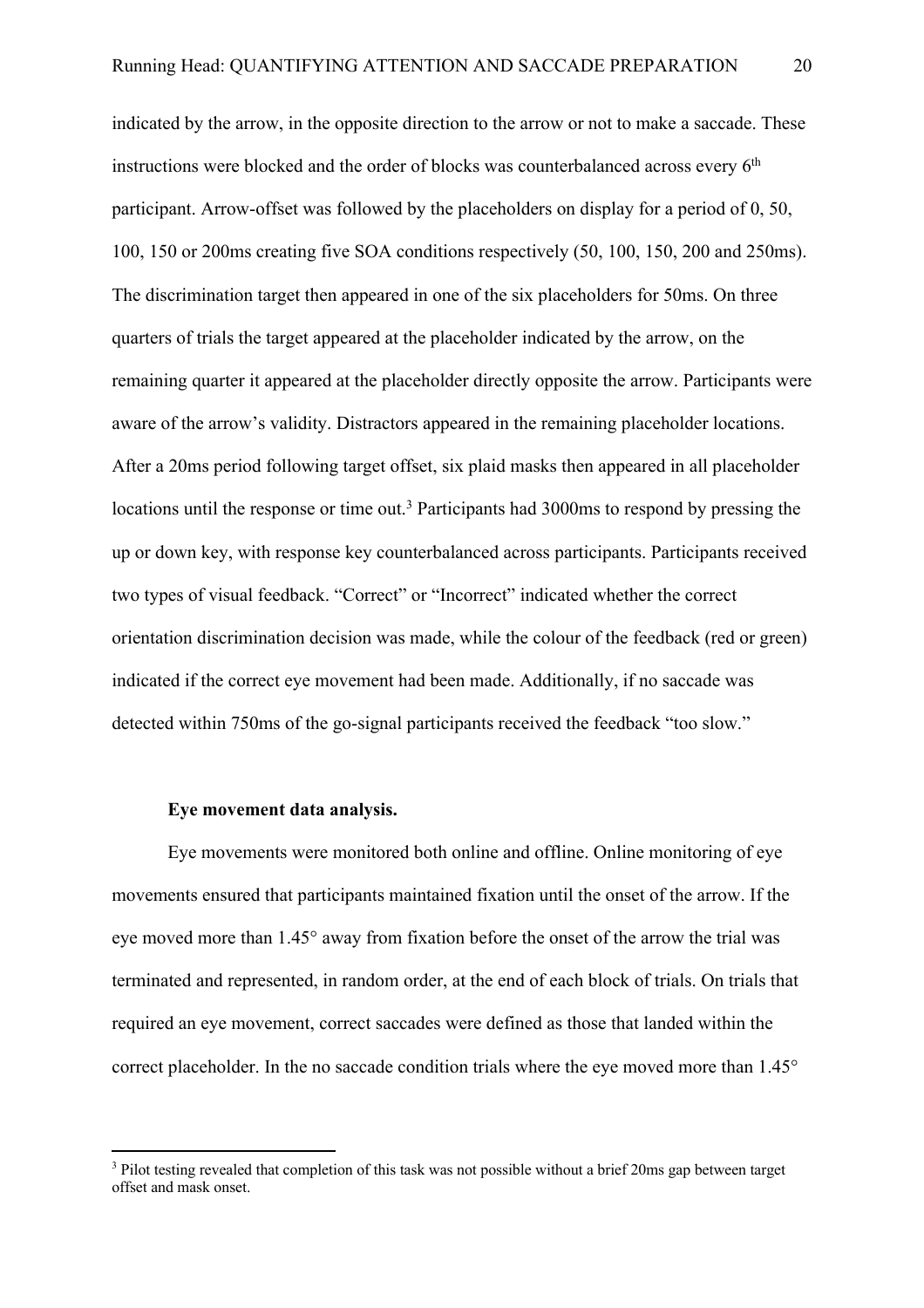away from fixation were classified as errors. Gaze data was analysed offline to detect the onset of saccades. At each time point raw eye position data was smoothed with a Gaussian. The average velocity of five neighbouring time points was then used to compute a smoothed average eye velocity. Saccades were detected when eye velocity exceeded the median velocity by more than 5 SDs for at least 8ms, a standard criterion in eye tracking studies (Engbert & Kliegl, 2003; Li, Barbot, & Carrasco, 2016). Trials containing blinks, incorrect saccades or eye movements initiated before the offset of the target were eliminated. Only trials in which the eyes were at fixation while the target was onscreen were compared. As is typical in dual-task studies, any trial where an eye movement was initiated before target offset or more than 450ms after target offset was eliminated (Born et al., 2013; Castet et al., 2006; Moehler & Fiehler, 2014, 2015).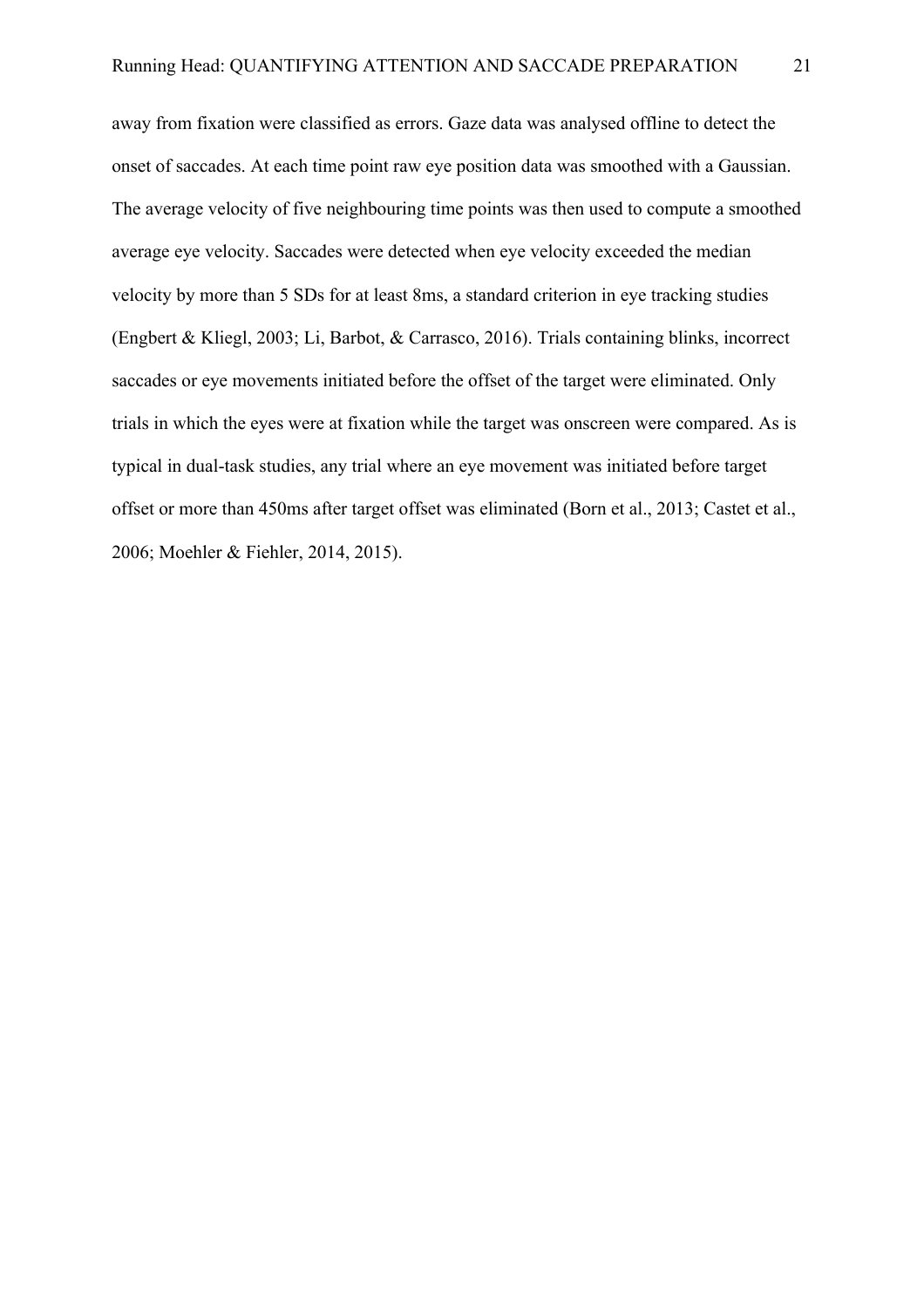### **Results**

In addition to our modelling analysis, we briefly assessed the influence of saccade congruency and spatial cueing on three manifest measures: proportion of correct discrimination responses, time between target onset and button press (RT) and saccade latency, the time between arrow and saccade onset. These results were analysed with linear mixed effects modelling (LMM) implemented using software package lme4 (Bates, Maechler, Bolker, & Walker, 2015). The reliability of each effect of interest was evaluated using an incremental modelling approach in which goodness of fit statistics (AIC, BIC and Log Likelihood values; Akaike, 1974; Schwarz, 1978) were used to determine which of our models provided the best fit to our data. As is typical in dual-task studies we also analysed our results as a function of time between target offset and saccade onset (Born et al., 2013; Deubel, 2008). As absolute time was not found to interact with either saccade congruency or cue validity, we include this analysis in supplementary materials. Any trial in which RT exceeded 3SDs of the participant's mean were trimmed from the analysis (1.0%).

## **Manifest Analysis.**

# **Dual-task trials.**

**Accuracy.** A mixed effects model with a binomial distribution and logit link function was used to assess accuracy. The incremental model comparison procedure revealed that including the main effects of saccade congruency  $(\chi^2(1) = 193.27, p < .001)$  and cue validity  $(\chi^2(1) = 39.07, p < .001)$  both significantly improved the fit of the model, and therefore both terms were included in the final model. Accuracy was better when the saccade goal and discrimination target were congruent ( $M = 0.80$ ,  $SD = 0.17$ ,  $b = 0.82$ ,  $SE = 0.06$ ,  $z = 13.60$ , *p*  $< .001$ ), relative to incongruent ( $M = 0.66$ ,  $SD = 0.19$ ). Accuracy was also better when the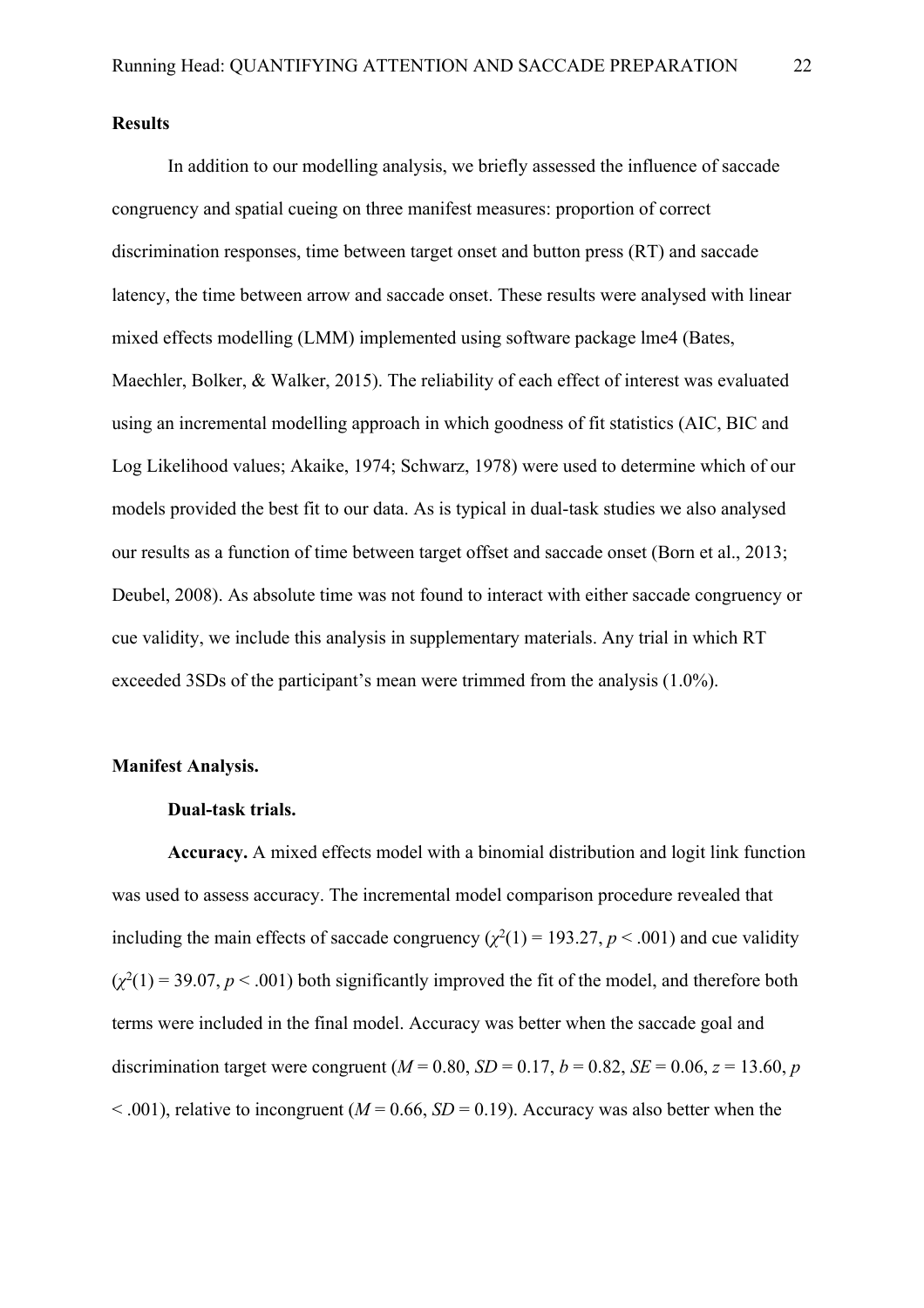arrow was valid ( $M = 0.76$ ,  $SD = 0.17$ ;  $b = 0.41$ ,  $SE = 0.07$ ,  $z = 6.32$ ,  $p < .001$ ) relative to invalid ( $M = 0.70$ ,  $SD = 0.20$ ) (see Figure 2A).

**Reaction time.** The best model of RT included a main effect of saccade congruency  $(\chi^2(1) = 86.51, p < .001)$ , cue validity  $(\chi^2(1) = 19.96, p < .001)$ , SOA  $(\chi^2(3) = 145.47, p < .001)$ .001) and a significant Saccade Congruency x Cue Validity interaction  $(\chi^2(1) = 32.16, p <$ .001). Compared to trials with an SOA of 50ms, RTs were faster in all other SOA conditions. The model also revealed the saccade congruency effect to vary as a function of cue validity. To follow this up two FDR adjusted paired *t*-tests revealed that for trials where the arrow was valid, RTs were significantly slower when the target and saccade goal were incongruent relative to congruent  $(t(23) = 2.90, p = .02)$ . There was no significant effect of saccade congruency when the arrow was invalid  $(t(23) = 0.27, p = 0.80)$ .

**Saccade latency.** An LMM with saccade latency as the dependent variable revealed the model of best fit to include a main effect of saccade congruency  $(\chi^2(1) = 223.77, p < .001)$ and a significant Saccade Congruency x Cue Validity interaction  $(\chi^2(1) = 268.57, p < 0.001)$ . As can be seen in Figure 2C, saccade latencies were slower on trials where the saccade goal conflicted with the direction of the arrow. That is, participants were slower to initiate eye movements in the opposite direction to the arrow compared to the same direction. We explore this finding below by fitting the saccade latency data with an LBA model.

### **Discrimination-only trials.**

Analysis of discrimination-only trials revealed the best model of accuracy to include a main effect of cueing  $(\chi^2(1) = 118.34, p < .001)$ . Accuracy was higher when the arrow was valid ( $M = 0.85$ ,  $SD = 0.11$ ,  $b = 0.96$ ,  $SD = 0.09$ ,  $z = 11.08$ ,  $p < .001$ ) relative to invalid ( $M =$ 0.69,  $SD = 0.17$ ). The best model of RT likewise revealed a main effect of cueing  $(\chi^2(1) =$ 58.24,  $p < .001$ ) and SOA  $\left(\chi^2(3) = 73.04, p < .001\right)$ . Response times were faster when the cue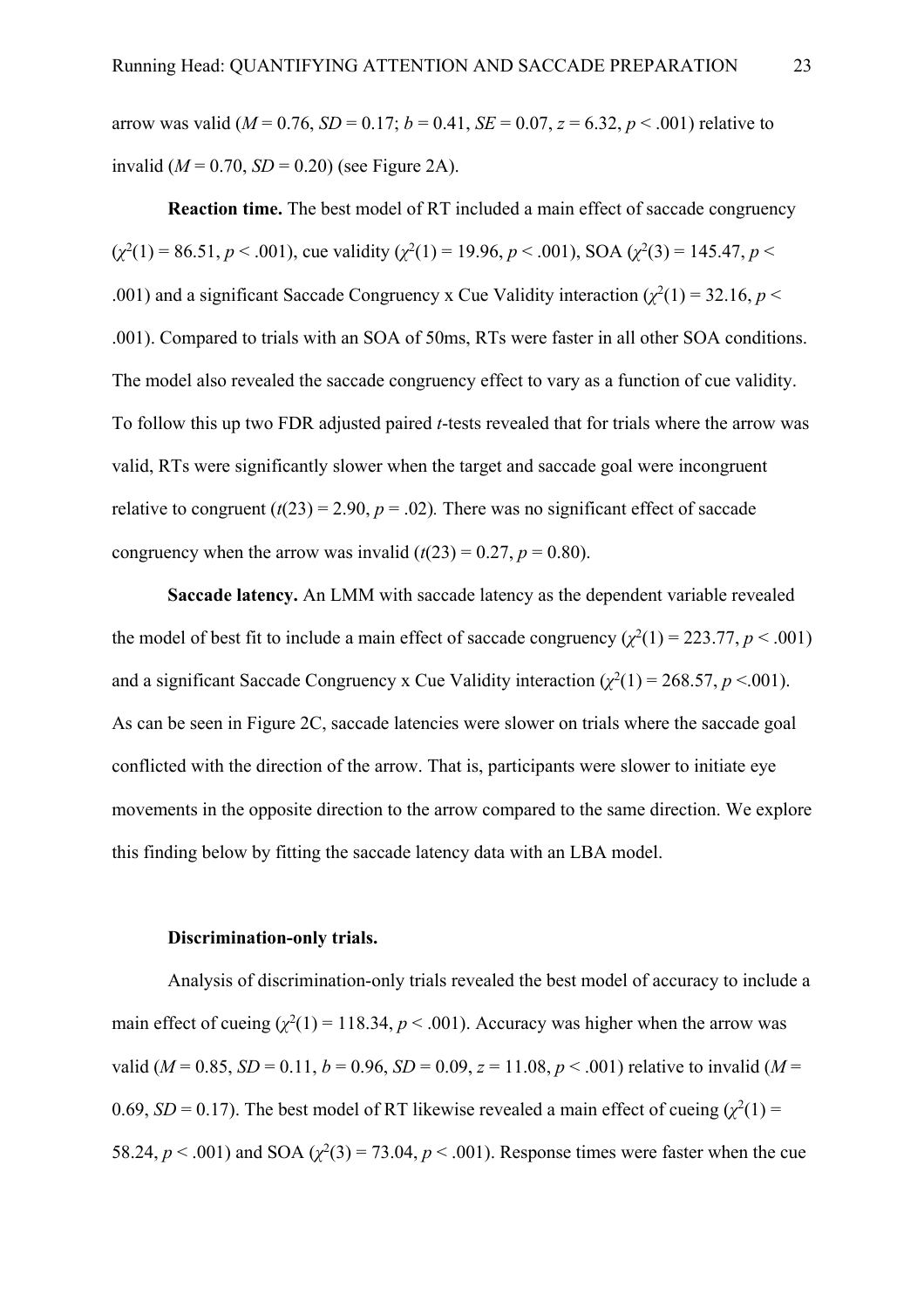was valid (*M* = 739, *SD* = 114; *b* = -59.10, *SE* = 7.80, *t* = -7.58) relative to invalid (*M* = 800,

*SD* = 166). RTs were also faster on trials with short SOAs compared to long SOAs.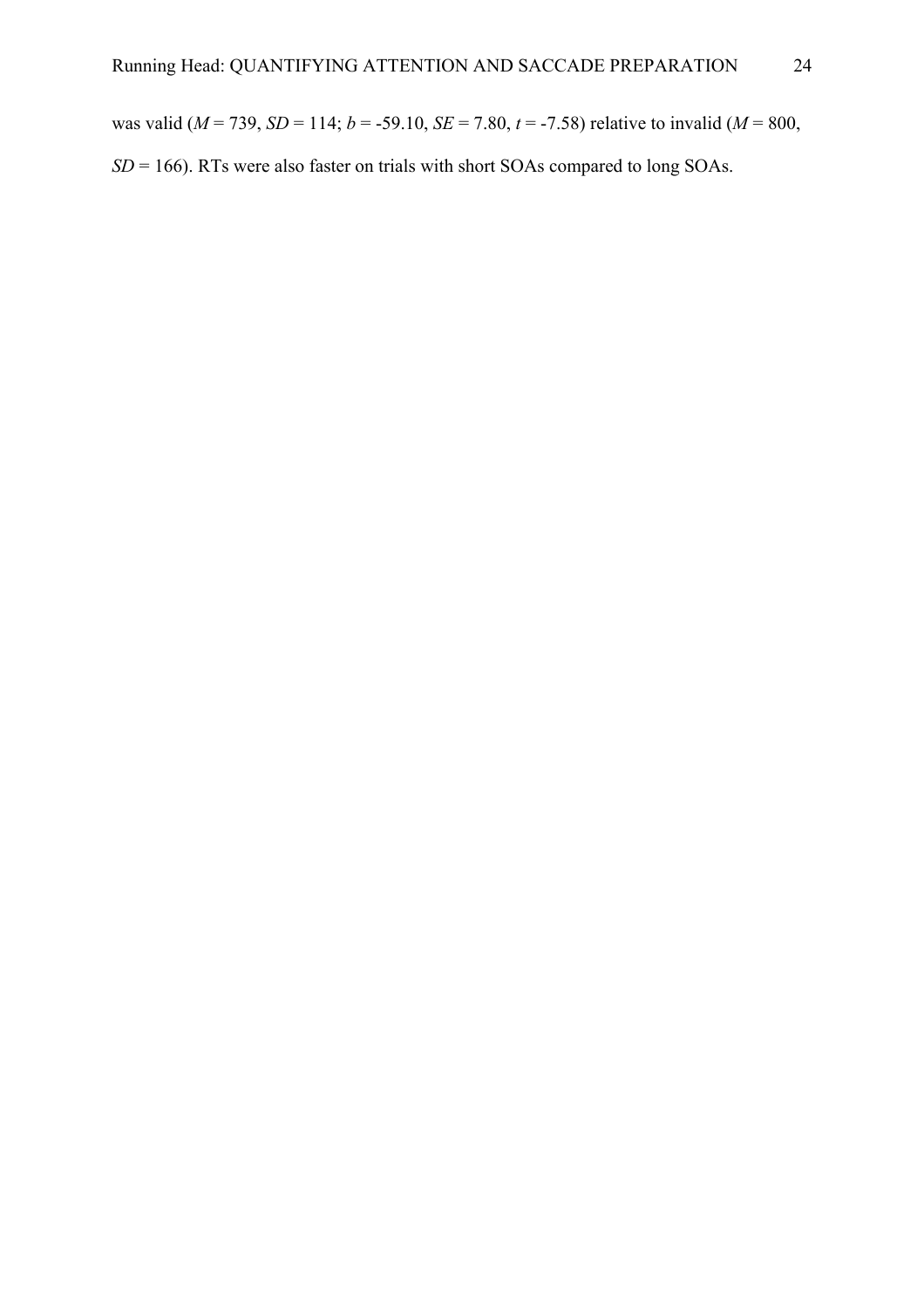

Figure 2. Experiment 1 mean (A) proportion correct, (B) reaction time and (C) saccade latency as a function of saccade congruency and cue validity. Note error bars in all figures represent within subject standard errors.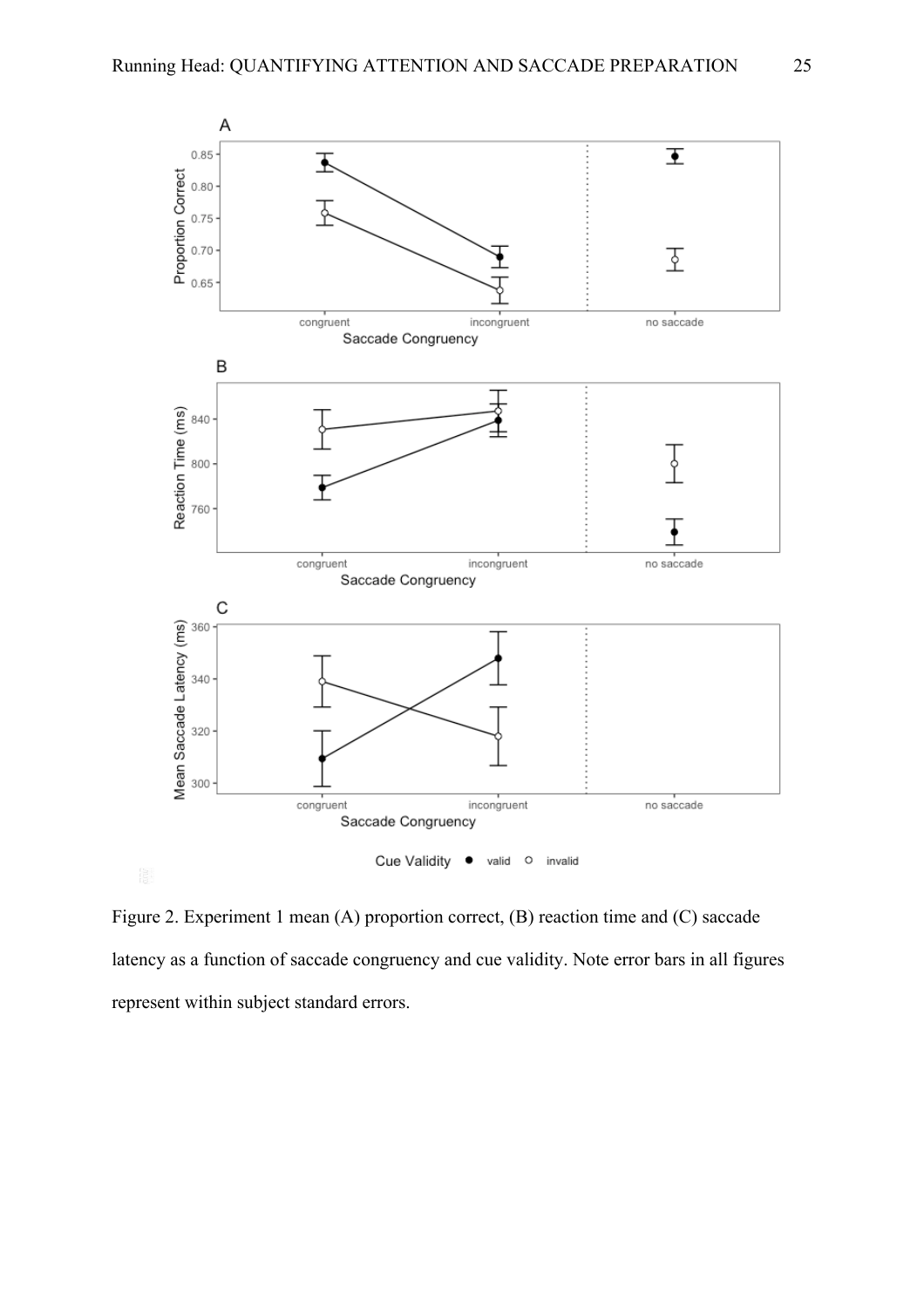### **Linear Ballistic Accumulator Analysis.**

### **Model specification.**

In order to quantify the influence of spatial attention and saccade congruency we fit the linear ballistic accumulator (LBA) to each participant's data. LBA models have one accumulator for each response, each with potentially different parameters values. Therefore, there was an accumulator for both horizontal and vertical targets. Each accumulator possessed the following parameters: start point noise, representing the range of evidence values in each accumulator before the beginning of the decision, which was assumed to follow a uniform distribution with a range of 0 to  $A \ge 0$ ; the rate at which evidence is accumulated, known as the drift rate, which was assumed to follow a normal distribution with a mean of *v* and a standard deviation of  $s_y \ge 0$ ; the amount of evidence necessary to make a decision, or response threshold, denoted by *b* (note that the results in our analysis reported in terms of the difference between the top of the start point distribution and the response threshold,  $B = b - A \ge 0$ ); and a non-decision time parameter,  $T_{er} \ge 0$ , which we assumed to be the same for both accumulators (Donkin, Brown, & Heathcote, 2011; Heathcote, Brown, & Mewhort, 2002).

To describe LBA parameterization, a response accumulator factor "R" was defined, with levels corresponding to the horizontal and vertical accumulators, and an accumulator correspondence factor, "C", denoting the "true" (matching) and "false" (mismatching) accumulators for a particular stimulus. If the stimulus was horizontal, for example, then the horizontal accumulator was designated the "true" accumulator and the vertical the "false" accumulator. Importantly, the difference between the drift rates for the true and false accumulator was a measure of the quality of information accumulation (Boag, Strickland, Loft, & Heathcote, 2019). This difference was, therefore, the main dependent measure by which we measured the influence of orienting. Response bias was modelled by allowing *B* to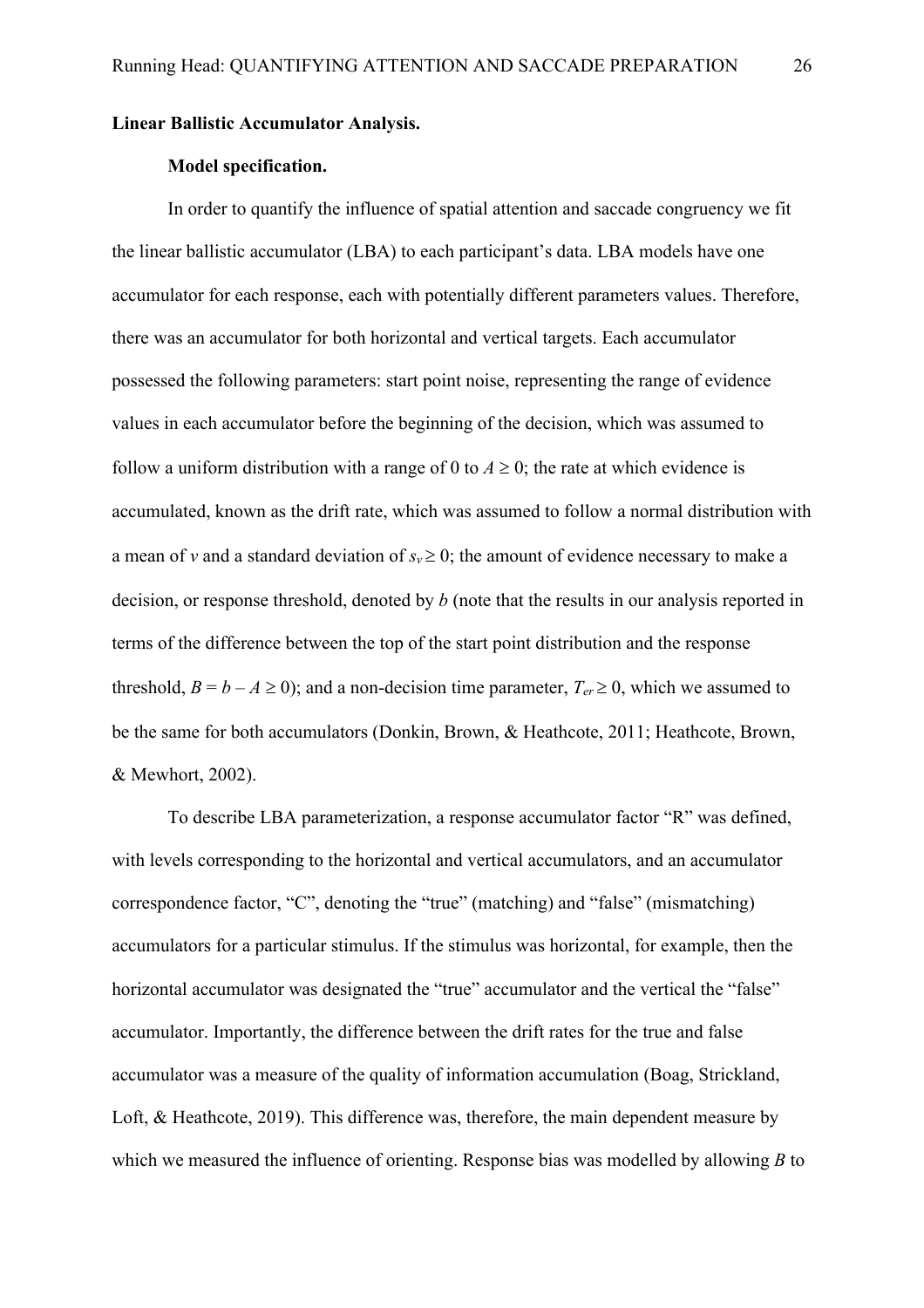vary with the response factor. Above-chance performance requires a higher evidence accumulation rate for the true than false accumulator and this was modelled by allowing *v* to vary with the correspondence factor.

We fit the model to dual-task trials and discrimination-only trials separately, but compared parameter estimates between the models. In dual-task trials thresholds were allowed to vary as a function of saccade instruction, while drift rate was allowed to vary by saccade congruency, cue validity and SOA. For discrimination-only data we allowed the drift rate parameter to vary by cue validity and SOA. Across both models the  $s_y$  parameter was allowed to vary with the correspondence factor (see Heathcote  $\&$  Love, 2012), and  $s_y$  for the mismatching parameter was fixed at 1 to make the model identifiable (see Donkin et al., 2009). We estimated a single value for all conditions of *A* and *Ter*.

## **Model fit.**

Separate model fits to each participant's data were obtained using maximum likelihood estimation. We used the optimization (parameter search) method to obtain fits, fitting models with fewer parameters and then use the best fitting parameters for the simple models as starting points for the best fitting parameters of more complicated models (Donkin et al., 2011). Graphical summaries, included in supplementary materials, confirmed that our selected models were able to capture the major trends in the data (Heathcote et al., 2002).

## **Parameter estimates.**

**Thresholds***.* First, threshold estimates (*B*) were assessed using a LMM which included an effect of blocked saccade instruction (with arrow, against arrow, no saccade) and response (horizontal or vertical). The model of best fit included a main effect of saccade instruction  $(\chi^2(2) = 43.11, p < .001)$ . Thresholds were lower on trials that did not require an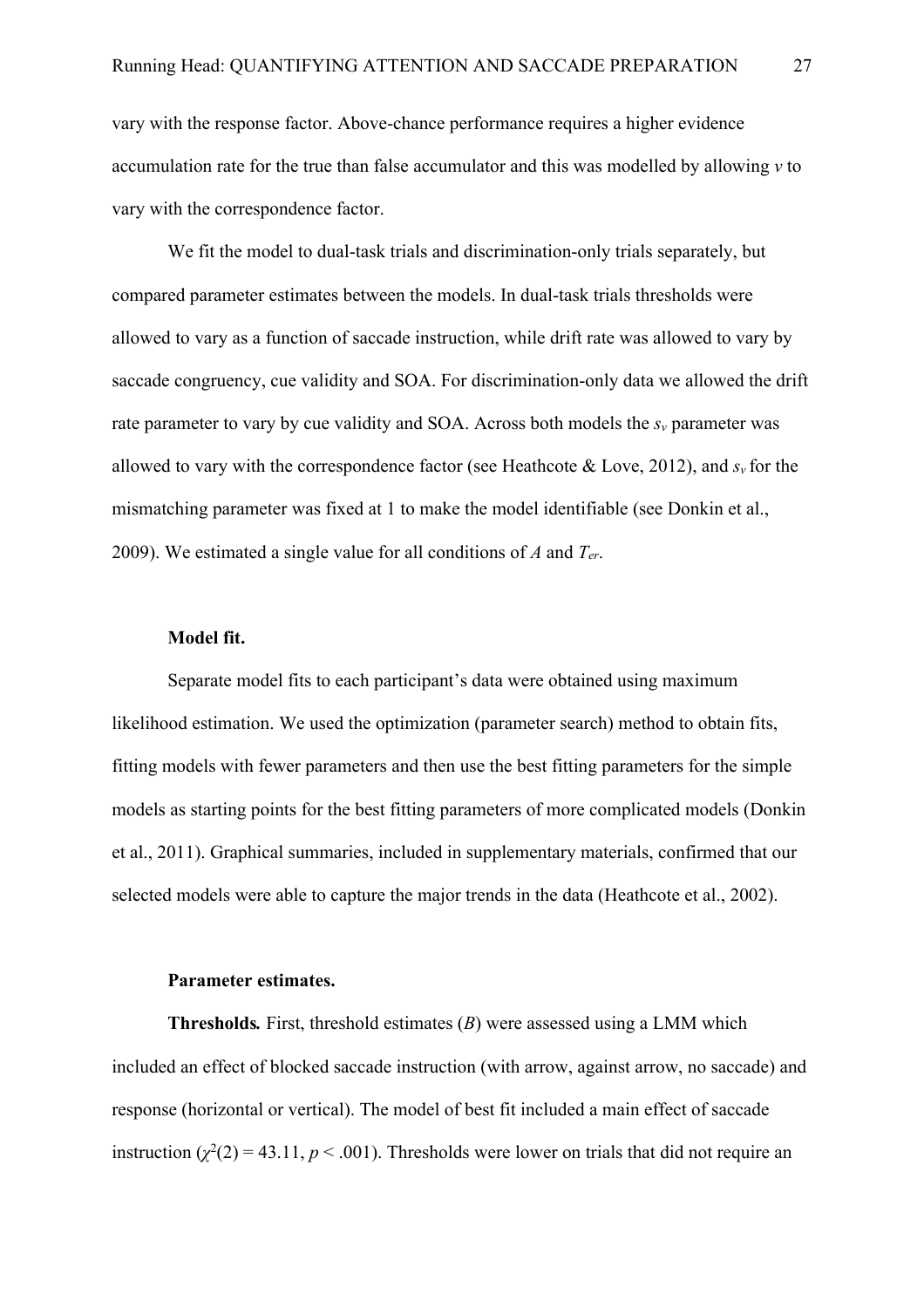eye movement relative to when a saccade was required in the same direction as the arrow (*b*   $= 0.65$ , *SE* = 0.11, *t* = 5.73) or in the opposite direction (*b* = 0.75, *SE* = 0.11, *t* = 6.64) (2.2 v 2.9 v 3.0). A pairwise *t*-test revealed that there was no evidence to suggest that thresholds differed whether the eye movement was in the same or opposite direction to the arrow (*t*(23)  $= -1.31, p = .20$ ).

**Drift Rate***.* We took the quality of information accumulation, the difference between the true and false drift rate  $(C)$ , as the measure by which to compare the influence of spatial cueing and saccade congruency. In order to compare the magnitude of these effects we first confirmed that both saccade congruency  $(\chi^2(1) = 101.64, p < 0.001)$  and spatial cueing modulated the quality of information accumulation  $(\chi^2(1) = 6.87, p = 0.009)$  on dual-task trials and spatial cueing had the same influence on discrimination-only trials  $(\chi^2(1) = 67.26, p)$ < .001 ) (see supplementary materials for full LMM results). We then extracted a single comparable index of the quality of accumulation. We first collapsed across SOA, and then computed the difference between the true and false drift rate across each level of saccade congruency and cue validity. That is, to calculate the magnitude of the saccade congruency effect we computed, for each participant, the difference in true and false drift rates on trials in which the saccade goal was congruent with the target vs. incongruent with the target. The same calculation was made for valid vs. invalid trials. The results revealed the effect of saccade congruency  $(0.78)$  to be four times as large as the effect of spatial cueing  $(0.20)$  on dual-task trials (see Figure 3). An FDR-adjusted *t-*test confirming that this difference in magnitude was significant  $(t(23) = 2.46, p = 0.03)$ . We then compared the magnitude of the dual-task effects to those on discrimination-only trials. The influence of spatial cueing on discrimination-only trials was revealed to be five times as large as that evident on dual-task trials  $(0.99; t(23) = -3.53, p = .005)$ . There was no evidence to suggest that the magnitude of this effect differed in size from the saccade congruency effect  $(t(23) = -0.98, p = .34)$ .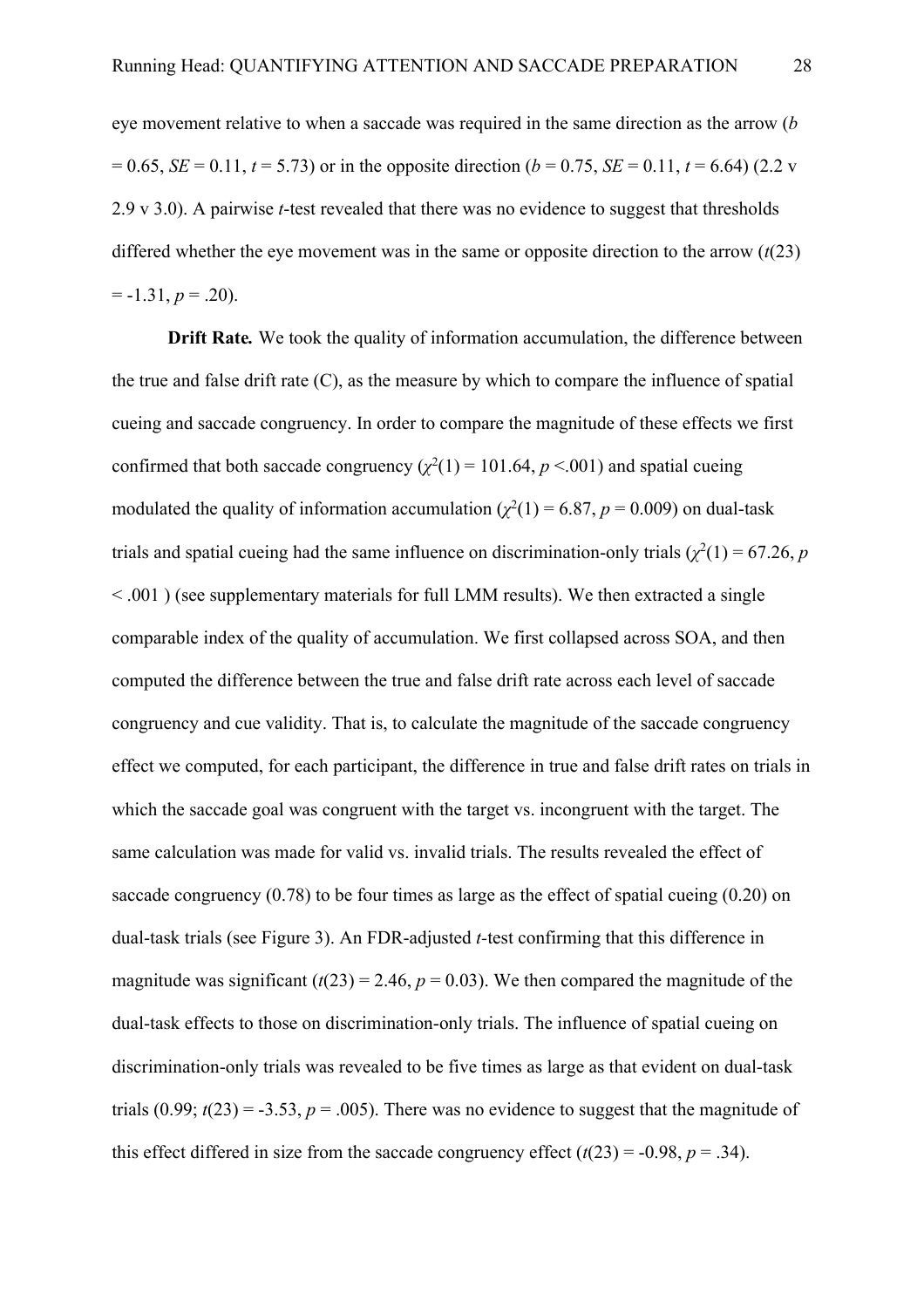

Cue Validity · valid o invalid

Figure 3. Difference between true and false drift rate for saccade congruency and cue validity in Experiment 1. Left side of the graph shows the effects for dual-task trials and the right side of the graph shows the effects for discrimination-only trials. Insets show the magnitude of the saccade congruency and spatial cueing effect.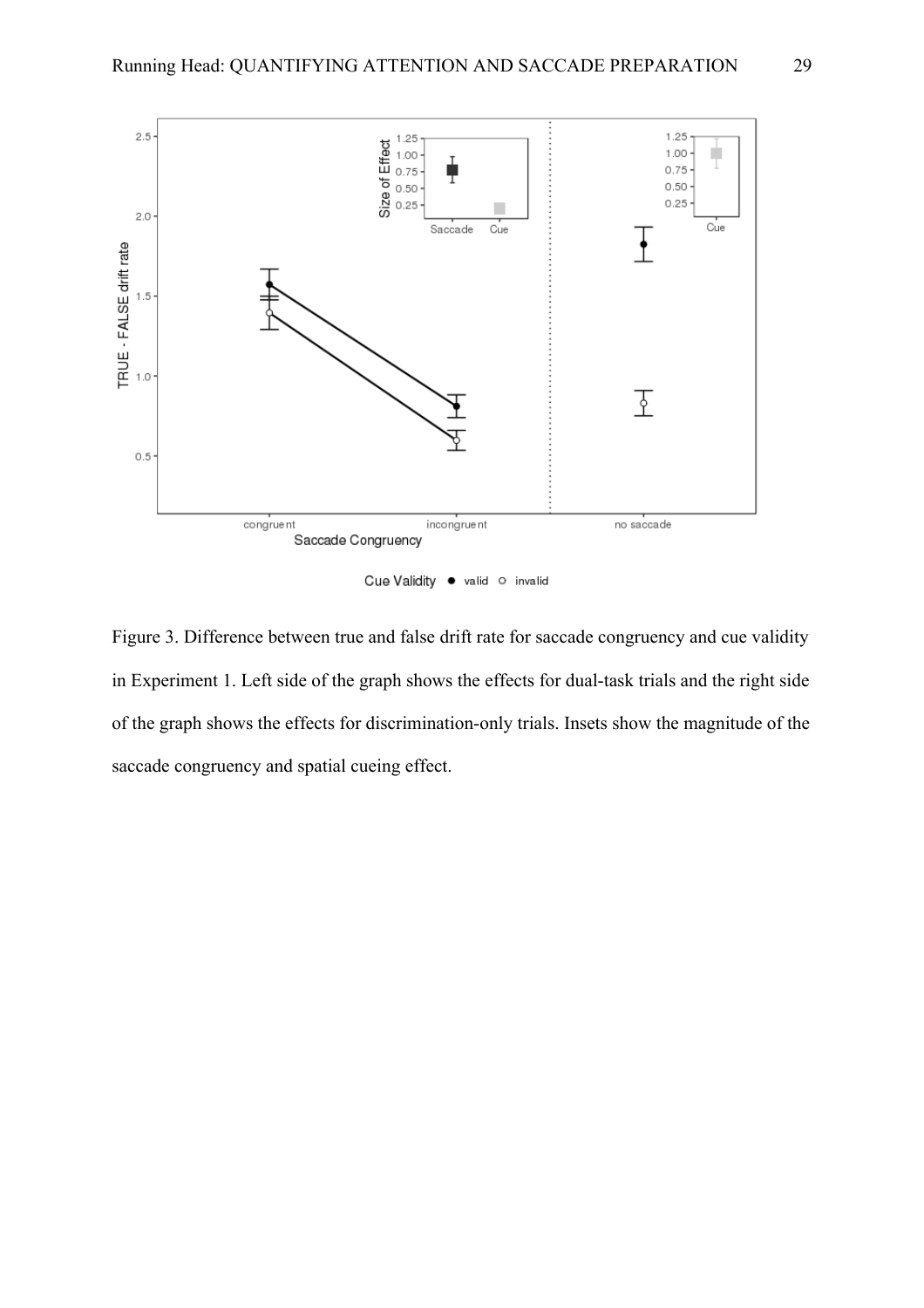## **LBA Saccade Latency Analysis**

Our manifest analysis revealed a significant interaction between spatial cueing and saccade congruency in saccade latencies. That is, eye movements were faster when initiated in the same direction as the arrow, relative to in the opposite direction to the arrow. It is difficult to characterise the nature of this interaction from latencies alone. For example, at first glance this interaction suggests that there is some kind of obligatory coupling between spatial attention and saccade preparation. However, an alternative interpretation is that this effect may not have perceptual consequences, but rather be due to a bottleneck in the motor execution of an eye movement that occurs when there is a conflict between saccade instruction and arrow direction (Kuhn & Benson, 2007; Kuhn & Kingstone, 2009). That is, when there is no conflict between the saccade goal and the spatial cue saccades are rapid to initiate. When however, the saccade goal and spatial cue conflict latencies are much slower to initiate because there is a bottleneck in the execution of the eye movement that must first be resolved.

To explore these possibilities, we fit an LBA model to each participant's saccade latency data. The model had only a single accumulator corresponding to the correct movement as only correct eye movement trials were included in the results, and so there was no data to constrain estimates associated with the incorrect accumulator. If the conflict effect is best characterised as a bottleneck then we would expect the conflict to be apparent in the non-decision time parameter of the model, as this parameter quantifies the duration of all processes that occur outside the decision itself. If, however the effect is better characterised as a perceptual yoking between orienting mechanisms then we would expect the conflict effect to manifest in the drift rate parameter. Note that it can be assumed that thresholds did not differ between cue-congruent and cue-incongruent conditions as these were not blocked and so participants could not adjust their caution as a function of cue-congruency.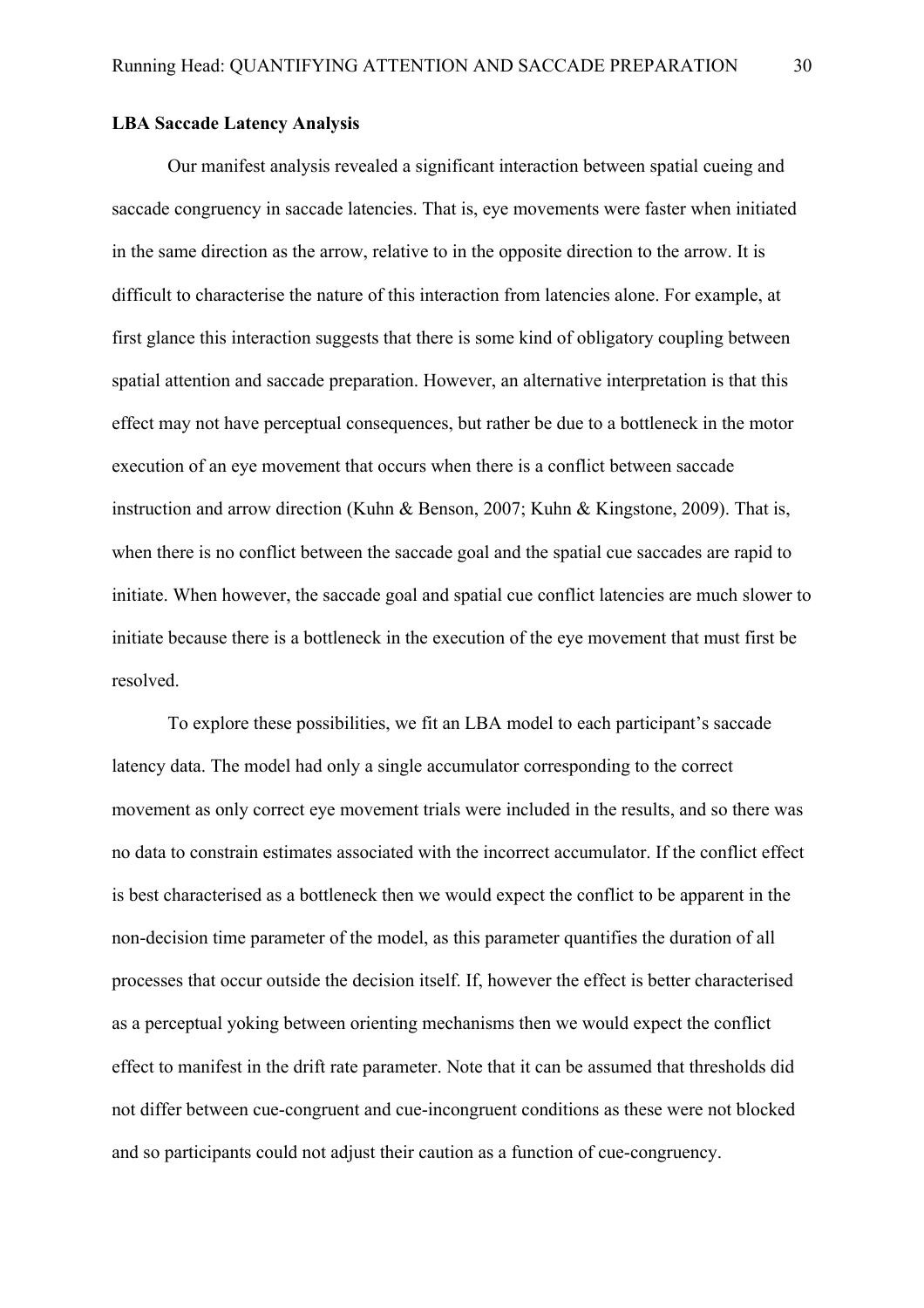#### **Model specification.**

We fit a model that allowed both non-decision time  $(T_{er})$  and mean drift rate  $(v)$  to vary with cue congruency. That is, whether the spatial cue and saccade goal coincided (cuecongruent) or not (cue incongruent). A single value was estimated for all conditions of *A* and *B* and we fixed  $s_v=1$  to make the model identifiable.

## **Model fit.**

The maximum likelihood model estimation software we used does not allow for fitting a single accumulator, so we moved to the more flexible DMC software (Heathcote et al., 2018) which carries out estimation in a Bayesian manner. We outline the priors and sampling procedure used in supplementary materials. Sampling occurred in two steps. In the first step sampling was carried out separately for individual participants. The results of this step were then used as starting points for the full hierarchical model, whose results are reported below. Model fit was excellent and cumulative distribution functions can be seen in supplementary materials.

# **Parameter estimates.**

Parameter estimates are reported as posterior medians with 95% credible intervals given in square brackets. We test the effects of cue-congruency using Bayesian *p*-values (Klauer, 2010) to test differences in parameters between conditions by tabulating differences between pairs of parameters from the cue-congruent and cue-incongruent conditions. The *p*  values corresponded to the proportion of differences where congruent was greater than incongruent (for  $T_{er}$ ) or incongruent was greater than congruent (for mean rates). Hence, small *p* values support better performance in the congruent condition. Non decision time  $(T_{er})$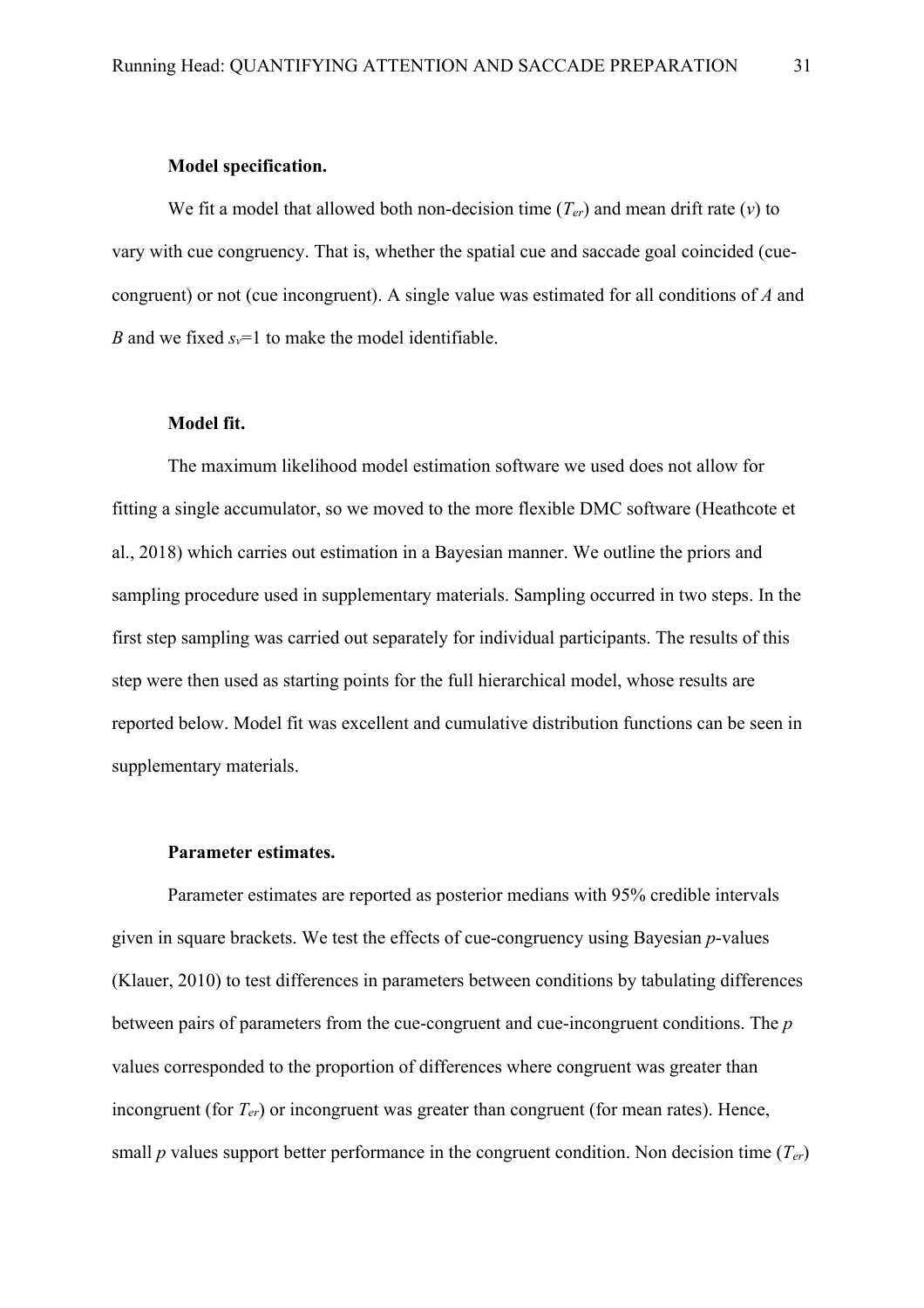was 0.02 s faster in the congruent condition than the incongruent condition (0.072 s [0.067, 0.077] vs. 0.092 s  $[0.087, 0.097]$ ,  $p < .001$ ). Mean rate was also higher in the congruent condition (5.34 [5.21, 5.47] vs. 5.00 [4.87, 5.12], *p* < .001) than the incongruent condition.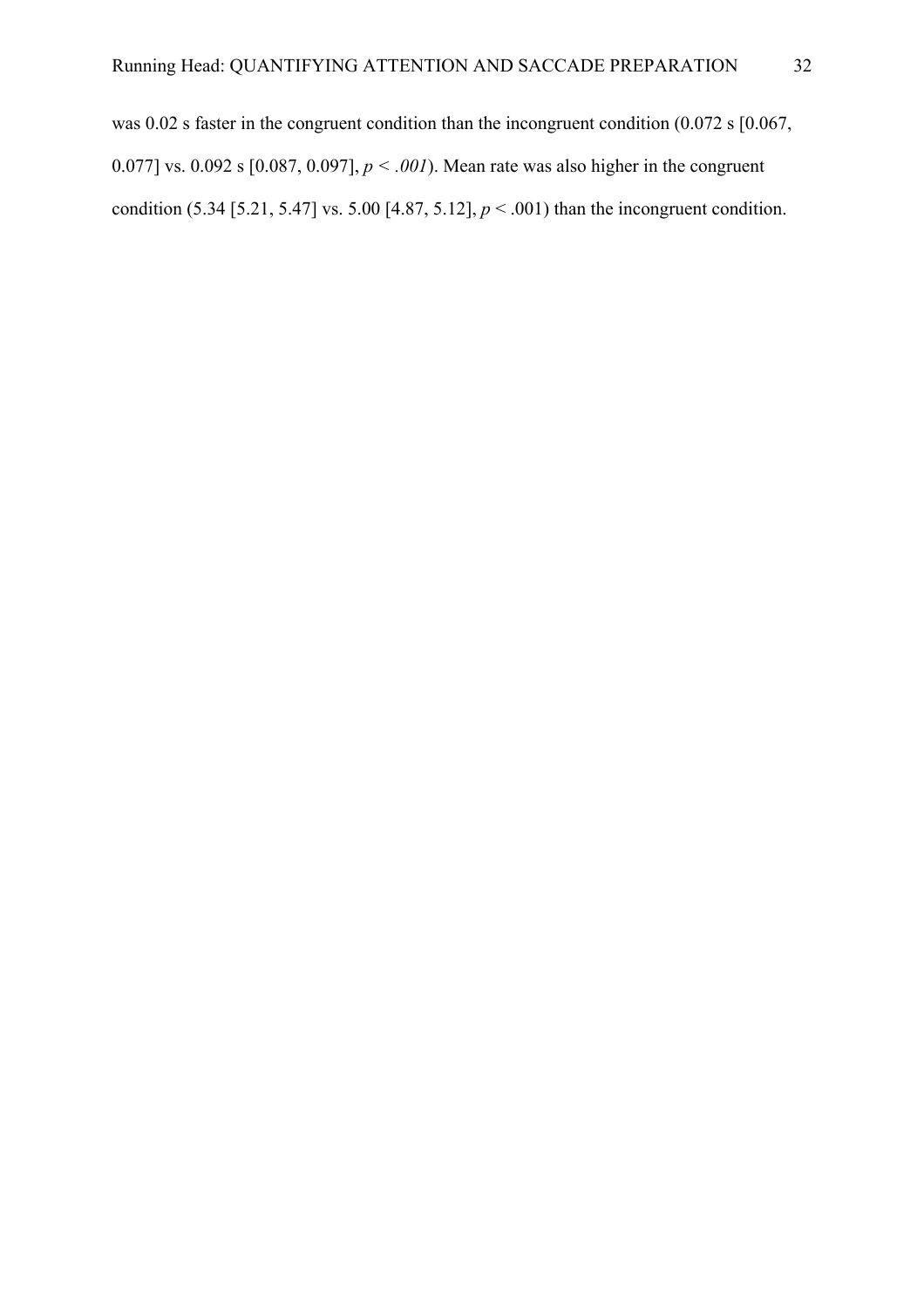## **Discussion**

In Experiment 1 we sought to measure the magnitude of the spatial cueing and saccade congruency effects in a dual-task. To do so, we modified the typical dual-task paradigm (Hoffman & Subramaniam, 1995). A centrally presented arrow (75% valid) was used to direct spatial attention and blocked saccade instruction was used to manipulate the direction of a programmed saccade. Unlike previous studies, however, an evidence accumulation model was fit in order to extract a direct and comparable measure of spatial attention and saccade preparation. Our results establish that there is a measurable and independent contribution of both types of orienting in the dual task, but that the relative magnitude of these effects differ.

Consistent with our first hypothesis the results revealed both spatial cueing and saccade congruency to influence performance in our manifest analysis. Accuracy was higher when the saccade goal and discrimination target coincided (congruent) relative to when they were orthogonal (incongruent). This finding is consistent with previous studies that report performance to be enhanced at the goal of an upcoming eye movement (Born et al., 2013; Deubel, 2008; Deubel & Schneider, 1996; Hoffman & Subramaniam, 1995; Kowler et al., 1995; Moehler & Fiehler, 2014, 2015; Shepherd et al., 1986). Spatial cueing was also found to influence performance. Accuracy was higher when the arrow correctly indicated the upcoming target location, relative to when it did not. Again, this finding is in line with a growing number of studies that find an influence of spatial attention away from the saccade goal (Born et al., 2013; Deubel, 2008; Dore-Mazars et al., 2004; Kowler et al., 1995; Moehler & Fiehler, 2014, 2015; Montagnini & Castet, 2007). Neither of these effects were found to vary by SOA. While somewhat surprising, as some studies report a larger cueing effect at short cue-target SOAs (Montagnini & Castet, 2007), other authors have failed to find evidence of this interaction (Born et al., 2013; Moehler & Fiehler, 2014; Van der Stigchel &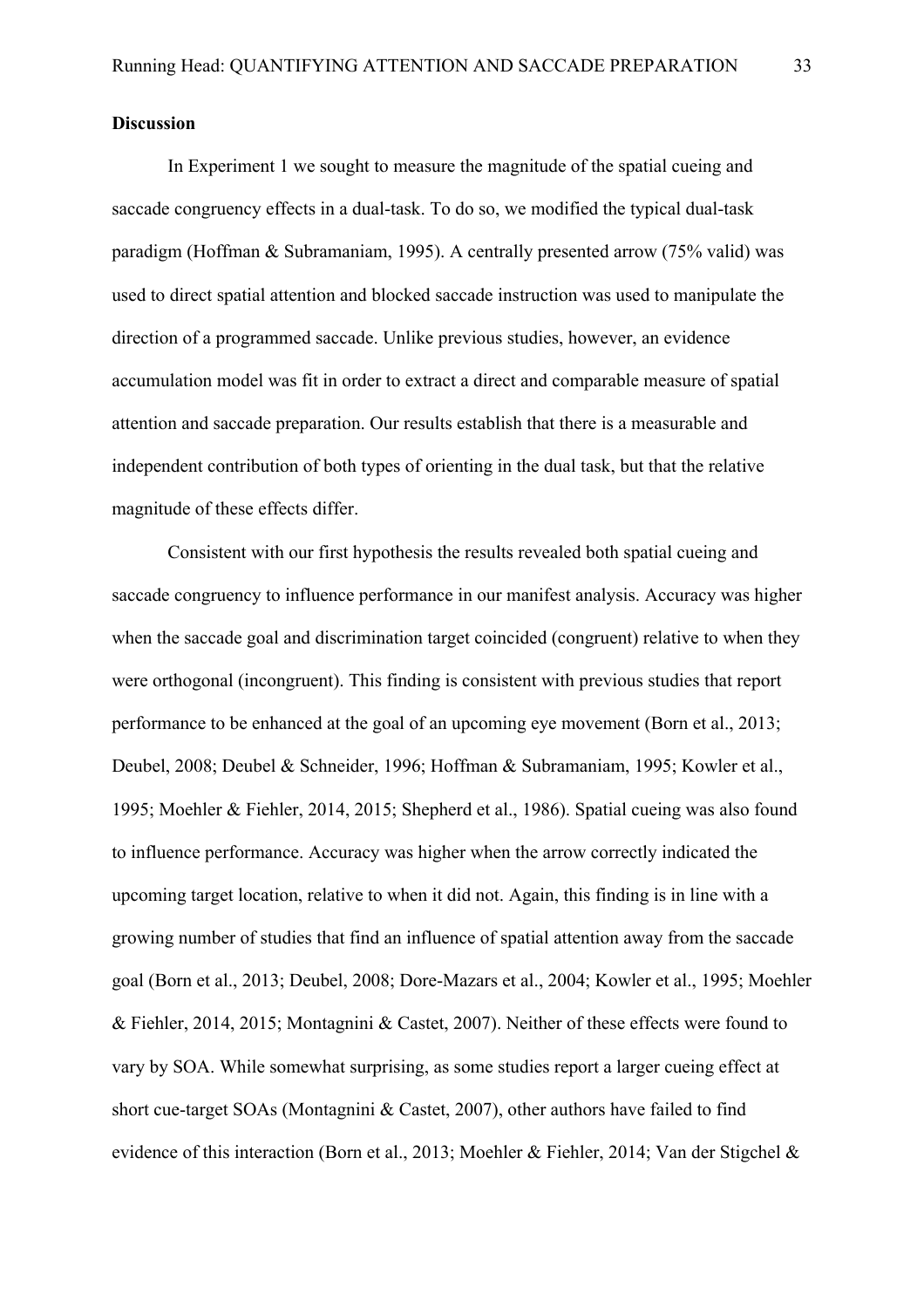de Vries, 2015). This discrepancy may be due to the manner of target and distractor presentation. In the present experiment, and those that do not find any modulation in orienting effects across time, target and distractors were presented abruptly. It is possible that this onset creates a sustained attentional influence that may mask differences evident across time (Van der Stigchel & de Vries, 2015). Our analysis of RTs revealed a significant interaction between saccade congruency and cue validity. As this finding was not expected we assess whether it replicates in Experiment 2.

Importantly, we followed the manifest analysis by fitting an evidence accumulation model to the data. We used the quality of evidence accumulation as a measure by which to compare the influence of cue validity and saccade congruency. The results revealed that the saccade congruency and spatial cueing effects differed in magnitude. The influence of saccade congruency was approximately four times as large as that of spatial cueing. This finding suggests that saccade preparation contributed more strongly to successful performance in the dual-task than spatial attention. Importantly however, regardless of which direction an eye movement had been programmed, the validity of a spatial cue still made a measurable contribution to task performance.

In relation to our second hypothesis there was a robust cueing effect evident on discrimination-only trials (where subjects did not move their eyes). Modelling revealed that participants required less evidence to trigger a response in these trials relative to trials that required an eye movement. In accounting for this threshold difference for the first time, we were able to unambiguously compare the influence of orienting across dual-task and discrimination-only trials. Interestingly, the magnitude of the spatial cueing effect in discrimination-only trials was five times as large as the cueing effect evident in dual-task trials. It did not however, significantly differ in size from the saccade congruency effect. It is possible that because participants were required to maintain central fixation on these trials,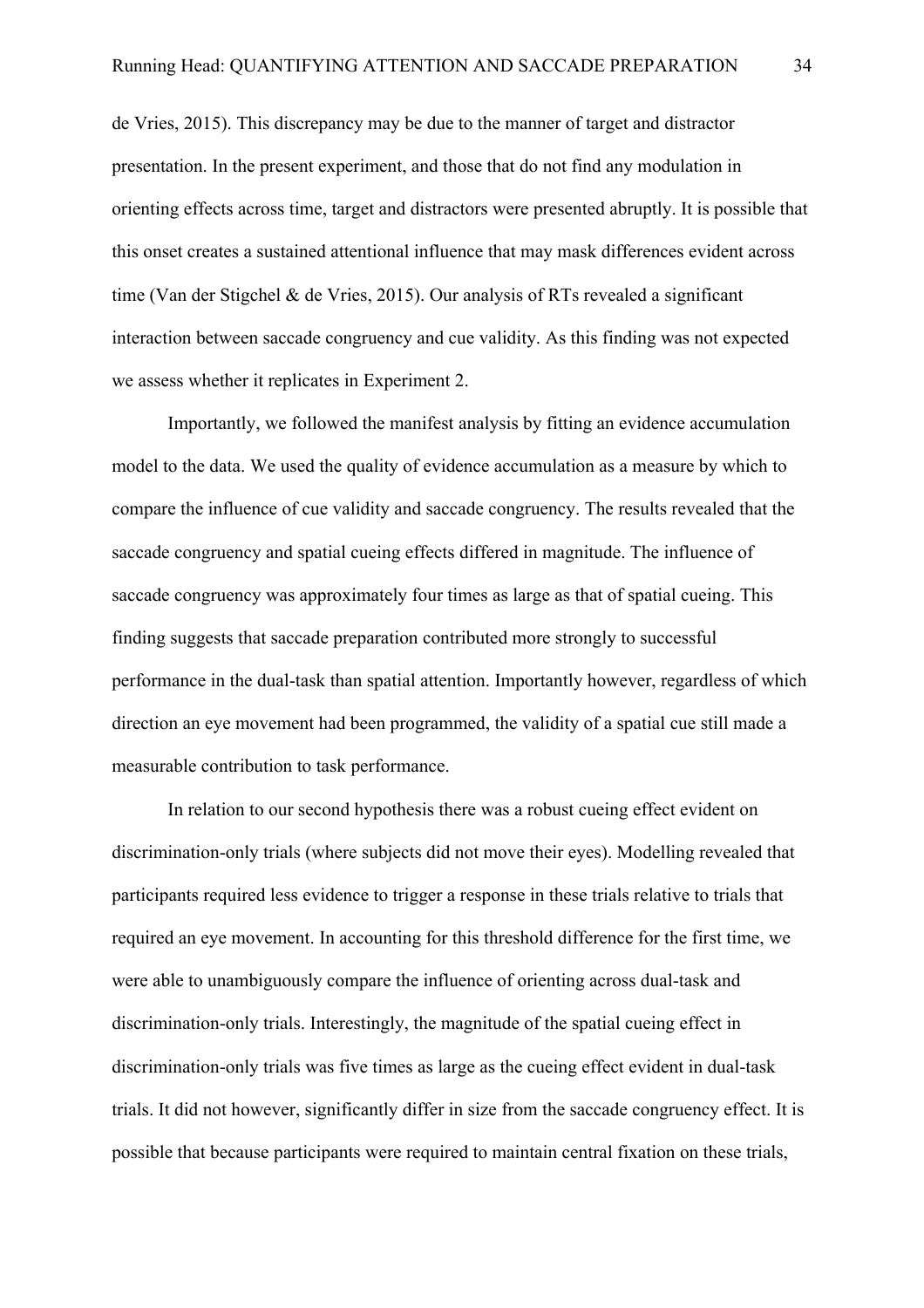they nonetheless covertly prepared but never executed an eye movement in the same direction as the arrow.

Finally, our results revealed that there was an interaction between cue validity and saccade congruency in saccade latencies. That is, saccade latencies were slower when the saccade goal and centrally presented arrow were incongruent, relative to when they were congruent. This finding is consistent with a number of previous studies that find saccade latencies to be faster when a centrally presented arrow or gaze cue is congruent to the saccade goal, relative to incongruent (Hermans & Walker, 2012; Kuhn & Benson, 2007; Kuhn & Kingstone, 2009; Ricciardelli, Bricolo, Aglioti, & Chelazzi, 2002). LBA modelling allowed us to tease apart and characterise the nature of this effect. Our results revealed that the conflict effect was manifest in both drift rate and non-decision time. This finding suggests that the conflict between arrow direction and saccade location influenced both the perceptual aspects of the task and the motor execution of an eye movement. It is possible that the conflict effect was manifest in drift rates because, by virtue of being the go-signal for an eye movement, the arrow itself contained an inherent conflict. That is, participants were required to interpret the arrow for both saccade direction and likely location of the upcoming target. This may have inadvertently yoked saccade preparation and spatial attention, hence producing the rate effects.

The non-decision time effect, however, suggests that this yoking cannot provide a full account of the conflict, and instead points to the possibility that there is a bottleneck in the execution of an eye movement. That is, when the cue location and saccade goal align saccade latencies are fast. When, however, the spatial cue appears opposite the saccade goal there is a conflict which must be resolved before a saccade can be executed. On this account the conflict effect that arises when cue location and saccade goal are in opposition would affect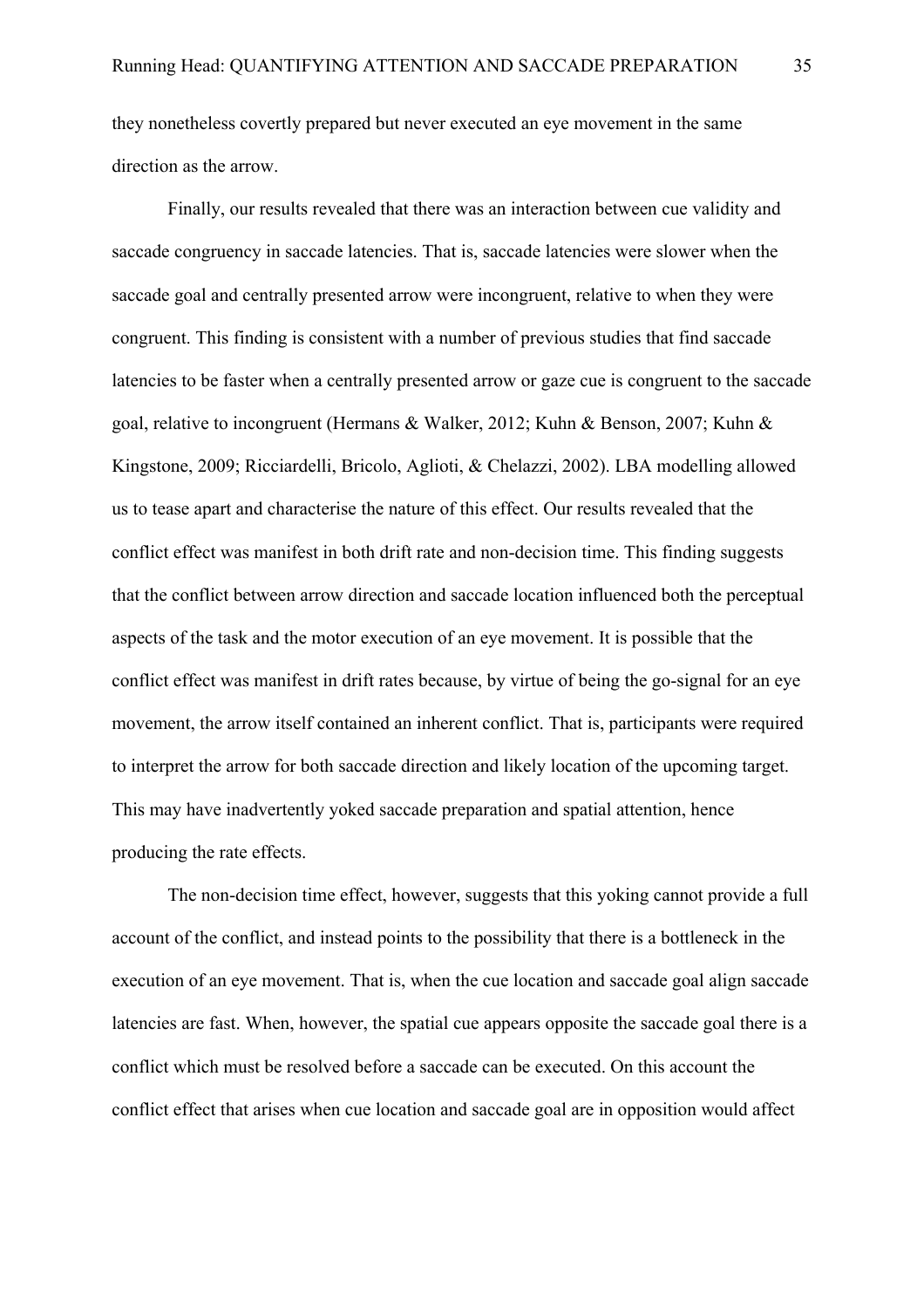the execution of a prepared saccade but not the perception of the target. We address this possibility by uncoupling the saccadic go-signal from the spatial cue in Experiment 2.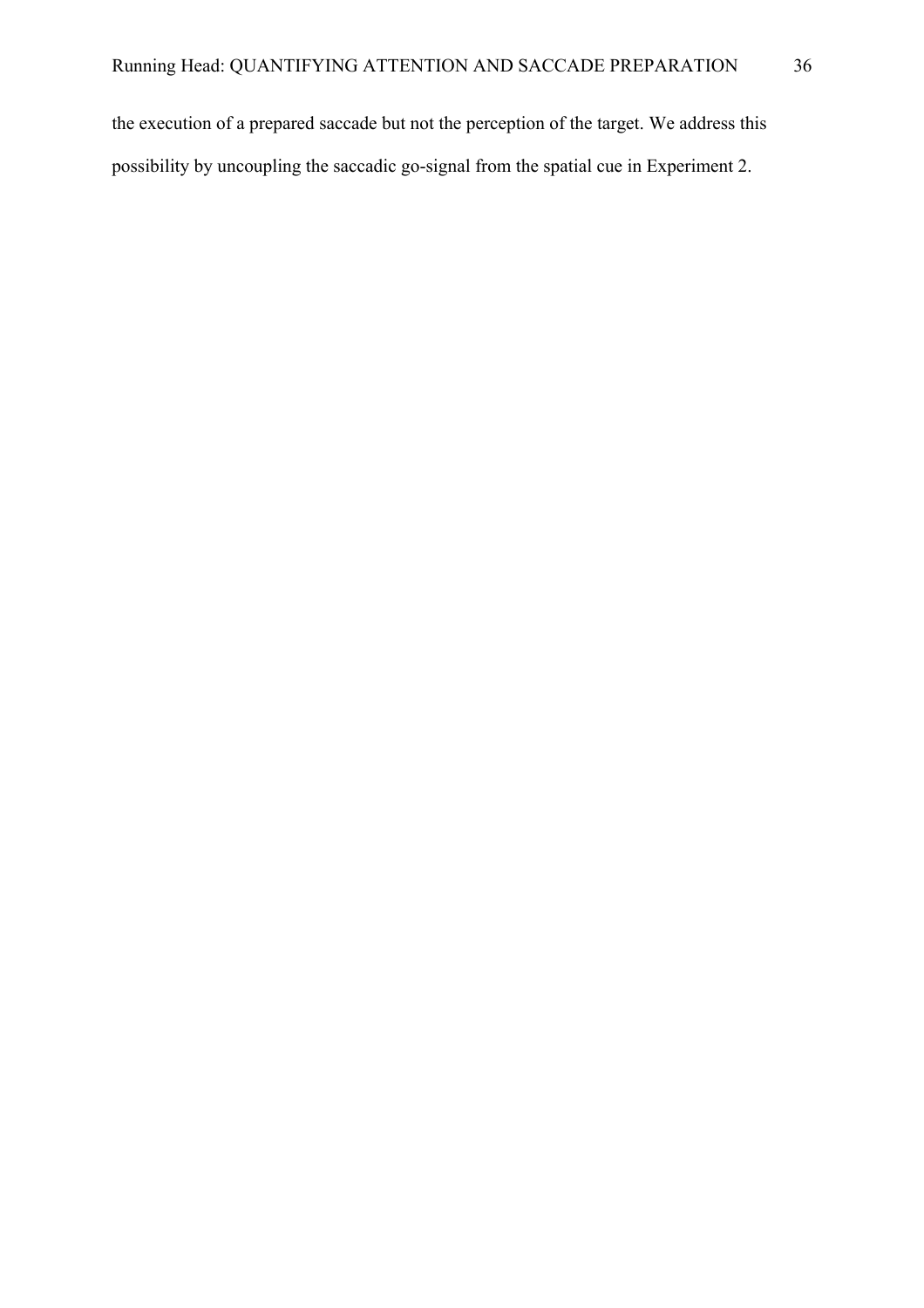## **Experiment 2**

In Experiment 1 we established that both saccade congruency and spatial attention, guided by a centrally presented arrow, had a measurable impact on dual-task performance. The results revealed the relative magnitudes of these effects to differ, with saccade congruency being a greater determinant of performance than spatial attention. In Experiment 2 we assess whether this holds true when spatial attention is directed by a peripheral cue. Here, the centrally presented arrow is replaced with a sudden onset/offset peripheral cue. In Experiment 1 spatial attention and saccade direction were both indicated by the same cue. In Experiment 2 we overcome this limitation by directing saccades with blocked instruction and an auditory tone. Finally, we introduce a third possible target location. Unlike in Experiment 1, where the target always appeared at the goal of a centrally presented arrow or directly opposite to it, in Experiment 2 the target was equally likely to appear at any one of three possible placeholder positions, positioned to the left, right and above fixation. Each position was also equally likely to be cued.

The introduction of a third placeholder position enabled us to examine the extent to which the saccade congruency and spatial cueing effects are spatially distributed. While some studies suggest that the preparation of an eye movement can benefit performance at locations neighbouring the saccade goal (Castet et al., 2006), other research has suggested that these effects are focal (Deubel & Schneider, 2003). If the benefit of preparing an eye movement is spatially distributed then performance should vary as a function of the angle between saccade goal and target location. Specifically, we expect performance to be worse when the saccade goal is at an angle of 180° from the target (opposite) compared to an angle of 90°. The same would hold true if spatial cueing effects were distributed. In using evidence accumulation modelling we are able to isolate the influence of orienting on decision making, and for the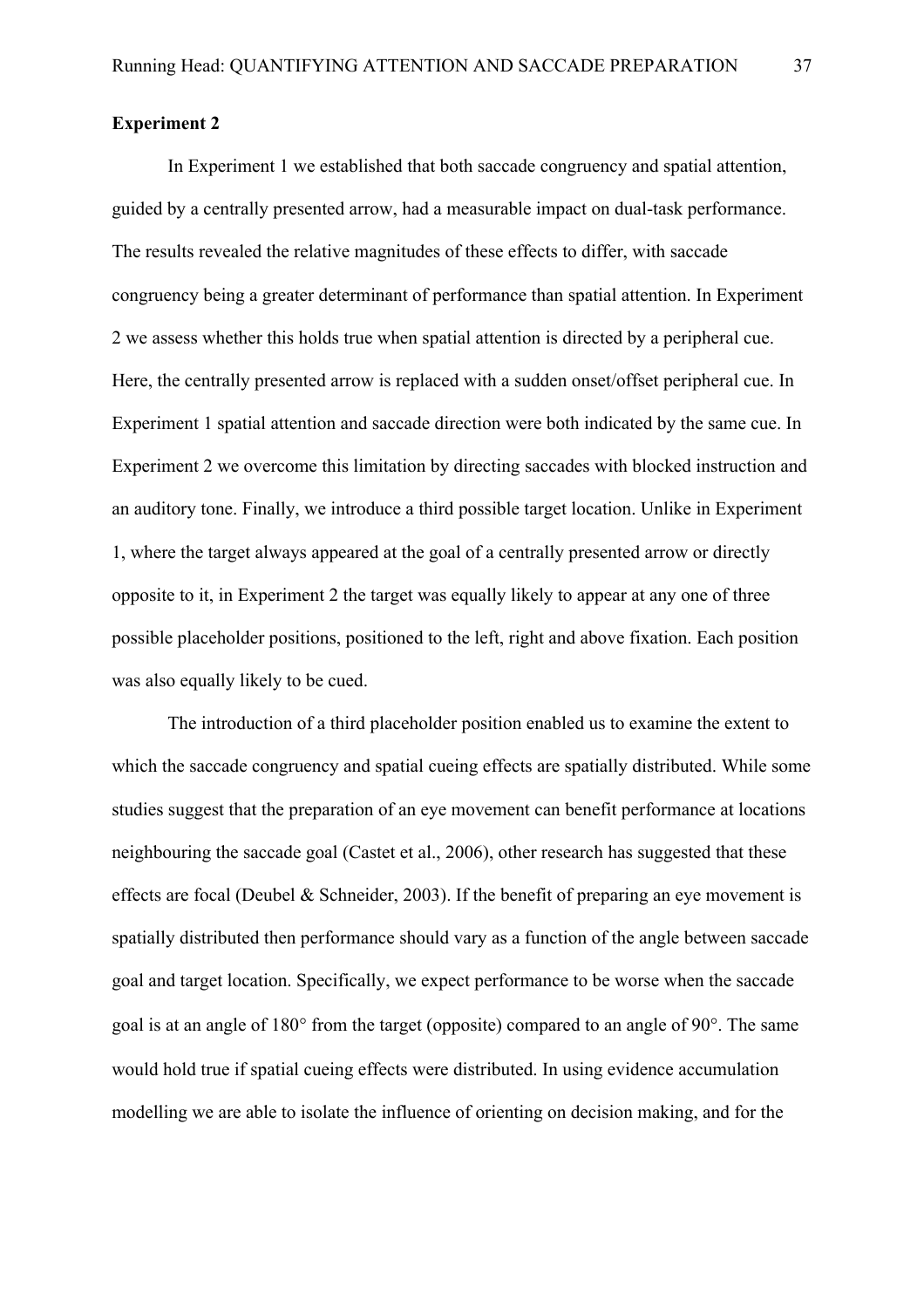first time, compare the relative contributions of spatial attention directed by a peripheral vs. central cue.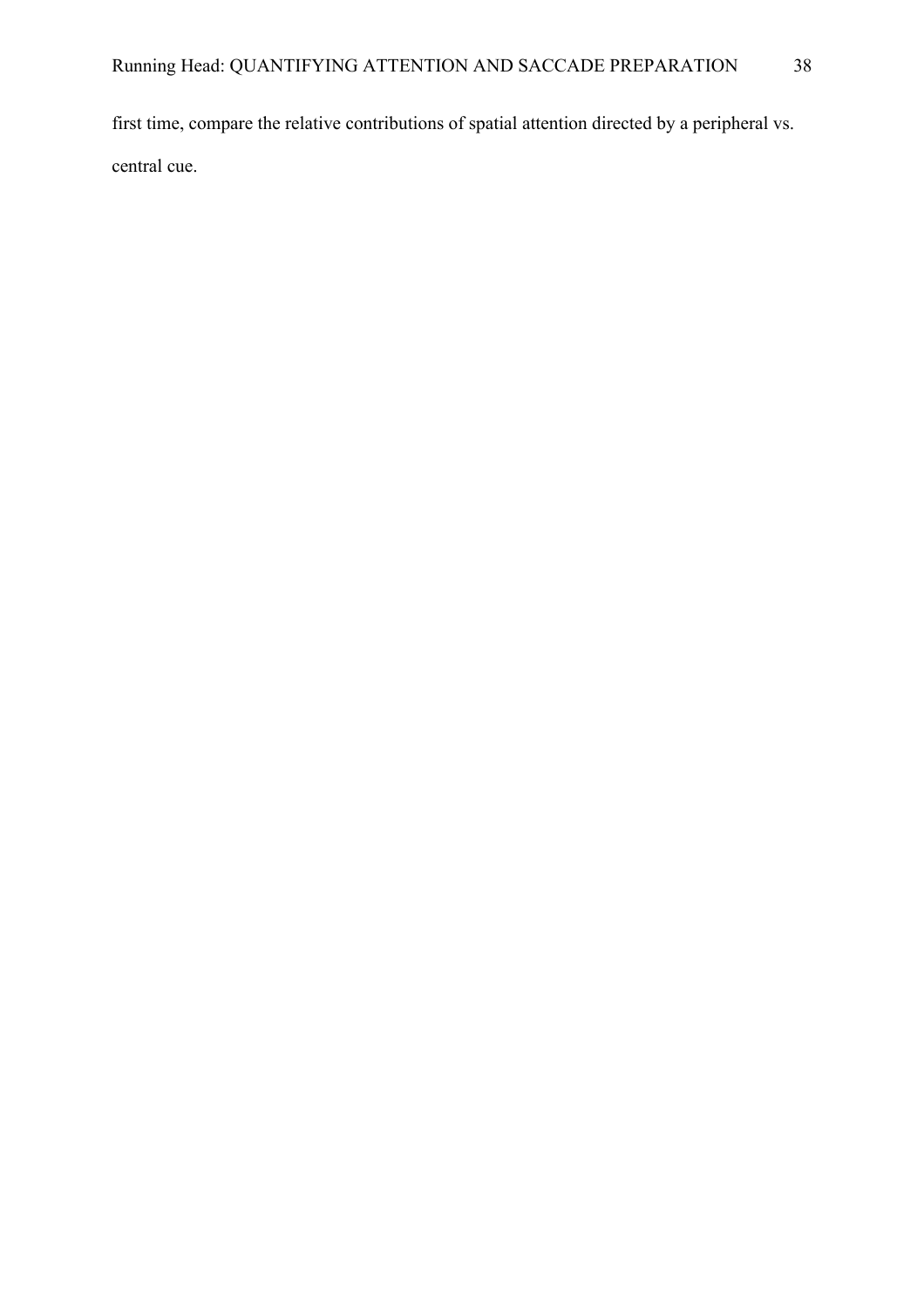**Method**

# **Participants.**

Thirty new participants from Macquarie University completed Experiment 2 (8 male;  $M = 22$  years,  $SD = 5$  years). Six participants were excluded from the analysis due to technical difficulties during eye tracking  $(N = 3)$  or failing to make the correct saccade on more than 70% of trials ( $N = 3$ ). In Experiment 2 we used the standard estimates from Experiment 1 as the basis of our power simulations (saccade congruency  $b = .82$ , cue validity,  $b = .41$ ). Simulations with these estimates revealed power to be sufficient (80%) for an alpha level of .05 with 24 participants.

# **Stimuli.**

In Experiment 2 the location of the saccade targets was indicated by three placeholder squares (3.04 $\degree$  x 3.04 $\degree$ ) positioned 2.73 $\degree$  to the left, right and above the fixation circle (see Figure 4). Pilot testing revealed that once cue-target uncertainty was increased a mask was no longer necessary to reach 82% accurate performance, target offset was therefore not followed by a mask. Target location was cued by one of the placeholders turning pink.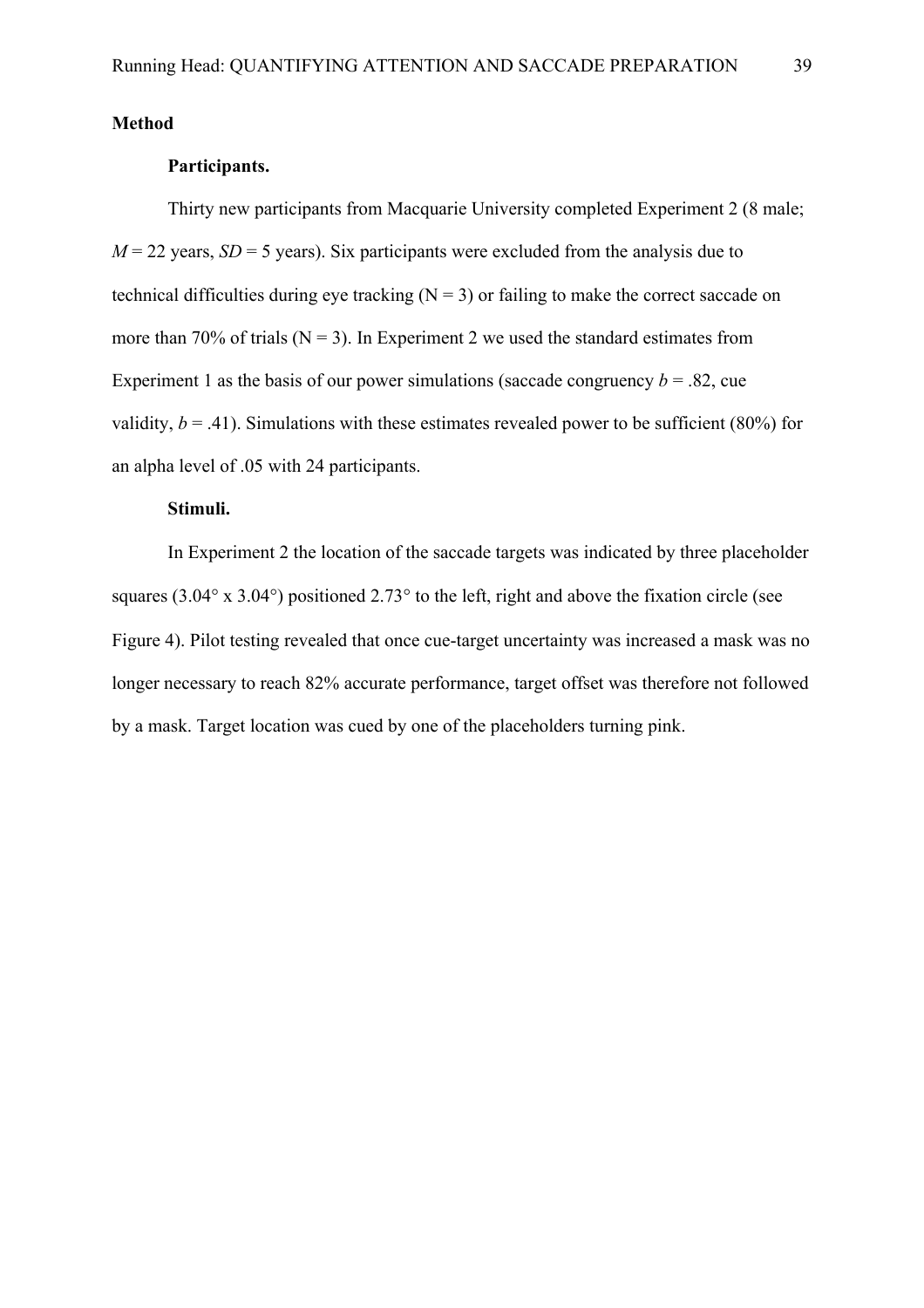

Figure 4. Trial structure for Experiment 2 valid trial.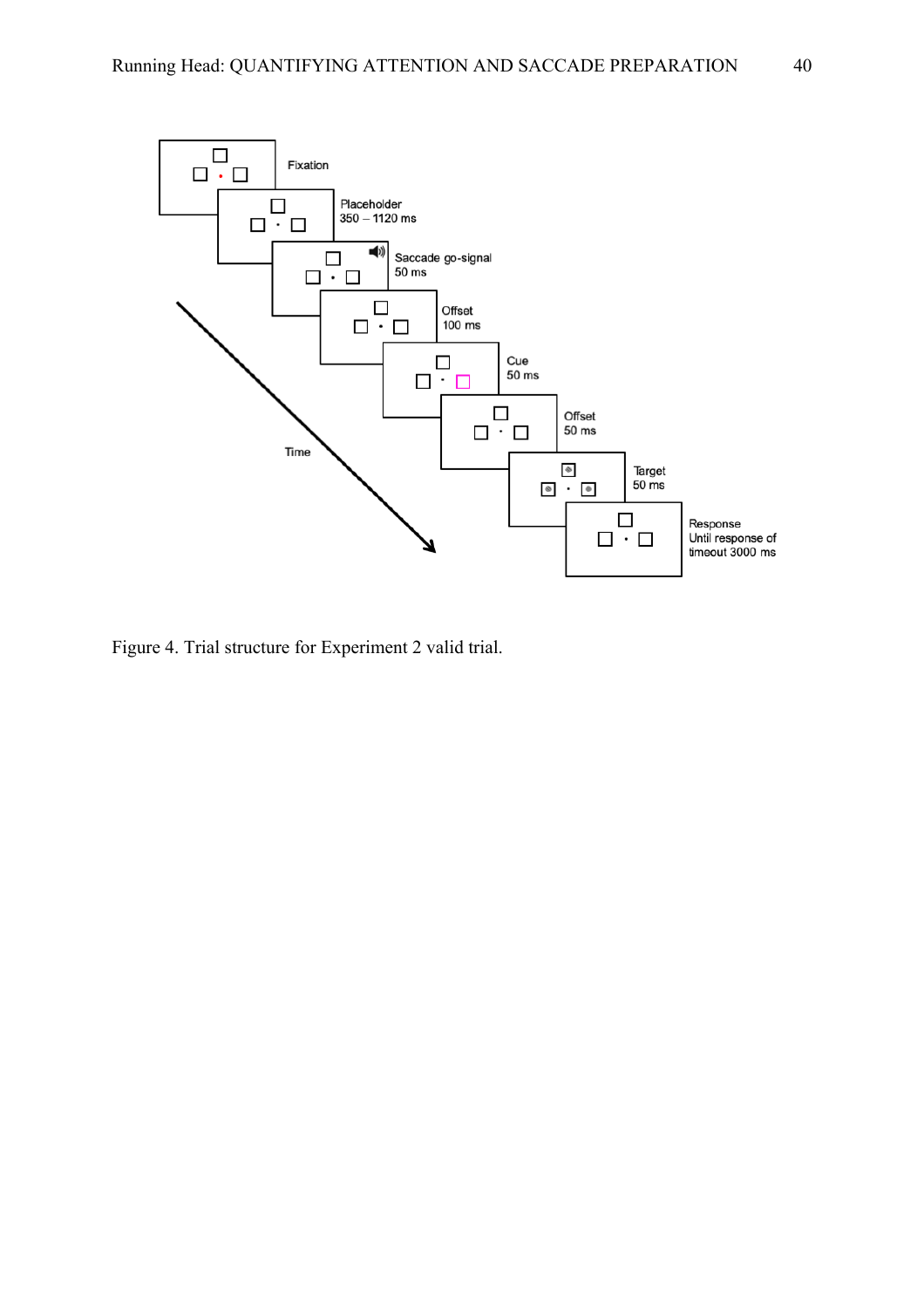Again, the experiment consisted of a training, staircase and main procedure, all following the same basic trial structure. Saccade instruction was blocked, such that at the outset of each block participants were told to saccade towards the left, right or up placeholder upon the onset of an auditory tone. These instructions were separated into three blocks and the order of blocks was counterbalanced across every  $6<sup>th</sup>$  participant. Participants completed 252 trials per saccade instruction for a total of 756 experimental trials. The experiment followed a 3 x 3 factorial design where saccade congruency had three levels (congruent, incongruent-180° and incongruent-90°) and cue validity had three levels (valid, invalid-180°and invalid-90°). We excluded trials in which the target itself appeared in the "up" placeholder as these could not occur in the 180° condition. Therefore incongruent-180° trials were trials where the saccade goal was opposite the target (180°), and incongruent-90° trials were those where the saccade goal was at an angle of 90° from the target. Likewise, invalid-180° trials were those where the placeholder opposite the target was cued (180°), and invalid-90° trials were those where the placeholder at an angle of 90° from the target was cued. We selected an SOA of 100ms between cue-target onset in order to maximise peripheral cueing effects. 4

# **Trial structure.**

To begin the trial participants were required to maintain fixation on a small red fixation circle and press the space bar. In the first frame the red circle was replaced by a white circle, while the placeholder squares remained onscreen. The duration of the first screen was drawn randomly from an exponential distribution (minimum of 350ms). Ten

<sup>&</sup>lt;sup>4</sup> See supplementary materials for an analysis of manifest measures by absolute time bin.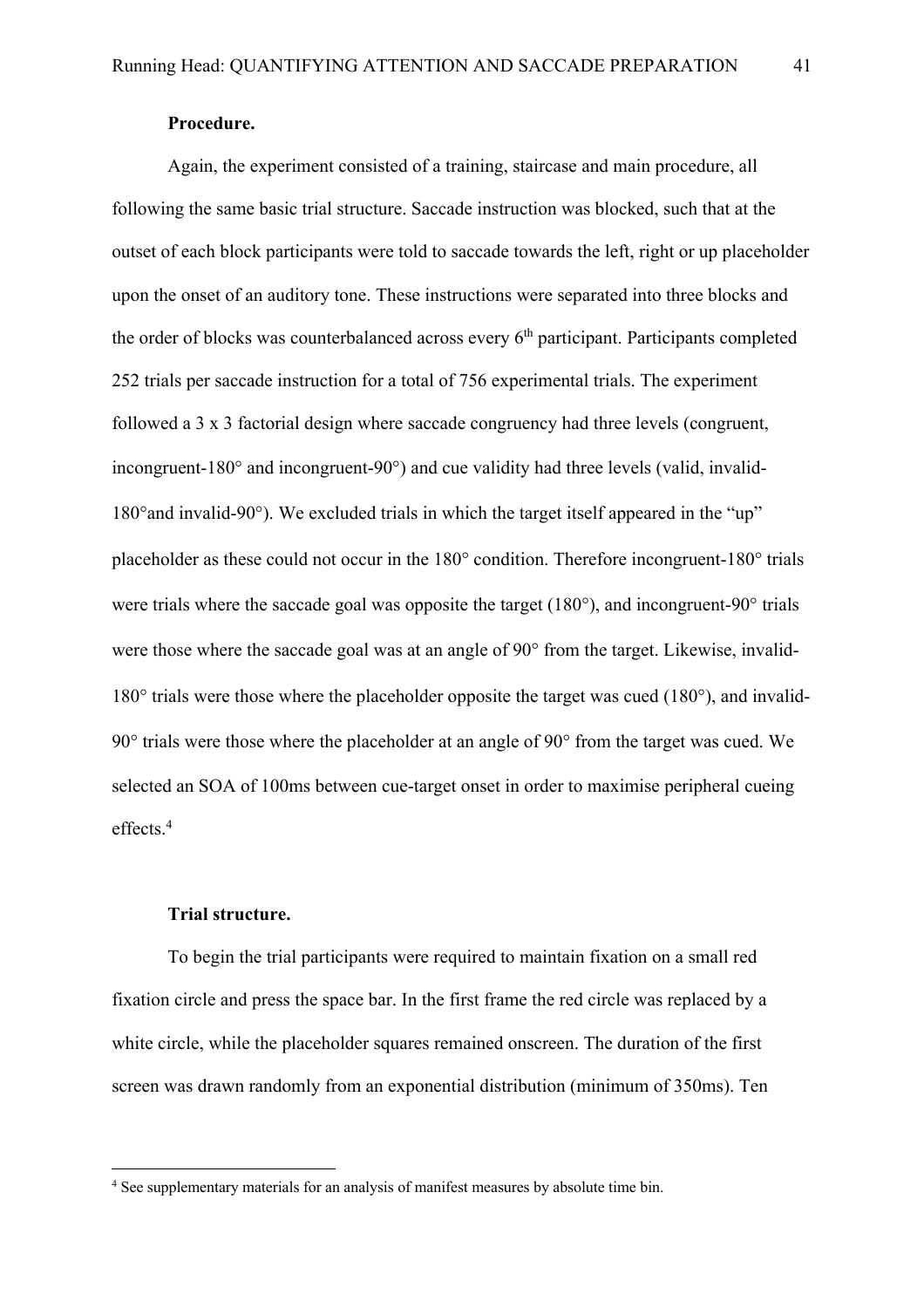percent of all trials were designated catch trials and were created by terminating trials in which the duration of the first frame exceeded 1120ms. Catch trials were included to ensure that participants had a flat hazard rate with respect to the beginning of the trial and the onset of the eye movement signal (Ghose & Maunsell, 2002). On all remaining trials an auditory tone played for 50ms. The tone signalled to participants to make an eye movement. After a further 50ms one of the three white placeholder squares was cued by drawing the outline in pink for 50ms. Each placeholder was equally likely to turn pink and the cue was nonpredictive about the location of the target. The target, a horizontal or vertical Gabor patch, was then displayed after 50ms. The target could appear in any of the placeholder positions, and so was validly cued on one third of all trials. Distractors accompanied the onset of the target in the remaining two placeholder squares. Participants indicated whether the target was vertical or horizontal by pressing the up or down key, counterbalanced across participants, within 3000ms or the trial timed out. Again, two forms of feedback were given to participants.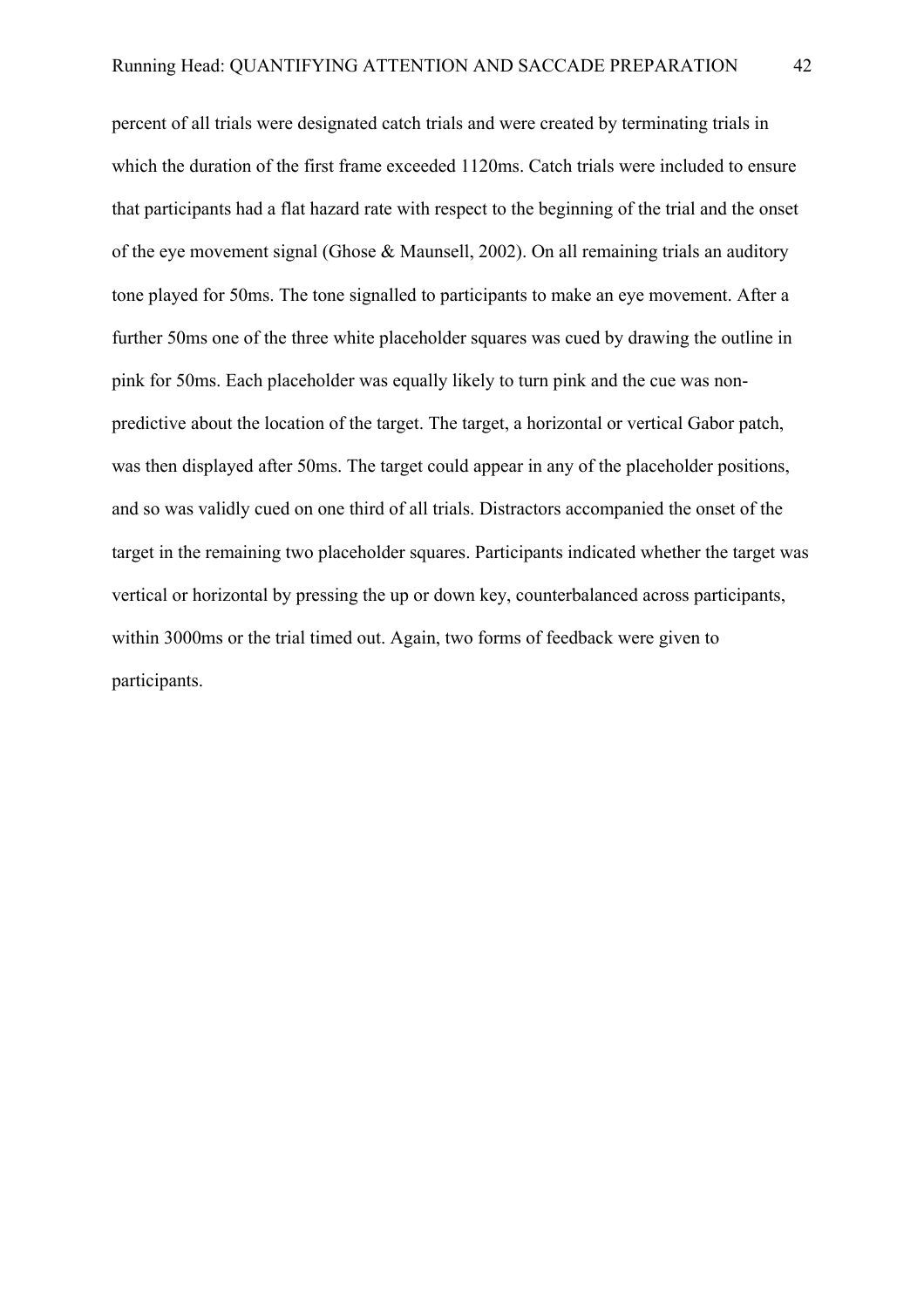**Results**

# **Manifest Analysis.**

## **Dual-task trials.**

**Accuracy.** An initial LMM excluding congruent and valid trials revealed accuracy not to vary by degree of visual angle. Given this, we restricted our analysis to 180° trials only. Ninety-degree and 180° trials were not collapsed across in order to ensure that the number of experimental trials in each condition was not disproportionate. We verified in a separate analysis that this decision did not substantially alter results. The modelling procedure including all remaining trials revealed that the inclusion of a main effect of both saccade congruency  $(\chi^2(1) = 86.06, p < .001)$  and cue validity  $(\chi^2(1) = 60.01, p < .001)$ improved the fit of the model. Accuracy was higher when saccade goal and target location were congruent ( $M = 0.92$ ,  $SD = 0.14$ ) relative to when they were incongruent ( $M = 0.83$ ,  $SD$ )  $= 0.22$ ;  $b = -1.01$ ,  $SE = 0.11$ ,  $z = -9.46$ ,  $p < .001$ ). Similarly, accuracy was higher when the cue was valid ( $M = 0.91$ ,  $SD = 0.16$ ), relative to invalid ( $M = 0.83$ ,  $SD = 0.22$ ;  $b = -0.81$ ,  $SE =$ 0.11,  $z = -7.62$ ,  $p < .001$ ) (see Figure 5A).

**Reaction time.** Again, a preliminary analysis revealed RTs not to vary by degree of visual angle. Ninety-degree trials were therefore excluded. The modelling procedure of all remaining trials revealed the model of best fit to include an effect of saccade congruency  $(\chi^2(1) = 165.63, p < .001)$  and cue validity  $(\chi^2(1) = 43.98, p < .001)$ . RTs were faster when the saccade goal and target were congruent  $(M = 712, SD = 160)$  relative to incongruent  $(M = 712, SD = 160)$ 787,  $SD = 182$ ;  $b = 94.18$ ,  $SE = 6.93$ ,  $t = 13.59$ ). The same was true when the cue was valid  $(M = 739, SD = 175)$  compared to invalid  $(M = 760, SD = 174; b = 46.02, SE = 6.92, t = 174$ 6.66).

**Saccade latency.** Unlike for accuracy and RT saccade latencies were found to vary by degree of visual angle. We therefore included all trials in our analysis of saccade latency. The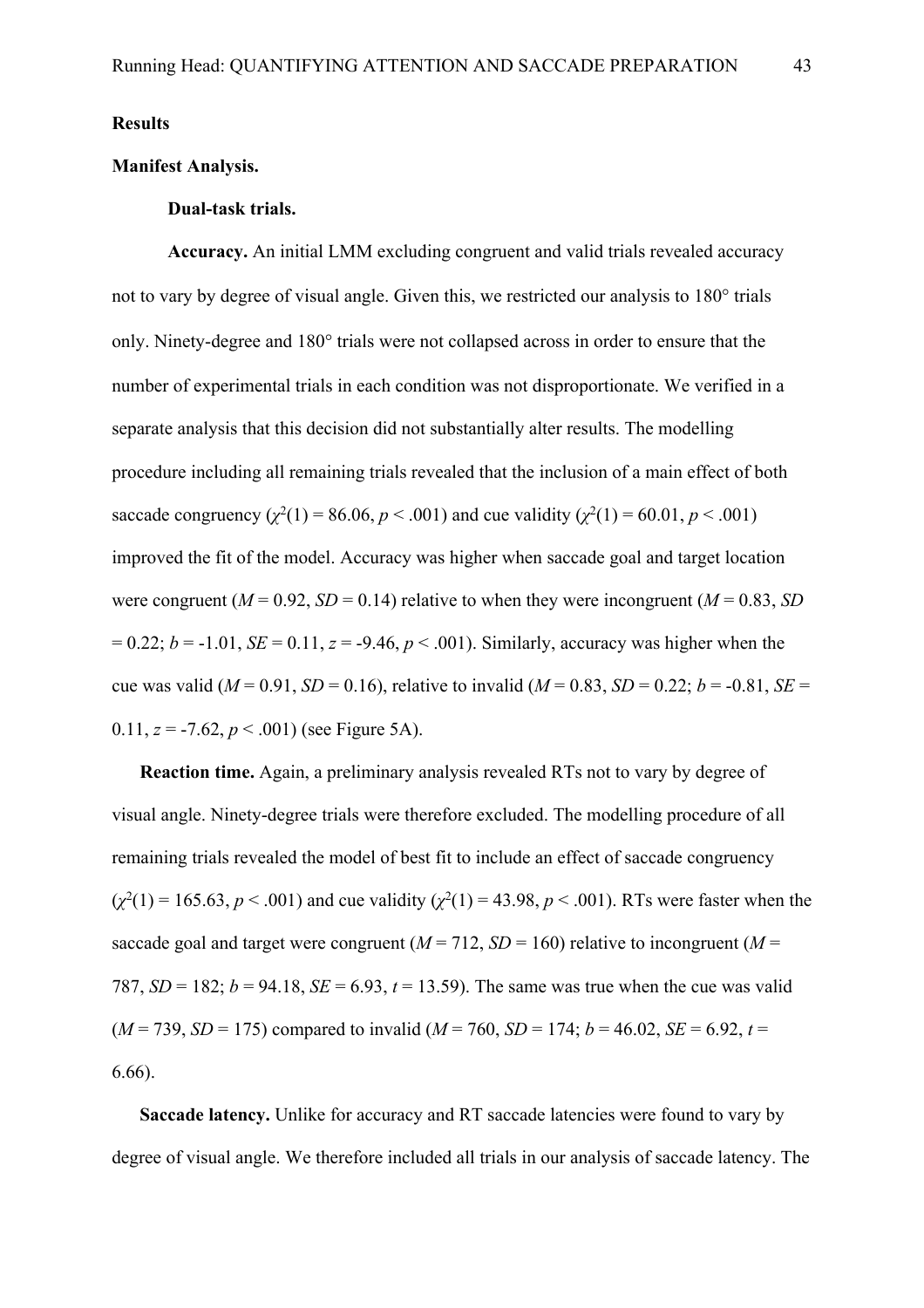LMM revealed the model of best fit to include a Saccade Congruency x Cue Validity interaction  $(\chi^2(1) = 113.31, p < .001)$ . This interaction is best characterised as a conflict effect, as can be seen in Figure 5C saccades were faster when directed towards the peripheral cue and slower when directed away from the cue. The size of this effect varied by degree of visual angle. Trials were therefore recoded to reflect whether the cue and saccade-goal were the same location, at an angle of 90° or 180°. Three FDR adjusted paired t-tests revealed that saccade latencies were fastest when cue-location and saccade goal was the same  $(M = 400,$ *SD* = 42) relative to when they were positioned at a 90° angle ( $M = 415$ ,  $SD = 45$ ;  $t(23) =$ 4.36,  $p < .001$ ) or 180° angle ( $M = 428$ ,  $SD = 52$ ;  $t(23) = 6.71$ ,  $p < .001$ ). The difference between 90° and 180° trials was also significant  $(t(23) = 3.82, p = .001)$ .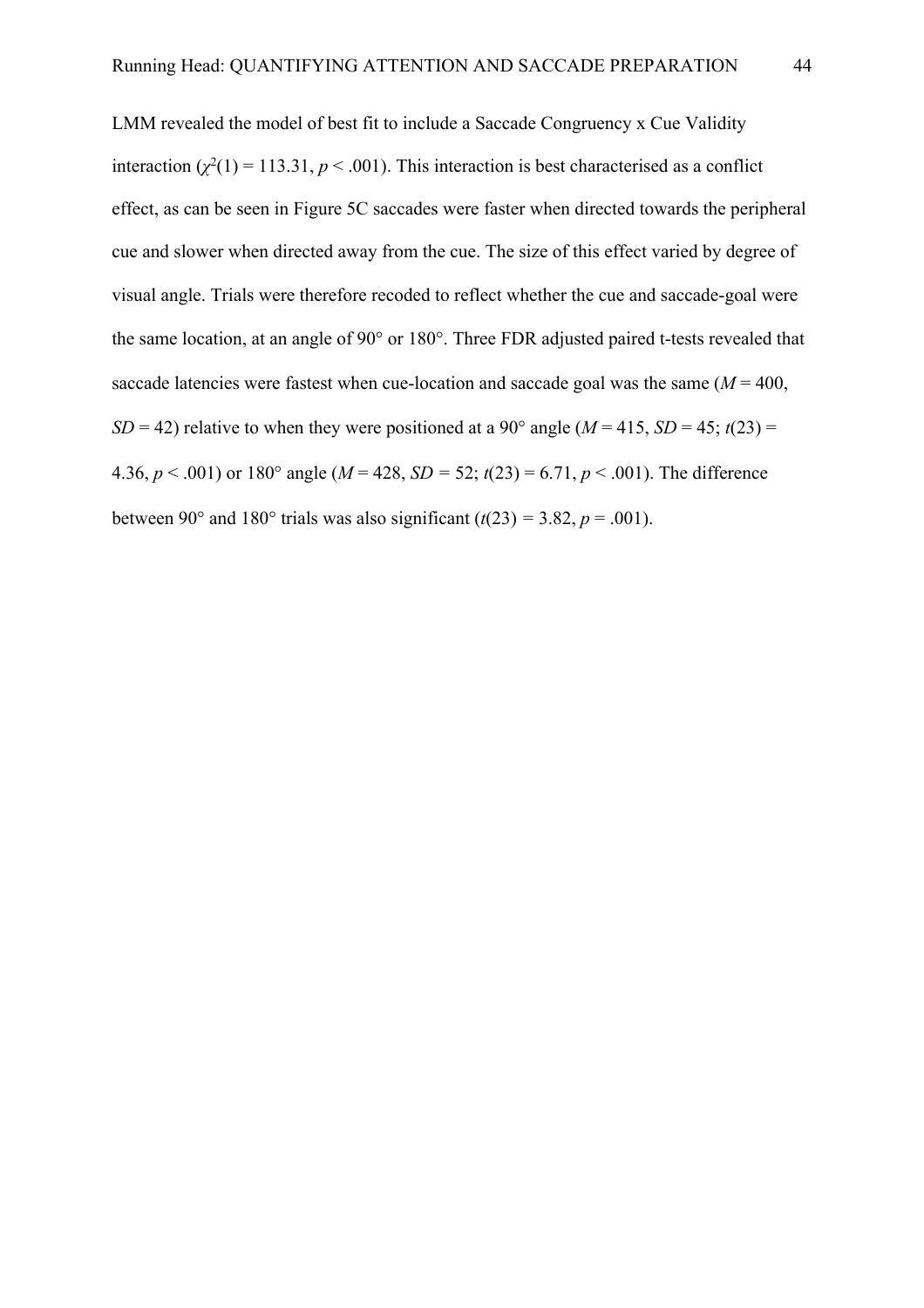

Figure 5. Experiment 2 mean (A) proportion correct, (B) reaction time and (C) saccade latency (ms) as a function of saccade congruency and cue validity. Incongruent trials are those where the saccade goal was directly opposite the target (180°) and invalid trials were likewise those where the placeholder opposite the target was cued (180°).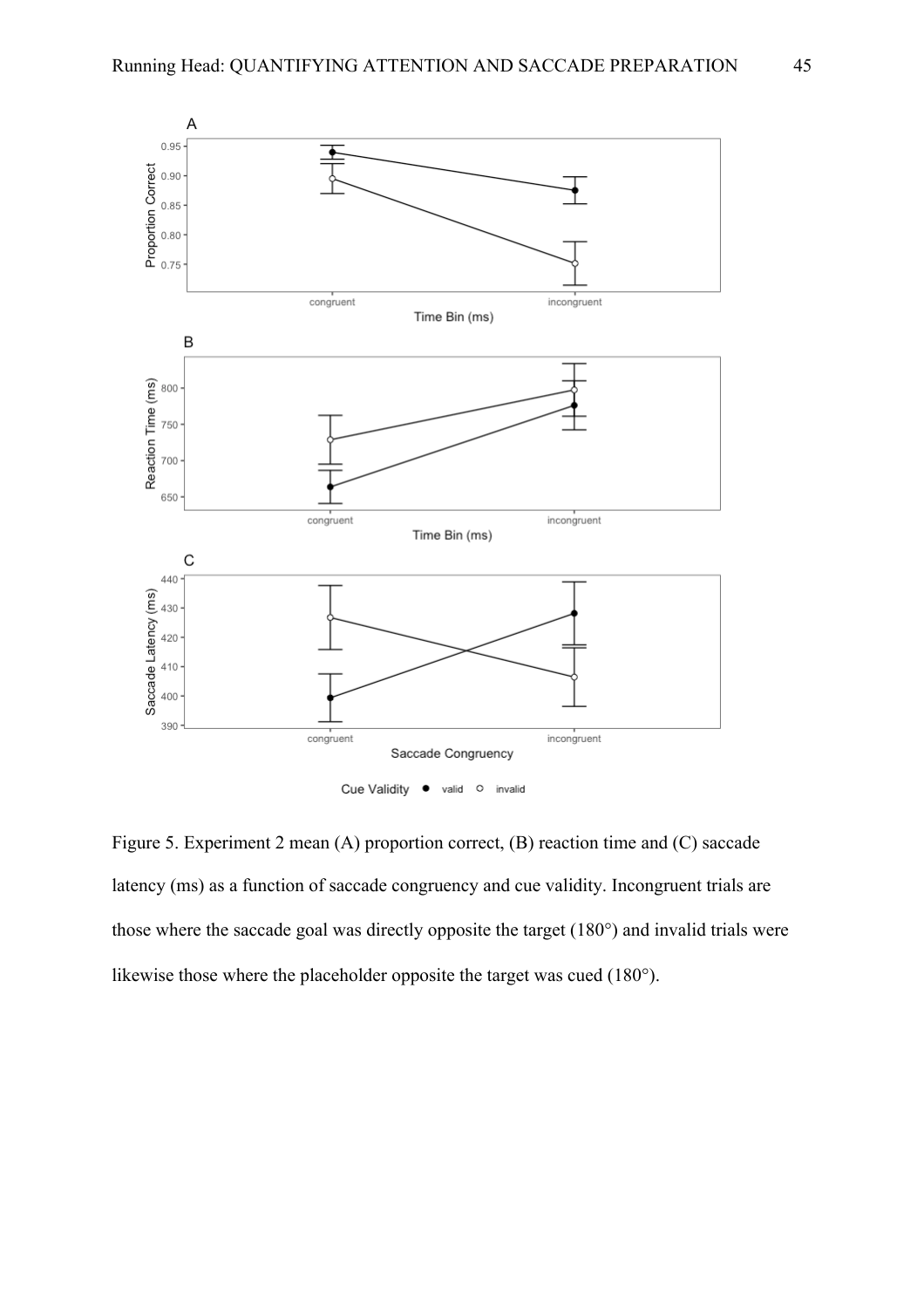### **Linear ballistic accumulator analysis**

### **Model specification and fit.**

We fit an identical model to that outlined for Experiment 1 with one exception.

Thresholds were allowed to vary by the new saccade instruction variable (left, right, up). As accuracy and RT did not vary by visual angle, we excluded 90° trials from our model fitting. Again, graphical summaries confirmed that the selected model was able to capture the trends in the data (see supplementary materials).

## **Parameter estimates.**

**Thresholds.** The results of an LMM using thresholds as the dependent variable revealed the model of best fit to include an effect of response only,  $\chi^2(1) = 5.14$ ,  $p = 0.02$ . Inspection of the standard estimates revealed thresholds to be significantly higher for responding vertical than horizontal ( $b = 0.12$ ,  $SE = 0.05$ ,  $t = 2.31$ ). Thresholds did not vary by saccade instruction.

**Drift rate.** An LMM with drift rate as the dependent variable confirmed that both saccade congruency  $(\chi^2(1) = 16.87, p < .001)$  and cue validity  $(\chi^2(1) = 10.54, p = .001)$ modulated the quality of evidence accumulation (see supplementary for full results). We therefore calculated a single index of quality by which to compare the relative magnitude of the saccade congruency and spatial cueing effects using the same procedure outlined for Experiment 1. As can be seen in the inset of Figure 6, while the size of the saccade congruency effect (1.16) was numerically greater than the magnitude of the spatial cueing effect (0.88) a paired *t*-test did not reach significance ( $t(23) = 0.76$ ,  $p = 0.45$ ).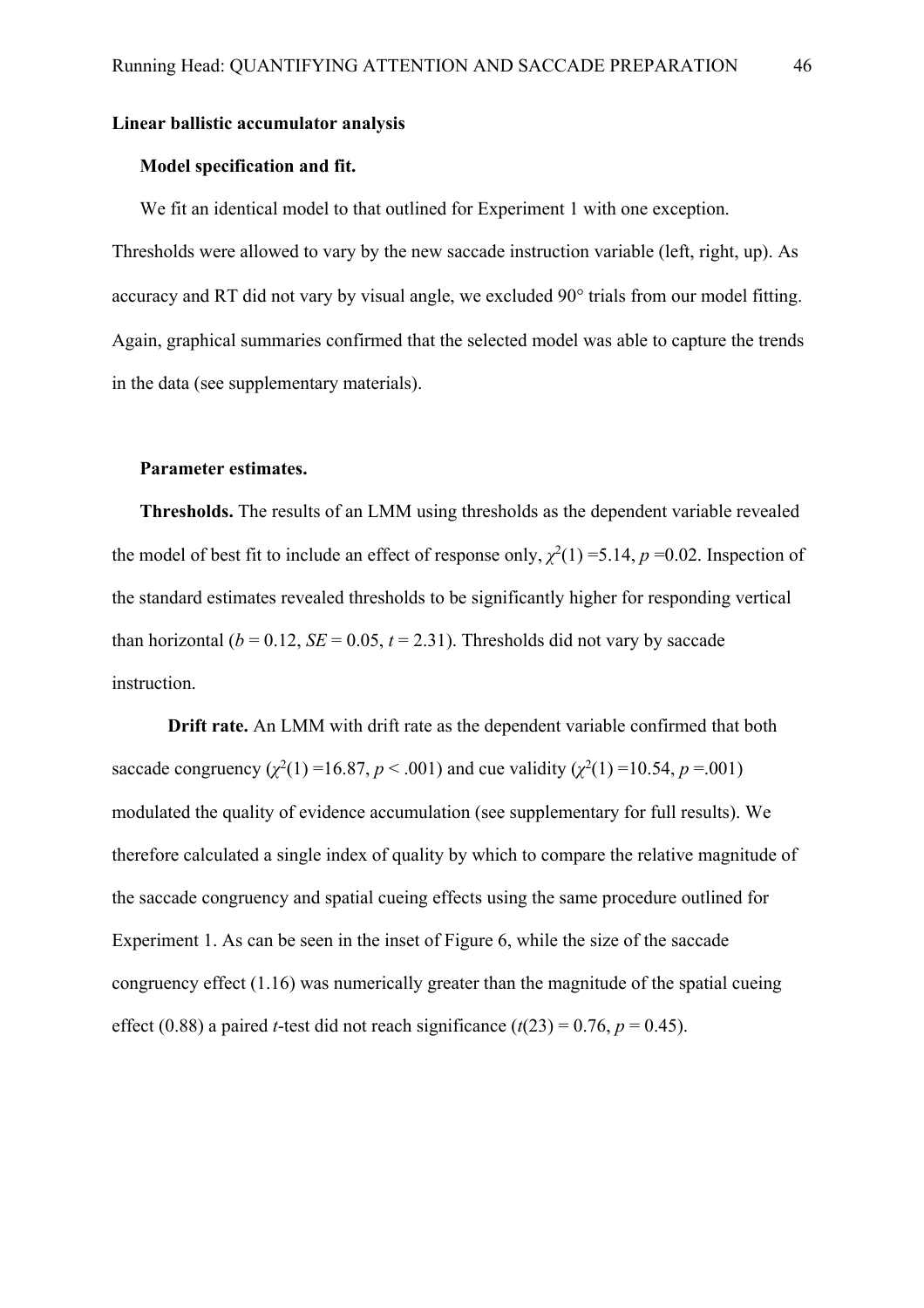

Figure 6. Difference between the true and false drift rates for saccade congruency and cue validity in Experiment 2. Inset shows the magnitude of the saccade congruency and spatial cueing effect did not significantly differ.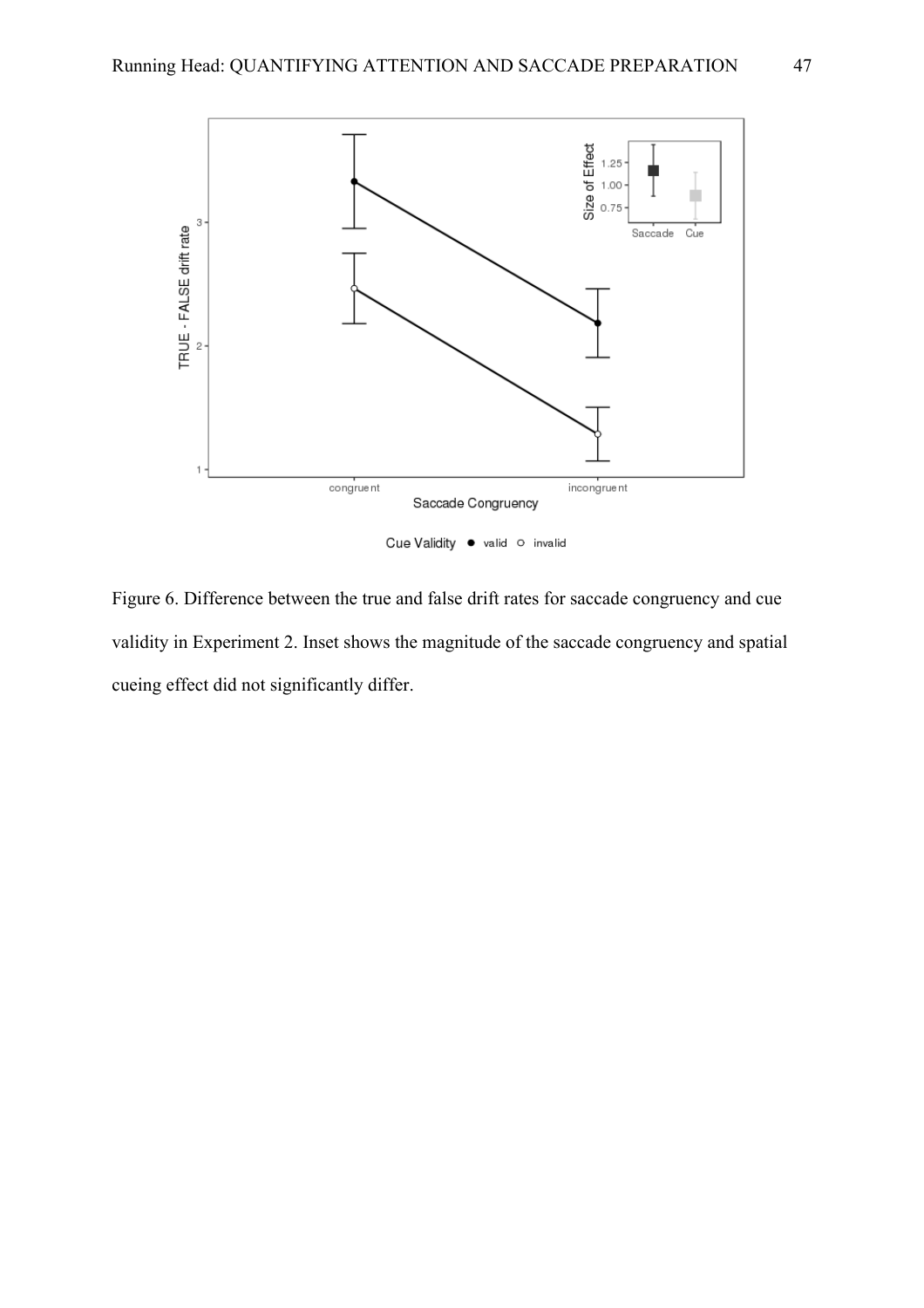# **LBA analysis of saccade latency.**

**Model specification and fit.** Analysis of latencies revealed the same interaction between saccade congruency and cue validity evident from Experiment 1, therefore we again fit an LBA model to each participant's saccade latency data using the same procedure. As saccade latency was found to vary by degree of visual angle, we included all trials in the fitting procedure. A preliminary analysis revealed eye movements towards the placeholder above fixation to be faster than saccades to the left or right placeholder, therefore we fit a model that allowed non-decision time and drift rate to vary by congruent, incongruent-180° and incongruent-90° trials where saccades were directed to the left or right visual field and congruent and incongruent-90° trials where saccades were directed to the placeholder above fixation. The priors and sampling procedure were identical to that outlined for Experiment 1. Again, model fit was good and CDFs are provided in supplementary materials.

**Parameters.** First, we report trials where the saccade goal was above fixation. Here, non-decision time was revealed to be 0.016s faster when the spatial cue also appeared above fixation, relative to when it appeared at an incongruent location, 90° from the saccade goal (0.176 s [0.172, 0.180] vs. 0.192 s [0.188, 0.196], *p* < .001). We then compared trials that required a left or rightward saccade. Again, non-decision time was found to be faster by 0.022s when the spatial cue and saccade goal were congruent, relative to 180° from each other (0.167 s [0.163, 0.170] vs. 0.189 [0.185, 0.193], *p* < .001). Finally, when both the spatial cue and saccade goal were incongruent non decision time was 0.008 s faster when these locations were at an angle of  $90^{\circ}$  relative to  $180^{\circ}$  (0.182 s  $[0.178, 0.185]$  vs. 0.189 s [0.185, 0.193],  $p = 0.001$ . There was no difference in rates in Experiment 2.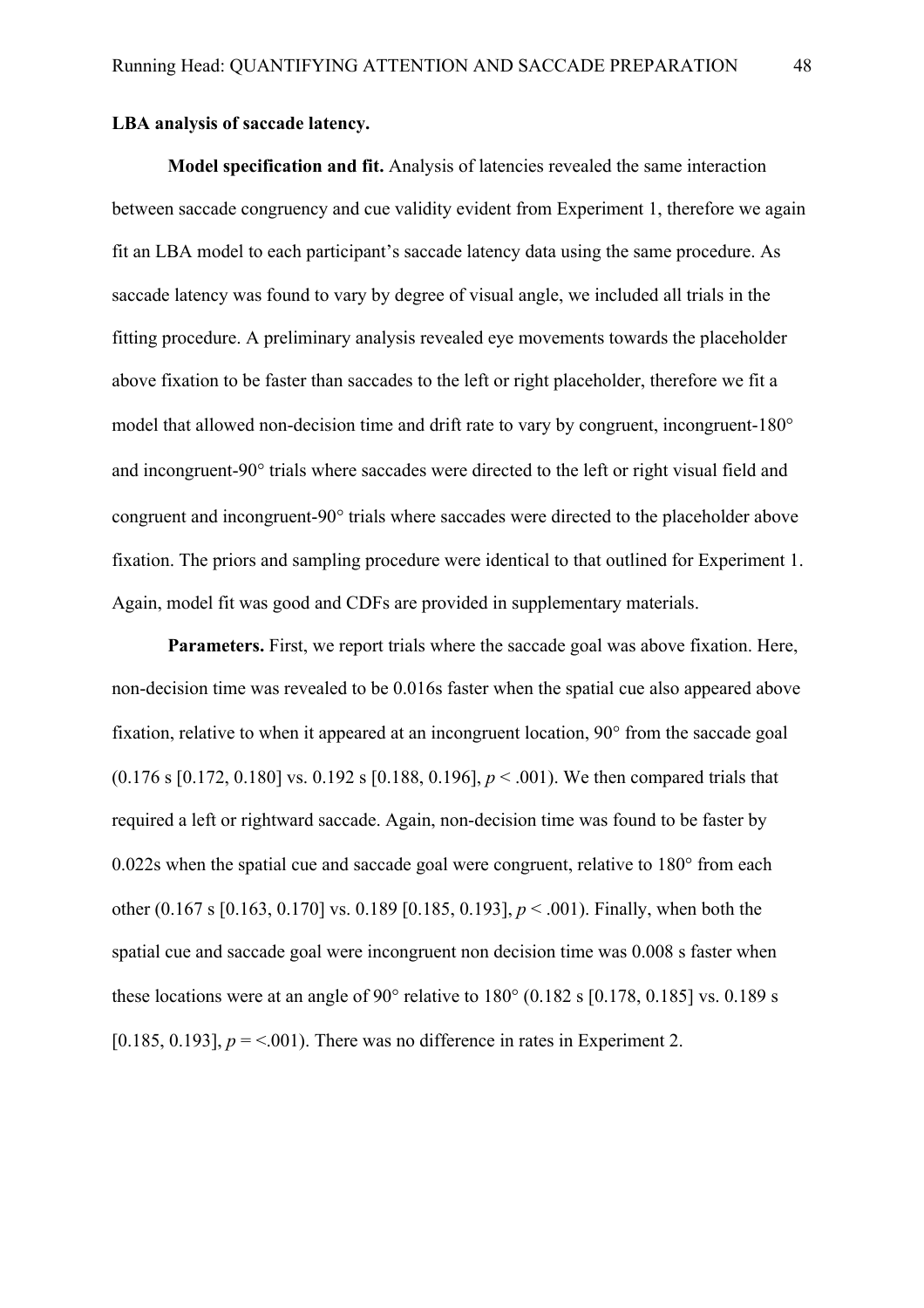#### **Discussion**

In Experiment 2 we sought to compare the magnitude of the saccade congruency and spatial cueing effect when a sudden onset/offset peripheral cue was employed. In addition, we also assessed the extent to which these effects were spatially distributed. That is, we compared performance on trials in which a saccade was required to a placeholder at an angle of 180° from the target (consistent with Experiment 1) with trials in which a saccade was required to a placeholder at an angle of 90° from the target. We also compared performance on trials in which the spatial cue appeared at these locations. The results of Experiment 2 establish that there is a quantifiable and independent contribution of spatial attention away from the saccade goal when a peripheral cue is employed. There is, however, no evidence to suggest that these effects are spatially distributed.

Consistent with Experiment 1, we observed an effect of saccade congruency and cue validity in accuracy. Unlike Experiment 1, however, these additive effects were also evident in RT. In saccade latencies there was again an interaction between saccade congruency and cue validity. When the evidence accumulation model was fit, the results revealed both saccade congruency and spatial cueing modulated the quality of information accumulation. Although the influence of saccade congruency was numerically greater than that of spatial cueing, a *t*-test did not reveal any evidence to suggest these magnitudes were significantly different. Quantifying orienting in the drift rate parameter of an evidence accumulation model, and specifically on the quality of information accumulation, enables the influence of spatial attention and saccade preparation to be compared across experiments. This type of evaluation revealed the saccade congruency effect to be 1.5 times greater in Experiment 2. The cueing effect, however, was over four times as large when a peripheral relative to a central cue was employed. We discuss these effects together with those in Experiment 1 in the general discussion below.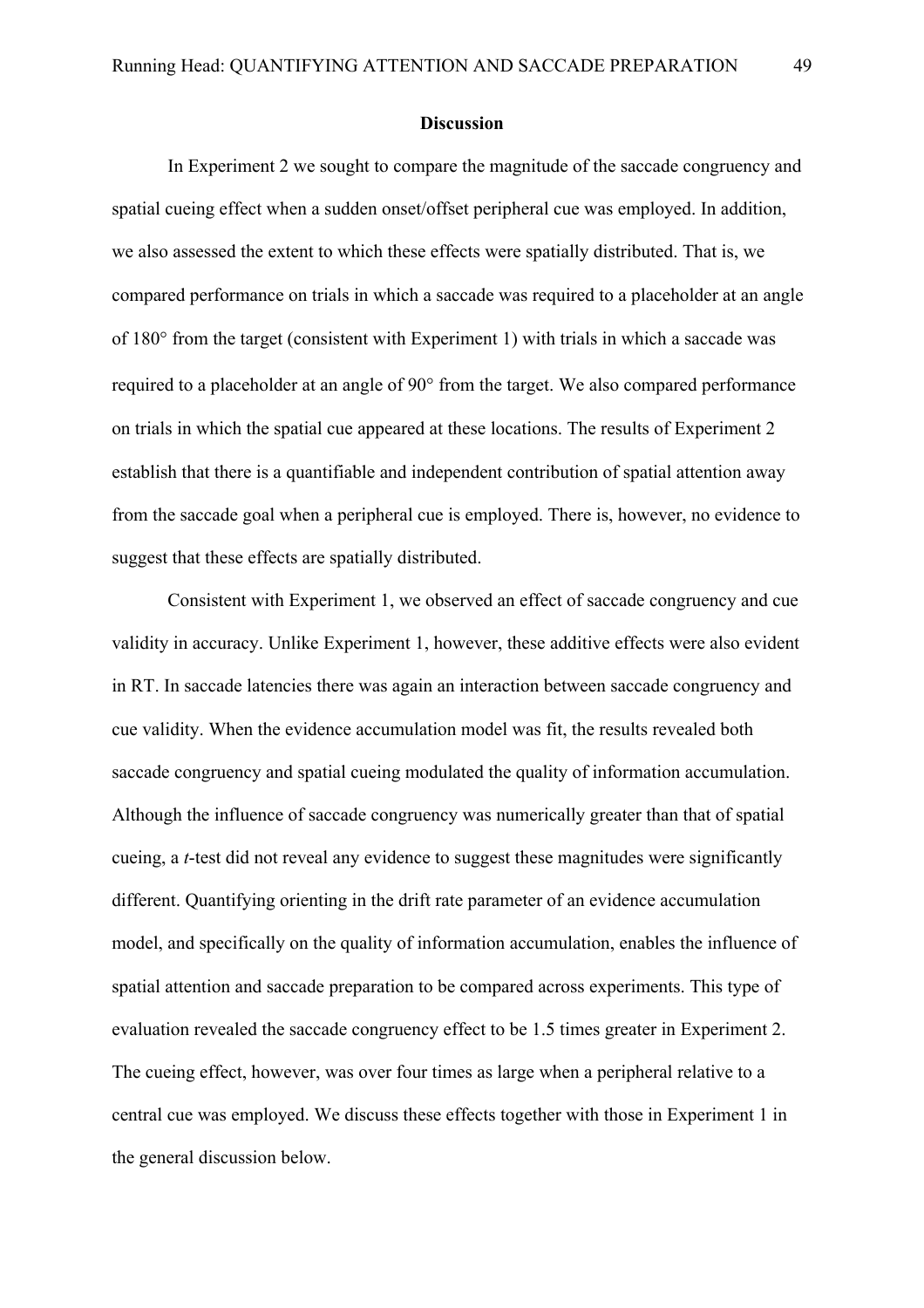Interestingly we found no evidence to suggest that performance (accuracy or RT) was modulated as a function of whether a saccade was prepared away from the target and towards a placeholder at 90° or 180°. This was similarly true for trials in which spatial attention was captured at 90° and 180° from the target. These results suggest that the benefit of preparing an eye movement is confined to the saccade goal (Deubel & Schneider, 2003), and likewise the influence of spatial attention is specific to the cued location. In contrast to our finding in accuracy and RT, however, the size of the cue-saccade conflict effect in saccade latencies did vary by the degree of visual angle from the target. That is, eye movements were slower to initiate towards the saccade goal when it was directly opposite the cue compared to at an angle of 90° from the cue. This was true despite all placeholders being equidistant from the physical location of the eyes, fixation. Despite separating the spatial and saccadic cues, the conflict effect was still apparent in Experiment 2. Importantly however, unlike in Experiment 1 where this conflict effect was manifest in both non-decision time and drift rate, in Experiment 2 this effect was only found to manifest in non-decision time. This suggests that the conflict effect in saccade latencies cannot be attributed to an obligatory yoking between spatial attention and the preparation of an eye movement. Rather, conflict occurs during the motor execution of the eye movement, and may be best understood as a type of saccadic bottleneck.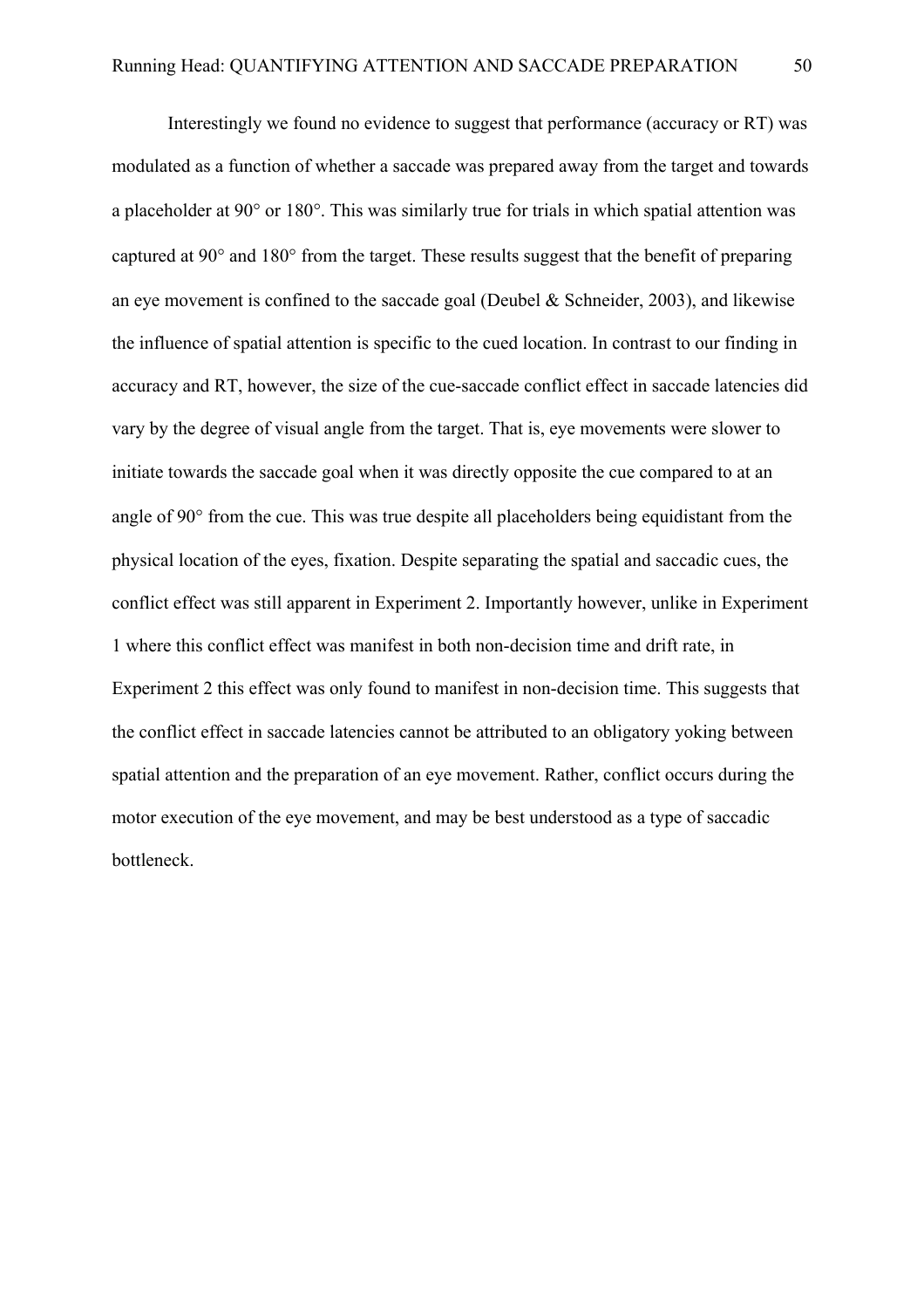### **General discussion**

The aim of this study was to use computational modelling to isolate and quantify the influence of spatial attention and saccade preparation during dual-task performance. To this end, across two experiments we used evidence accumulation modelling together with a saccadic dual-task. Spatial attention was directed with either a centrally presented predictive arrow cue (Experiment 1) or a sudden-onset/offset peripheral cue (Experiment 2). Saccades were directed by blocked instruction. We used the quality of evidence accumulation as a common measure by which to compare the effects of spatial attention and saccade congruency. In doing so we were able to, for the first time, isolate the influence of orienting on decision making. This approach allowed us to unambiguously quantify the influence of spatial cueing and saccade congruency across blocked conditions and cue types. Our results establish that there is an independent and quantifiable influence of spatial attention away from the saccade goal, and that the magnitude of this effect varies depending on whether attention has been cued centrally or peripherally.

## **Magnitude of the saccade congruency and spatial cueing effects.**

Across two separate dual-task experiments we found an effect of both saccade congruency and spatial cueing. Consistent with the dual-task literature performance was best when the discrimination target appeared at the goal of an upcoming eye movement (Castet et al., 2006; Hoffman & Subramaniam, 1995; Kowler et al., 1995; Krajbich et al., 2010; Montagnini & Castet, 2007). Critically, there was also an effect of spatial cueing. That is, accuracy was better when the discrimination target was preceded by a valid, relative to an invalid spatial cue, consistent with a growing number of studies reporting an influence of spatial attention away from the saccade goal (Born et al., 2013; Castet et al., 2006; Deubel, 2008; Kowler et al., 1995; Moehler & Fiehler, 2014, 2015; Montagnini & Castet, 2007).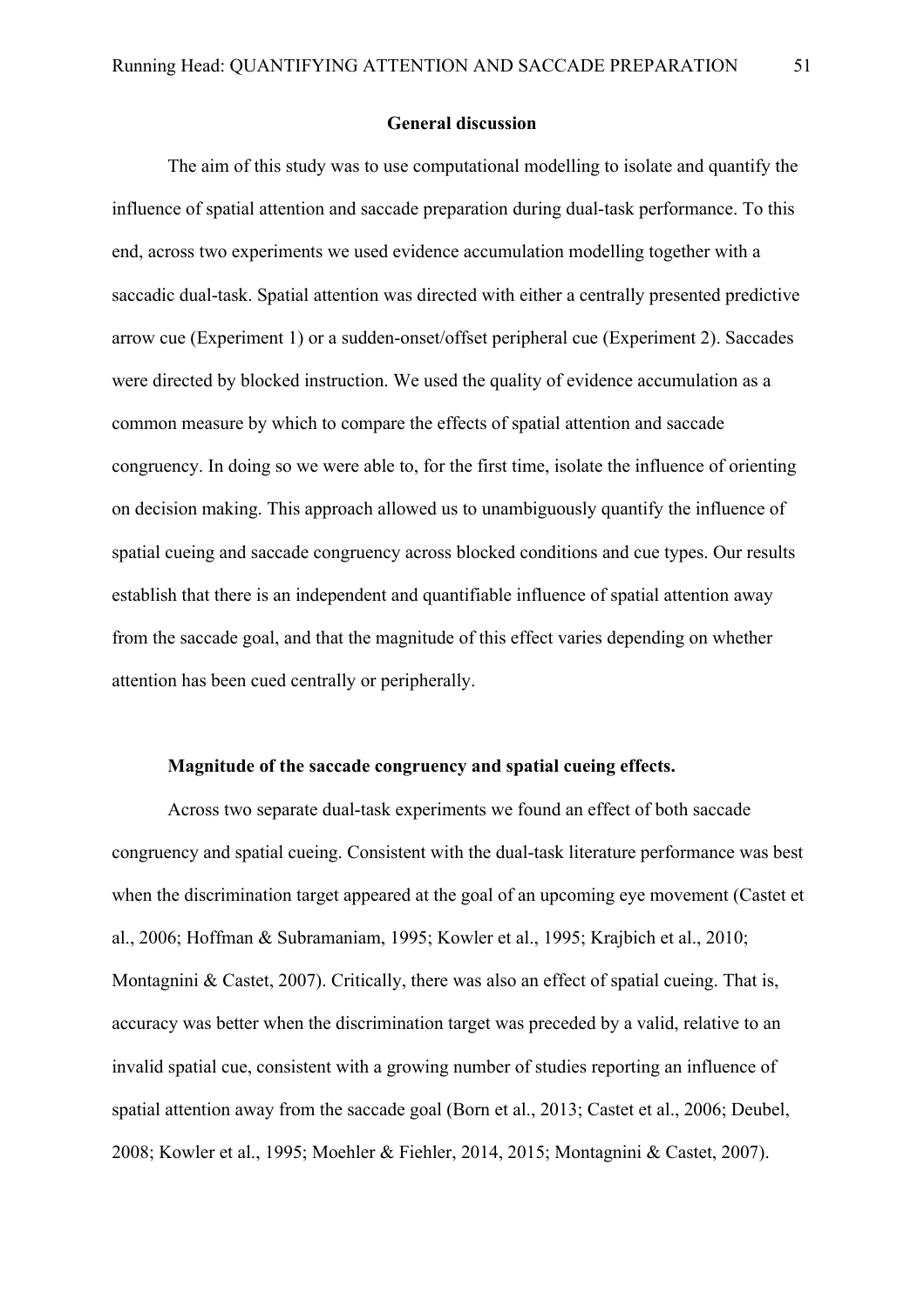While these effects were apparent across both experiments, quantification revealed the relative contribution of spatial attention to vary by cue type.

In an extension of previous studies, we used an evidence accumulation model to measure the influence of both spatial attention and saccade congruency. Unlike research analysing accuracy and response times, here we used the quality of information accumulation as a common measure by which to compare the contribution of each orienting mechanism. The results revealed that across both dual-task experiments, there was an independent and measurable contribution of saccade preparation and spatial attention, suggesting that spatial attention is not always obligatorily tied to the goal of an upcoming eye movement. The size of this influence however, was found to vary across experiments, presumably because of the difference in cue types. In Experiment 1 the results revealed saccade congruency to be a greater determinant of task performance than a centrally presented arrow. The saccade congruency effect in Experiment 1 was nearly four times as large as the cueing effect (0.78 vs. 0.20). The magnitude of both types of orienting were found to be greater in Experiment 2 (1.16 vs. 0.88).

Importantly, using evidence accumulation modelling allows some of the differences between experiments to be accounted for by differences in model parameter estimates. For example, we are able to account for differences in response caution across Experiment 1 and 2 by allowing thresholds to vary. This means that the effects of response caution (which would indeed confound comparisons between experiments based on RT or accuracy) do not confound comparisons of drift rates. Drift rates themselves are affected by factors of interest, such as cue type, that vary across experiments. As a consequence, we are able to use this approach to assess how the contribution of spatial attention and saccade preparation differ across experiments. Interestingly, while the influence of saccade preparation was only about 1.5 times as large as that reported in Experiment 1, the influence of spatial attention was over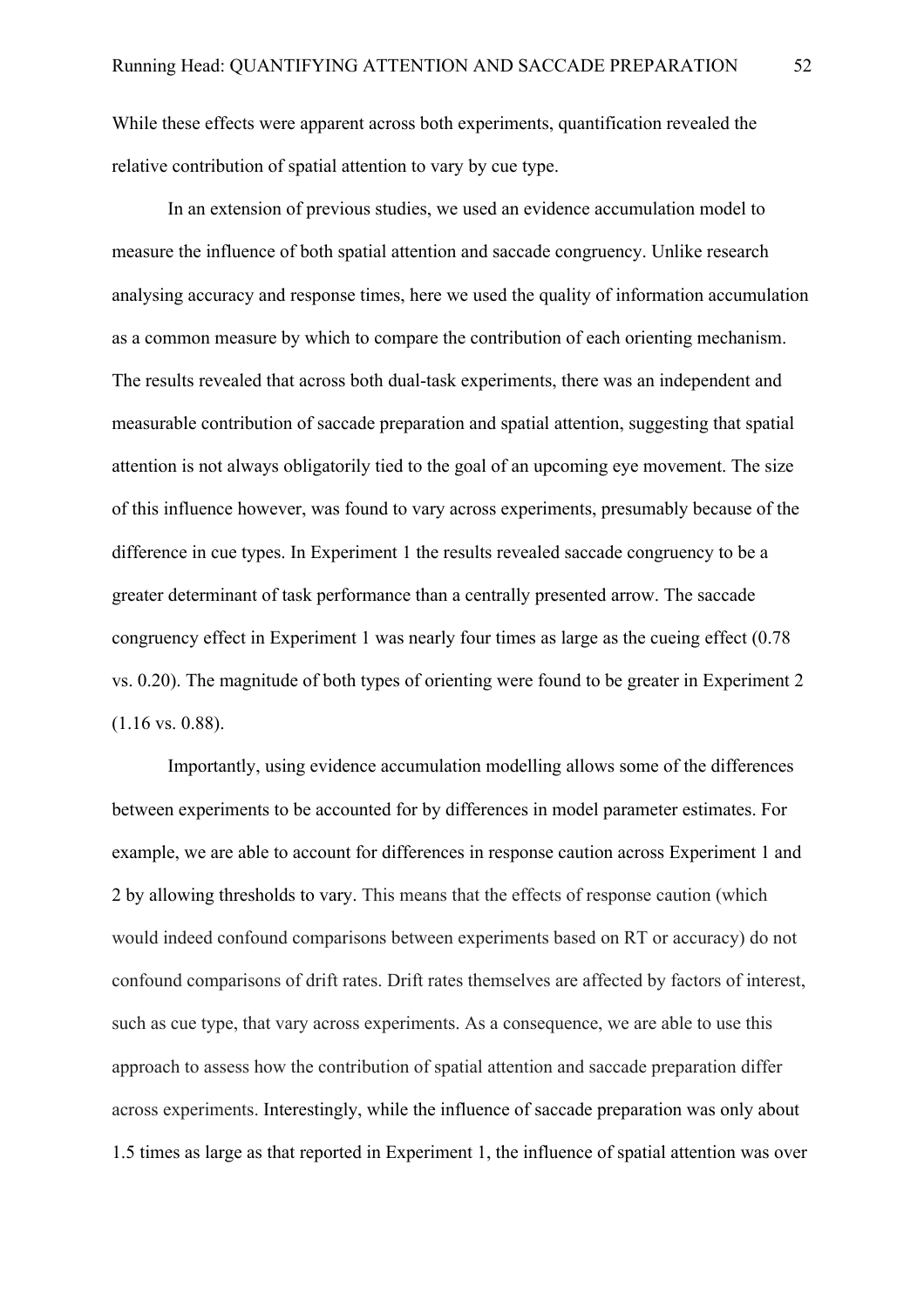four times greater when directed by a peripheral, rather than central cue. This finding suggests that the relationship between spatial attention and saccade preparation differs by cue type. While previous studies have found the influence of spatial attention to vary by cue type, these studies typically conclude that spatial attention and saccade preparation are flexible when a centrally presented predictive cue is employed, but tightly coupled when a nonpredictive peripheral cue is used (Casteau & Smith, 2018; Smith, Rorden, & Jackson, 2004; Smith, Schenk, & Rorden, 2012). Unlike these previous studies, we find that there is an effect of spatial attention regardless of cue type, but that there is a much larger influence with a peripheral cue.

It is possible that these magnitude differences arise because of the level of uncertainty associated with each cue. The number of possible target locations differed across experiments. In Experiment 1 the target always appeared at the goal of an arrow or directly opposite it. In Experiment 2, on the other hand, the target could appear at any one of the three possible placeholders. A larger influence of spatial attention in Experiment 2 may be because this increase in target uncertainty led to a greater utilisation of the spatial cue. Similarly, the difference in magnitude may be because in Experiment 1, unlike Experiment 2, the spatial cue delivered information about both target location and the saccade goal. As participants were required to interpret the spatial cue for saccade direction this may have obscured even larger cueing effects in Experiment 1. It is important to note here, however, that while we are inclined to attribute the magnitude differences to cue type specifically, we do not do so with the intention to highlight possible differences between endogenously or exogenously oriented attention. This is because it is now widely accepted that centrally presented arrows involve both voluntary and reflexive shifts in spatial attention (Ristic & Kingstone, 2006; Ristic et al., 2007). And, importantly, it was not the purpose of the present study to contrast the effects of endogenous and exogeneous mechanisms.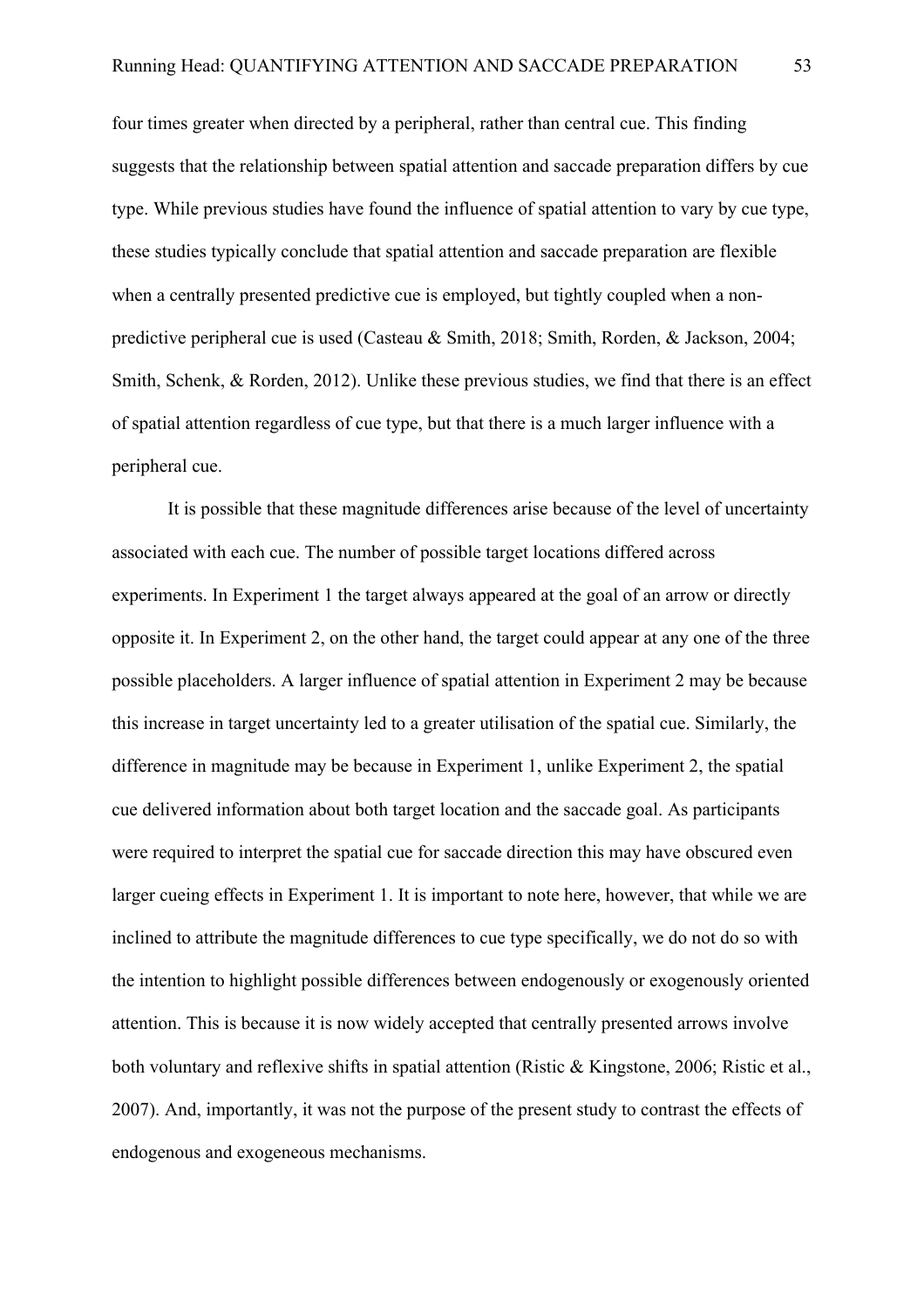Rather, and critically for our purposes, when the effect of covert orienting was isolated from other aspects of dual-task performance, we observed a unique and quantifiable influence of spatial attention away from the saccade goal. Thus, our results establish that saccade congruency and cue validity can both independently influence task performance. We now explore possible explanations for how this might occur.

One particularly longstanding debate in the literature concerns the extent to which shifts in spatial attention and the saccade congruency effect are the result of the same underlying mechanism or two distinct mechanisms. According to the first possibility, it is assumed that the mechanism which controls shifts in spatial attention is also responsible for the preparation and execution of an eye movement (Klein, 1980; Rizzolatti, Riggio, Dascola, & Umilta, 1987; Sheliga, Riggio, & Rizzolatti, 1994). Support for this proposition originally came from behavioural studies that found performance to be best at the goal of a saccade and unaffected by spatial cues (Deubel & Schneider, 1996; Hoffman & Subramaniam, 1995; Shepherd et al., 1986). Additional support has come from perturbation studies. In these designs stimulation of neurons within oculomotor structures such as the frontal eye fields (FEF) or the superior colliculus (SC) is found to also disrupt performance on tasks that engage spatial attention. These results have led authors to conclude that the neurons mediating saccadic planning are also responsible for controlling shifts in spatial attention (Cavanaugh & Wurtz, 2004; Grosbras & Paus, 2002; Moore & Fallah, 2001, 2004; Smith, Jackson, & Rorden, 2005).

However, more recent studies however have called into question this conclusion. Many behavioural studies, including the present study, now suggest that spatial attention can influence performance away from the saccade goal (Born et al., 2013; Castet et al., 2006; Deubel, 2008; Moehler & Fiehler, 2014, 2015; Montagnini & Castet, 2007). In addition, the results of single cell studies have called into question many of the conclusions drawn from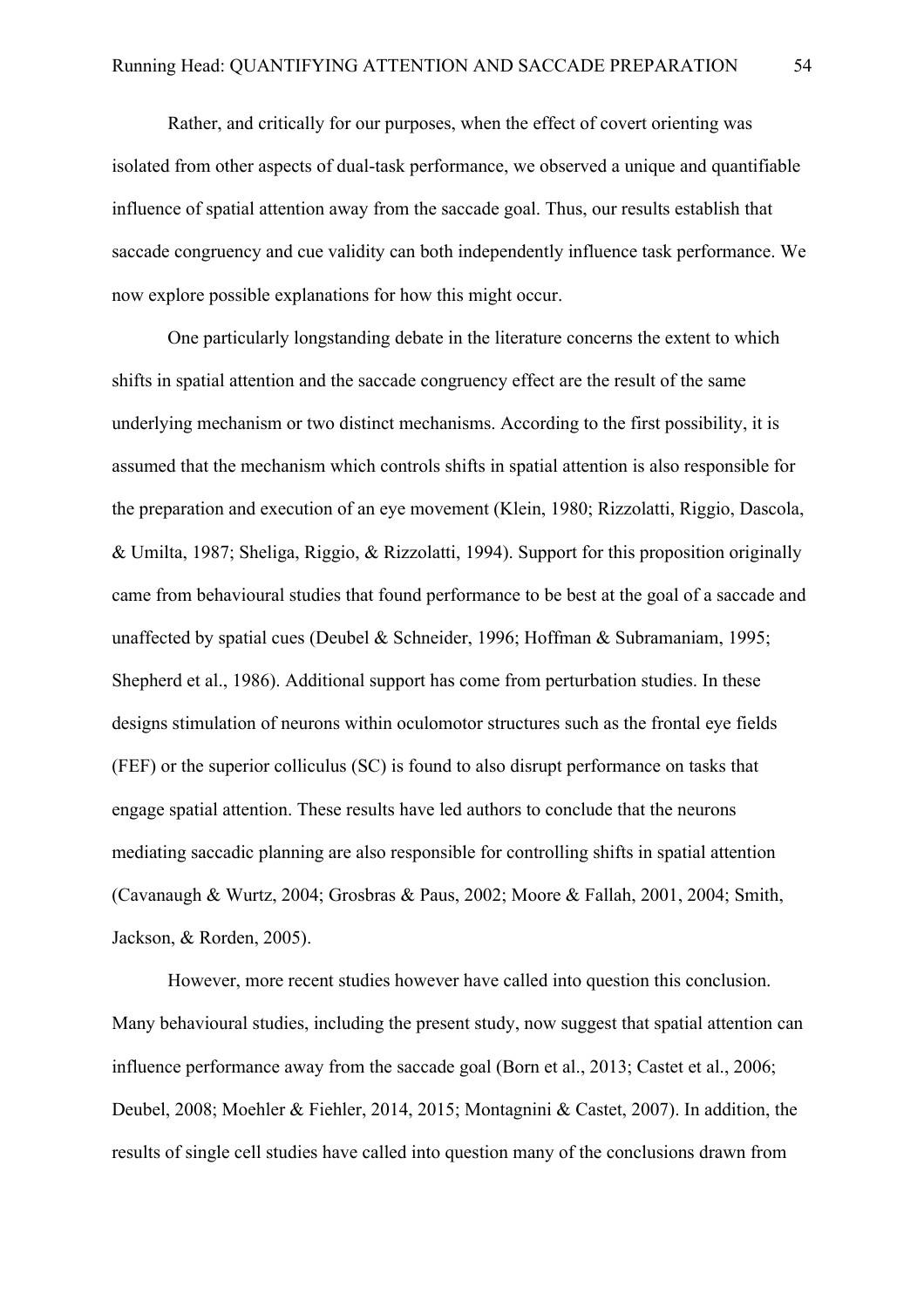perturbation research (Sato & Schall, 2003). Neurons within the FEF, for example, have been found to have distinct characteristics. Some neurons are reported to be visual attention specific, others selective for oculomotor responses and others are reported to have both visual and oculomotor properties. Given this, it is difficult to establish whether perturbation of the FEF disrupts one or two distinct mechanisms. We interpret our results as evidence that spatial cueing and saccade congruency are mediated by two distinct underlying mechanisms. We base this conclusion on the finding that there is a measurable and distinct contribution of both spatial attention and saccade preparation. In particular, while the saccade congruency effect did not vary greatly between Experiment 1 and Experiment 2, the influence of spatial cueing did. If these two effects were mediated by the same mechanism then we would not expect the magnitude of this effect to vary by cue type.

This conclusion is further supported by the results of our saccade latency modelling. Analysis of saccade latencies revealed eye movements to be slower away from the spatial cue relative to towards it. A pattern of results that has previously been found for both centrally presented arrows and gaze cues (Hermans & Walker, 2012; Kuhn & Benson, 2007; Kuhn & Kingstone, 2009; Ricciardelli et al., 2002). Using an analysis of manifest measures, this could be interpreted as evidence that spatial attention and saccade preparation are obligatorily yoked. That is, slower latencies away from the cue may be because an eye movement is first programmed in the direction of the cue and then must be reprogrammed and executed towards the saccade goal. Evidence accumulation modelling allowed us to explore this proposition for the first time. In Experiment 1 modelling revealed the conflict effect to manifest in both non-decision time and drift rate, a finding which suggests that the conflict effect may be attributed both to a perceptual yoking between orienting mechanisms and also to a conflict in the non-decision aspects of the dual-task. This was possibly the case because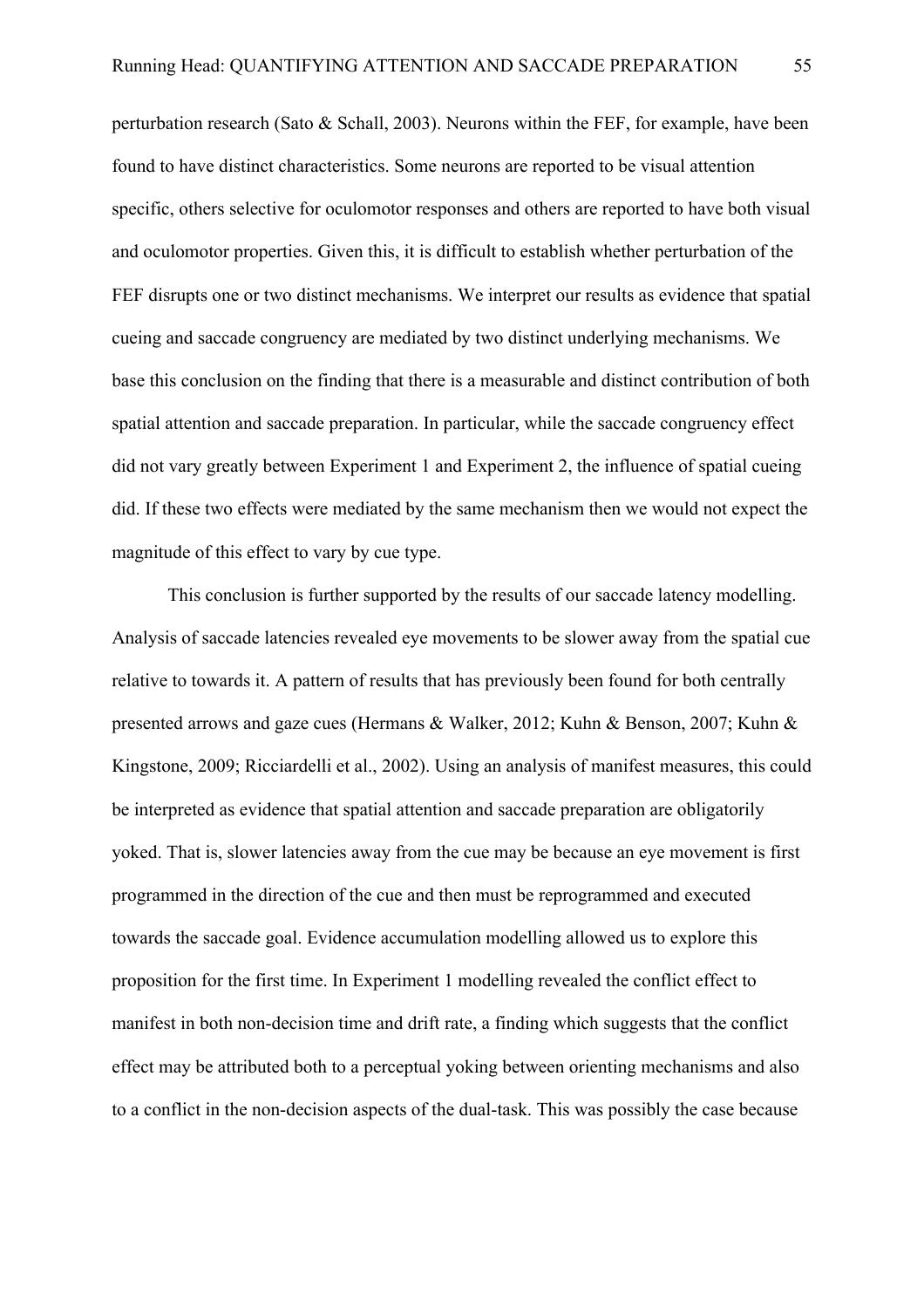participants were required to interpret arrow direction for both target and saccade goal information.

We addressed the latter possibility in Experiment 2 by ensuring the cue and saccade instruction were orthogonal. Here the same conflict effect was evident in saccade latencies, but now only the non-decision time parameter of the model accounted for the effect. We interpret this as strong evidence that the conflict effect in saccade latencies cannot be attributed to an obligatory yoking between these two mechanisms. Instead, our preferred interpretation is that this conflict effect is due to a bottleneck in the saccade execution stage of dual-task performance. That is, when the cue location and saccade goal coincide saccade latencies are rapid. When, however, the spatial cue appears away from the saccade goal there is a conflict which must be resolved before a saccade can be executed. The conflict that arises when cue location and saccade goal do not coincide, therefore affects the execution of a prepared saccade but not the perception of the target.

While our results are consistent with the assumption that shifts in spatial attention and saccadic programming are mediated by two distinct underlying mechanisms, the results are also consistent with a "split spotlight" account. That is, our observed saccade congruency and spatial cueing effects could be accounted for by an account that posits a single mechanism that allocates spatial attention to two distinct locations in parallel. Consistent with this possibility, a number of studies have found that attention can be distributed to noncontiguous locations within a visual field (Awh & Pashler, 2000; Muller, Malinowski, Gruber, & Hillyard, 2003), including towards multiple saccade goals before eye movements (Baldauf & Deubel, 2008; Gersch, Kowler, & Dosher, 2004; Gersch, Kowler, Schnitzer, & Dosher, 2009; Rolfs, Jonikaitis, Deubel, & Cavanagh, 2011). For example, Godjin and Theeuwes (2003) used a task that required participants to perform two saccades in succession and found that processing was enhanced at the goal of both saccades. According to this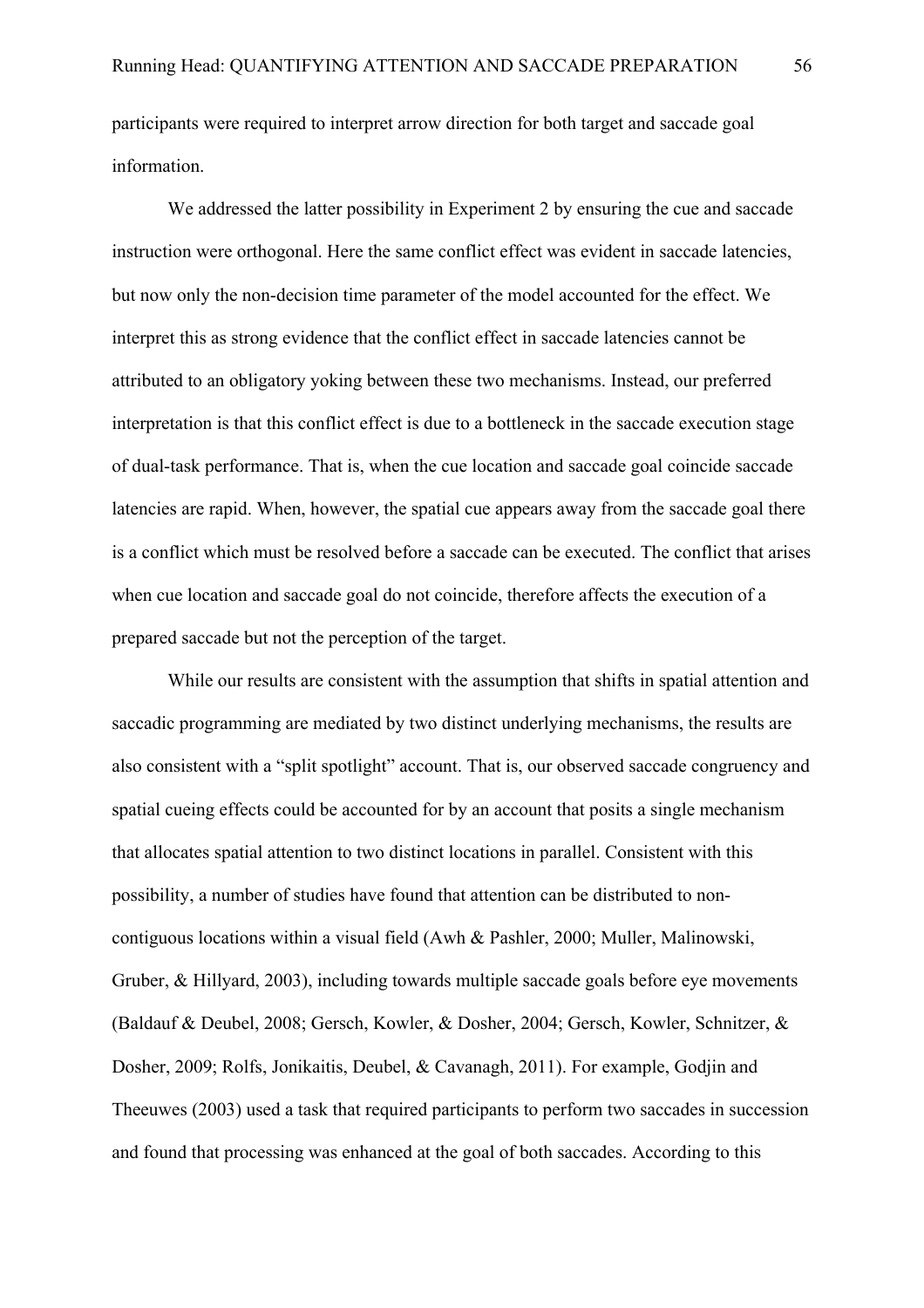account, the results of the present study would be due to spatial attention being allocated to both the saccade goal and spatial cue in parallel. Note, however, that it is not clear how this account could accommodate the observed magnitude differences evident across experiments. These findings, in contrast, more naturally follow from a distinct mechanism account of each type of orienting.

## **Discrimination-only trials**

Finally, we measured the spatial cueing effect when participants were instructed to maintain central fixation (discrimination-only trials). It has previously been difficult to unambiguously compare the magnitude of these effects as it is typical for researchers to block discrimination-only and dual-task trials. Our results revealed the cueing effect on trials in which participants were instructed to maintain fixation to be almost five times the size of the cueing effect evident on dual-task trials. This finding is somewhat at odds with research that has reported saccade congruency effects to be larger than discrimination-only cueing effects (Hoffman & Subramaniam, 1995) and other studies that report the two to be of a similar magnitude (Montagnini & Castet, 2007). When participants are instructed to maintain central fixation the degree and direction in which a saccade is planned, but not yet executed, cannot be established. Despite this, in many cueing studies eye movements are typically minimized by excluding trials that contain explicit saccades or keeping the cue-target SOA shorter than the amount of time necessary to program and execute a saccade  $(\sim 250 \text{ ms}; \text{Hallett}, 1978)$ . In this very typical design, the difference in performance between valid and invalid spatial cues is attributed to the operation of covertly oriented spatial attention. The results of the present study, however, revealed that the cueing effect on trials in which participants were instructed to maintain central fixation was greater than the spatial cueing effect obtained on dual-task trials. This finding calls into question what precisely is being measured in discrimination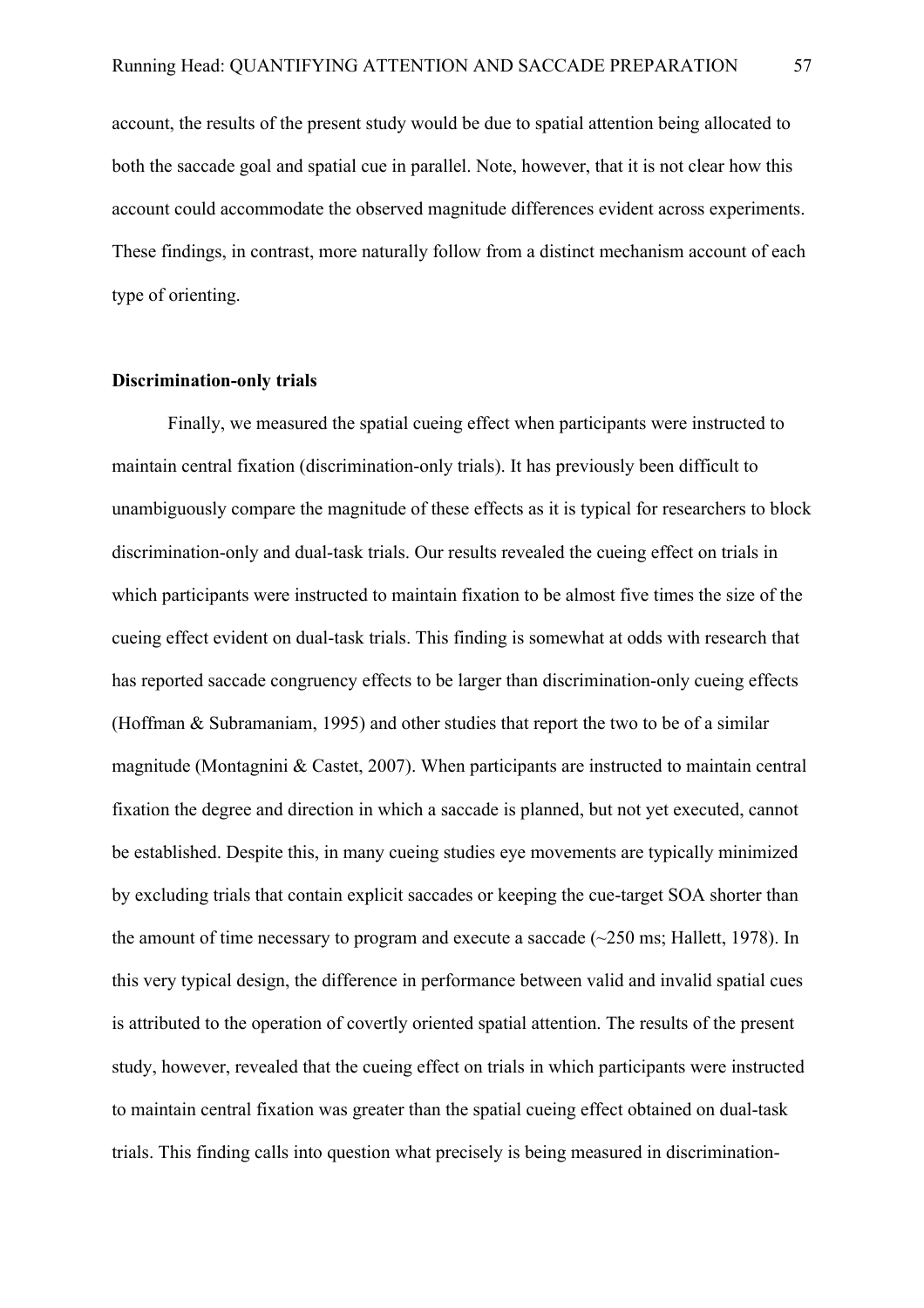only cueing tasks. It is possible that the large cueing effect evident on discrimination-only trials is because participants, even when instructed to maintain central fixation, may nonetheless by preparing a saccade in the direction of the cue.

## **Conclusion**

The degree to which spatial attention and saccade preparation are obligatorily yoked has been the topic of longstanding debate. Despite this, our understanding of the relationship between these two orienting mechanisms has remained largely the same as when researchers began investigating the topic (Hunt, Reuther, Hilchey, & Klein, 2019). Broadly, on one side of the debate is the view that the two orienting mechanisms are dependent and on the other side is the suggestion that they are independent. Part of the problem has been that until now there has been no conclusive way of measuring the relative contributions of both spatial attention and saccade preparation across blocked conditions, or across different dual-task designs. In this paper we used computational modelling to shed new light on the nature of this relationship. Using a common currency by which to compare the magnitude of these two orienting mechanisms our results revealed an independent and measurable influence of spatial attention away from the saccade goal. The magnitude of which was found to vary by cue type, with a peripheral cue influencing performance to a greater extent than a central arrow. These results are significant because they suggest that spatial attention and saccade preparation are mediated by distinct underlying mechanisms.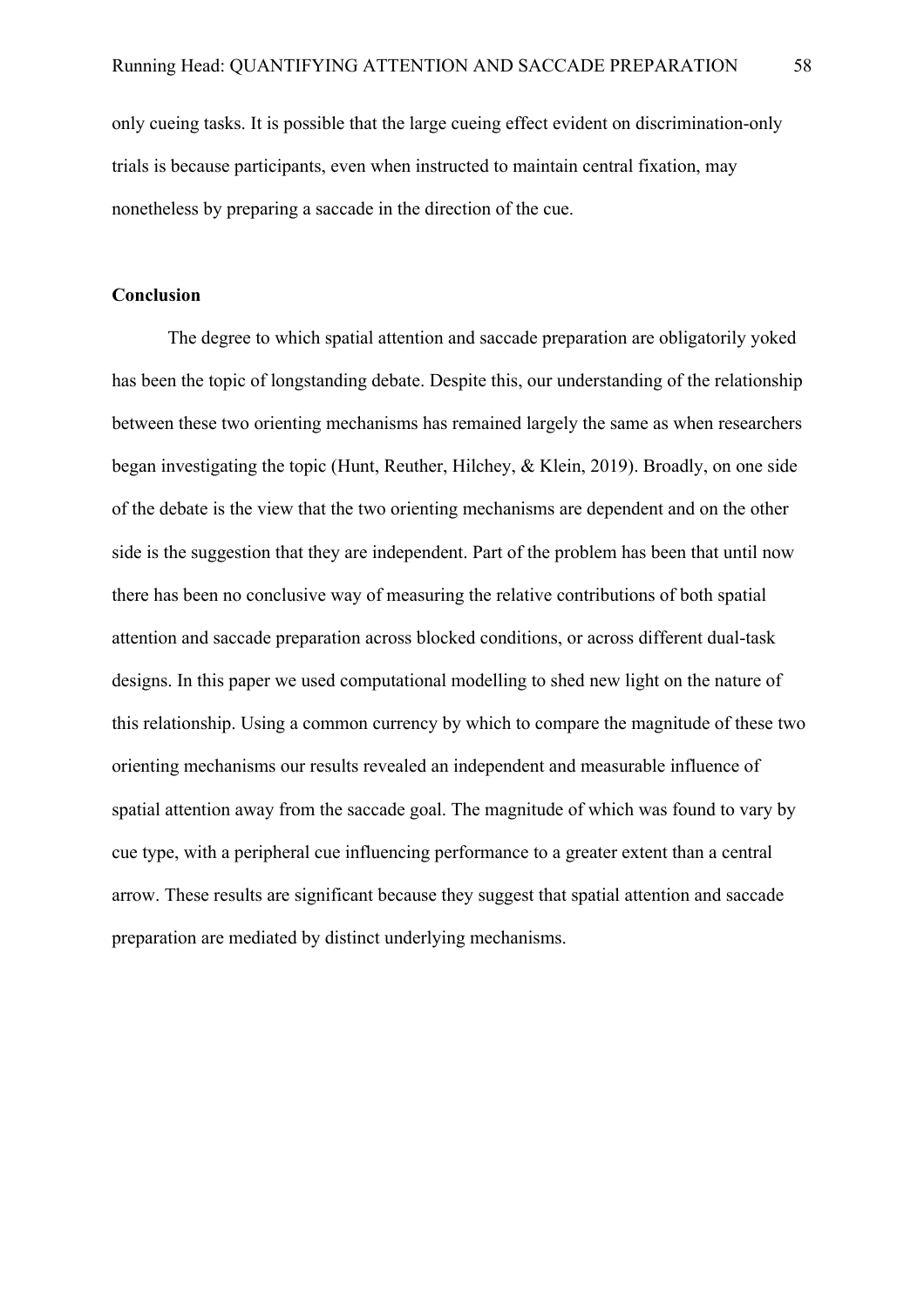#### References

- Akaike, H. (1974). A new look at the statistical model identification. *IEEE Transactions on Automatic Control, 19*, 716-723. doi:10.1109/TAC.1974.1100705
- Awh, E., & Pashler, H. (2000). Evidence for split attentional foci. *Journal of Experimental Psychology: Human Perception and Performance, 26*, 834-846. doi:10.1037/0096- 1523.26.2.834
- Baldauf, D., & Deubel, H. (2008). Properties of attentional selection during the preparation of sequential saccades. *Experimental Brain Research, 184*, 411-425. doi:10.1007/s00221-007-1114-x
- Bates, D., Maechler, M., Bolker, B., & Walker, S. (2015). Fitting linear mixed-effects models using lme4. *Journal of Statistical Software, 67*, 1-48. doi:10.18637/jss.v067.i01
- Boag, R. J., Strickland, L., Loft, S., & Heathcote, A. (2019). Strategic attention and decision control support prospective memory in a complex dual-task environment. *Cognition, 191*. doi:10.1016/j.cognition.2019.05.011
- Born, S., Ansorge, U., & Kerzel, D. (2013). Predictability of spatial and non-spatial target properties improves perception in the pre-saccadic interval. *Vision Research, 91*, 93- 101. doi:10.1016/j.visres.2013.08.003
- Brown, S. D., & Heathcote, A. (2008). The simplest complete model of choice response time: linear ballistic accumulation. *Cognitive Psychology, 57*, 153-178. doi:10.1016/j.cogpsych.2007.12.002
- Brysbaert, M., & Stevens, M. (2018). Power analysis and effect size in mixed effects models: A tutorial. *Journal of Cognition, 1*, 9. doi:10.5334/joc.10
- Carrasco, M. (2011). Visual attention: the past 25 years. *Vision Research, 51*, 1484-1525. doi:10.1016/j.visres.2011.04.012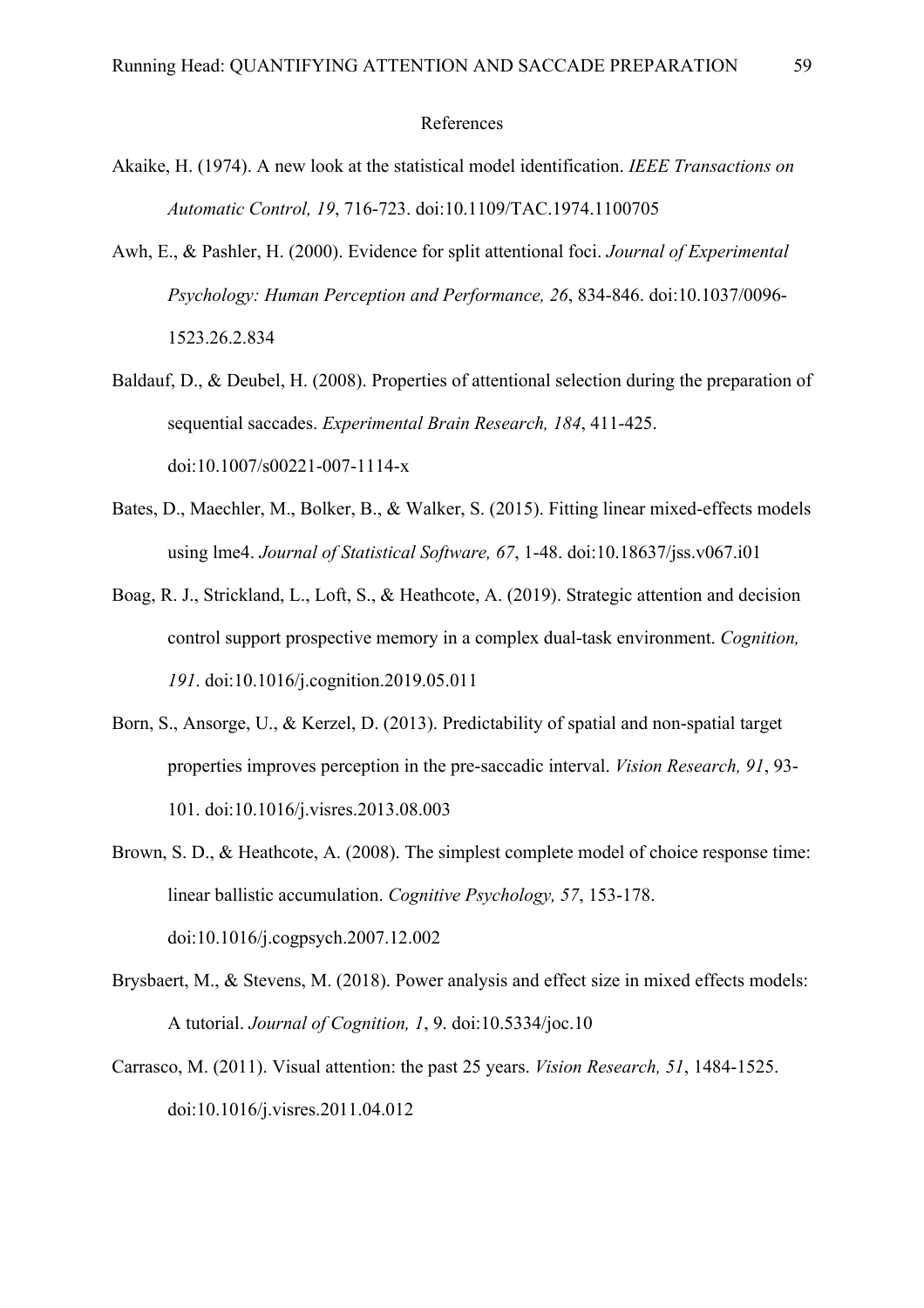- Carrasco, M., & McElree, B. (2001). Covert attention accelerates the rate of visual information processing. *Proceedings of the National Academy of Sciences, 98*, 5363- 5367. doi:10.1073/pnas.081074098
- Casteau, S., & Smith, D. T. (2018). Covert attention beyond the range of eye-movements: Evidence for a dissociation between exogenous and endogenous orienting. *Cortex*. doi:10.1016/j.cortex.2018.11.007
- Castet, E., Jeanjean, S., Montagnini, A., Laugier, D., & Masson, G. S. (2006). Dynamics of attentional deployment during saccadic programming. *Journal of Vision, 6*, 196-212. doi:10.1167/6.3.2
- Cavanaugh, J., & Wurtz, R. H. (2004). Subcortical modulation of attention counters change blindness. *Journal of Neuroscience, 24*, 11236-11243. doi:10.1523/jneurosci.3724- 04.2004
- Deubel, H. (2008). The time course of presaccadic attention shifts. *Psychological Research, 72*, 630-640. doi:10.1007/s00426-008-0165-3
- Deubel, H., & Schneider, W. X. (1996). Saccade target selection and object recognition: Evidence for a common attentional mechanism. *Vision Research, 36*, 1827-1837. doi:10.1016/0042-6989(95)00294-4
- Deubel, H., & Schneider, W. X. (2003). Delayed saccades, but not delayed manual aiming movements, require visual attention shifts. *Annals of the New York Academy of Sciences, 1004*, 289-296. doi:10.1196/annals.1303.026
- Donkin, C., Brown, S., & Heathcote, A. (2011). Drawing conclusions from choice response time models: A tutorial using the linear ballistic accumulator. *Journal of Mathematical Psychology, 55*, 140-151. doi:10.1016/j.jmp.2010.10.001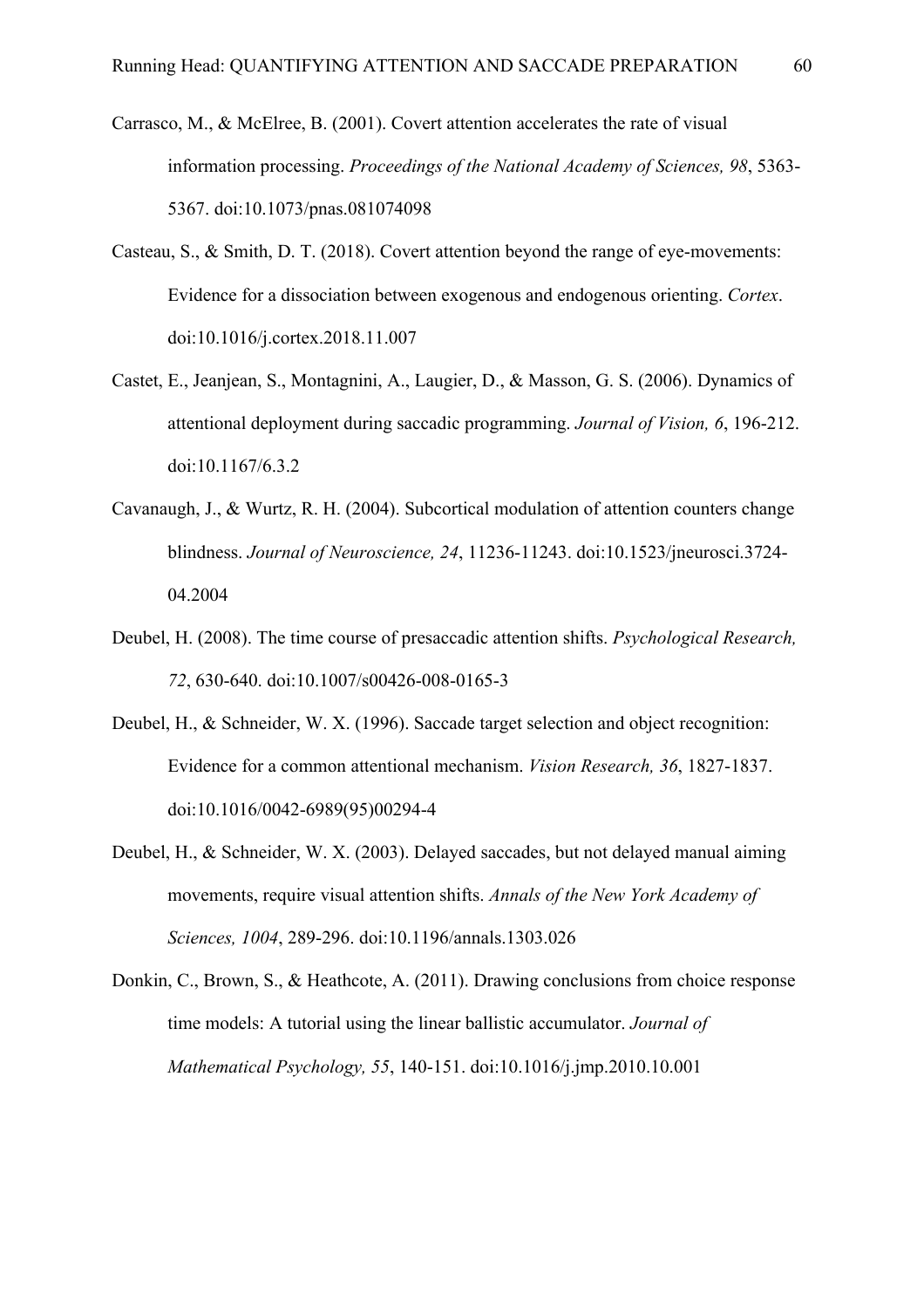- Donkin, C., Brown, S. D., & Heathcote, A. (2009). The overconstraint of response time models: rethinking the scaling problem. *Psychonomic Bulletin & Review, 16*, 1129- 1135. doi:10.3758/PBR.16.6.1129
- Dore-Mazars, K., Pouget, P., & Beauvillain, C. (2004). Attentional selection during preparation of eye movements. *Psychological Research, 69*, 67-76. doi:10.1007/s00426-003-0166-1
- Engbert, R., & Kliegl, R. (2003). Microsaccades uncover the orientation of covert attention. *Vision Research, 43*, 1035-1045. doi:10.1016/s0042-6989(03)00084-1
- Gersch, T. M., Kowler, E., & Dosher, B. (2004). Dynamic allocation of visual attention during the execution of sequences of saccades. *Vision Research, 44*, 1469-1483. doi:10.1016/j.visres.2003.12.014
- Gersch, T. M., Kowler, E., Schnitzer, B. S., & Dosher, B. A. (2009). Attention during sequences of saccades along marked and memorized paths. *Vision Research, 49*, 1256-1266. doi:10.1016/j.visres.2007.10.030
- Ghose, G. M., & Maunsell, J. H. R. (2002). Attentional modulation in visual cortex depends on task timing. *Nature, 419*, 616-620. doi:10.1038/nature01057
- Godijn, R., & Theeuwes, J. (2003). Parallel allocation of attention prior to the execution of saccade sequences. *Journal of Experimental Psychology: Human Perception and Performance, 29*, 882-896. doi:10.1037/0096-1523.29.5.882
- Grosbras, M.-H., & Paus, T. (2002). Transcranial magnetic stimulation of the frontal eye field: Effects on visual perception and attention. *Journal of Cognitive Neuroscience, 14*, 1109-1120. doi:10.1162/089892902320474553
- Hallett, P. E. (1978). Primary and secondary saccades to goals defined by instructions. *Vision Research, 14*, 1279-1296. doi:10.1016/0042-6989(78)90218-3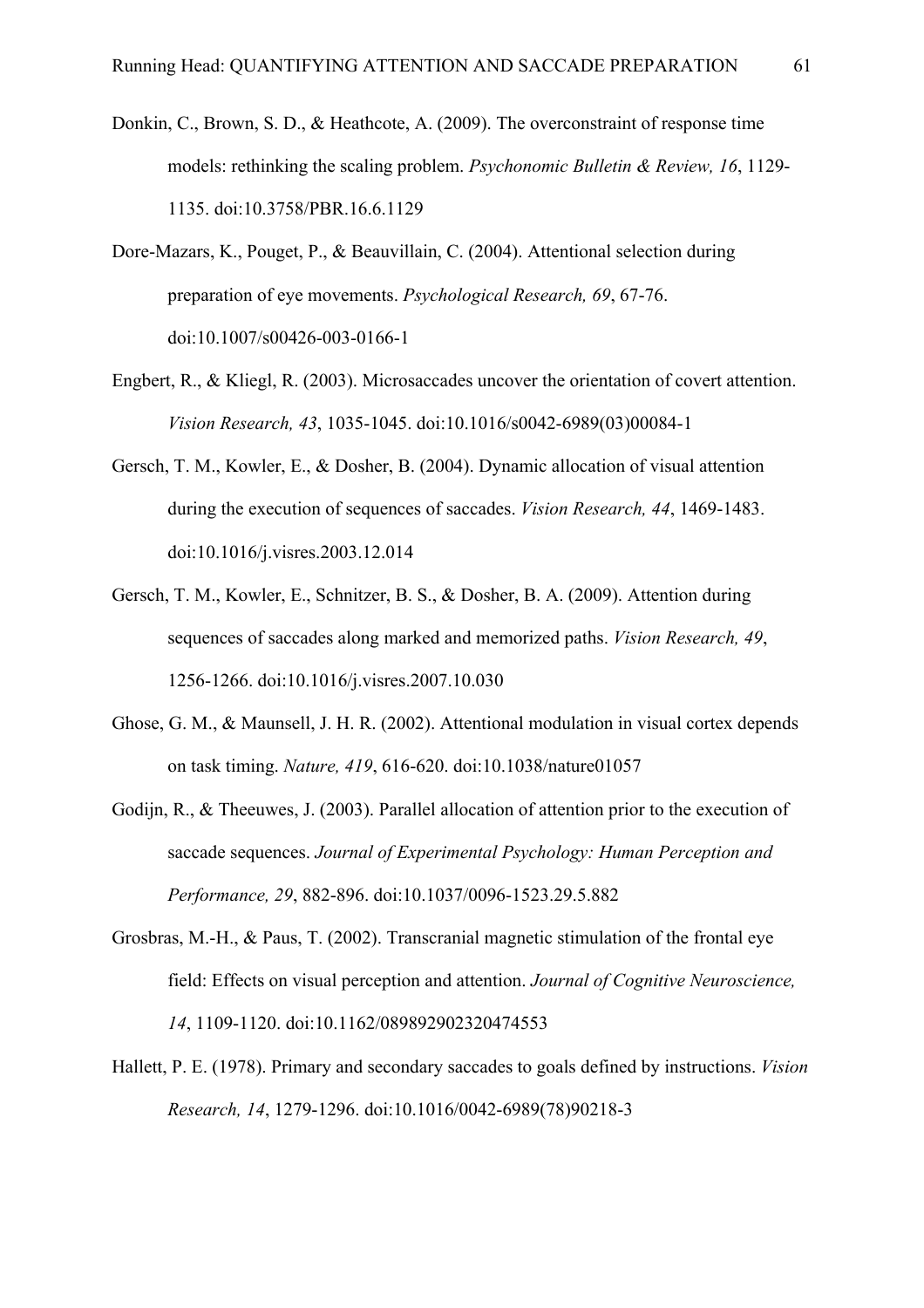- Heathcote, A., Brown, S., & Mewhort, D. J. K. (2002). Quantile maximum likelihood estimation of response time distributions. *Psychonomic Bulletin Review, 9*, 349-401. doi:10.3758/BF03196299
- Heathcote, A., Lin, Y.-S., Reynolds, A., Strickland, L., Gretton, M., & Matzke, D. (2018). Dynamic models of choice. *Behavior Research Methods, 51*, 961-985. doi:10.3758/s13428-018-1067-y
- Heathcote, A., & Love, J. (2012). Linear deterministic accumulator models of simple choice. *Frontiers in Psychology, 3*, 292. doi:10.3389/fpsyg.2012.00292
- Hermans, F., & Walker, R. (2012). Do you look where I look? Attention shifts and response prepration following dynamic social cues. *Journal of Eye Movement Research, 5*, 1- 11. doi:10.16910/jemr.5.5.5
- Hoffman, J. E., & Subramaniam, B. (1995). The role of visual attention in saccadic eye movements. *Perception & Psychophysics, 57*, 787-795. doi:10.3758/BF03206794
- Hunt, A. R., Reuther, J., Hilchey, M. D., & Klein, R. M. (2019). The relationship between spatial attention and eye movements. *Current Topics in Behavioral Neurosciences*. doi:10.1007/7854\_2019\_95
- Klauer, K. C. (2010). Hierarchical multinomial processing tree models: A latent-trait approach. *Psychometrika, 75*, 70-98. doi:10.1007/s11336-009-9141-0
- Klein, R. M. (Ed.) (1980). *Does oculomotor readiness mediate cognitive control of visual attention?* Erlbaum.
- Kowler, E., Anderson, E., Dosher, B., & Blaser, E. (1995). The role of attention in the programming of saccades. *Vision Research, 35*, 1897-1916. doi:10.1016/0042- 6989(94)00279-U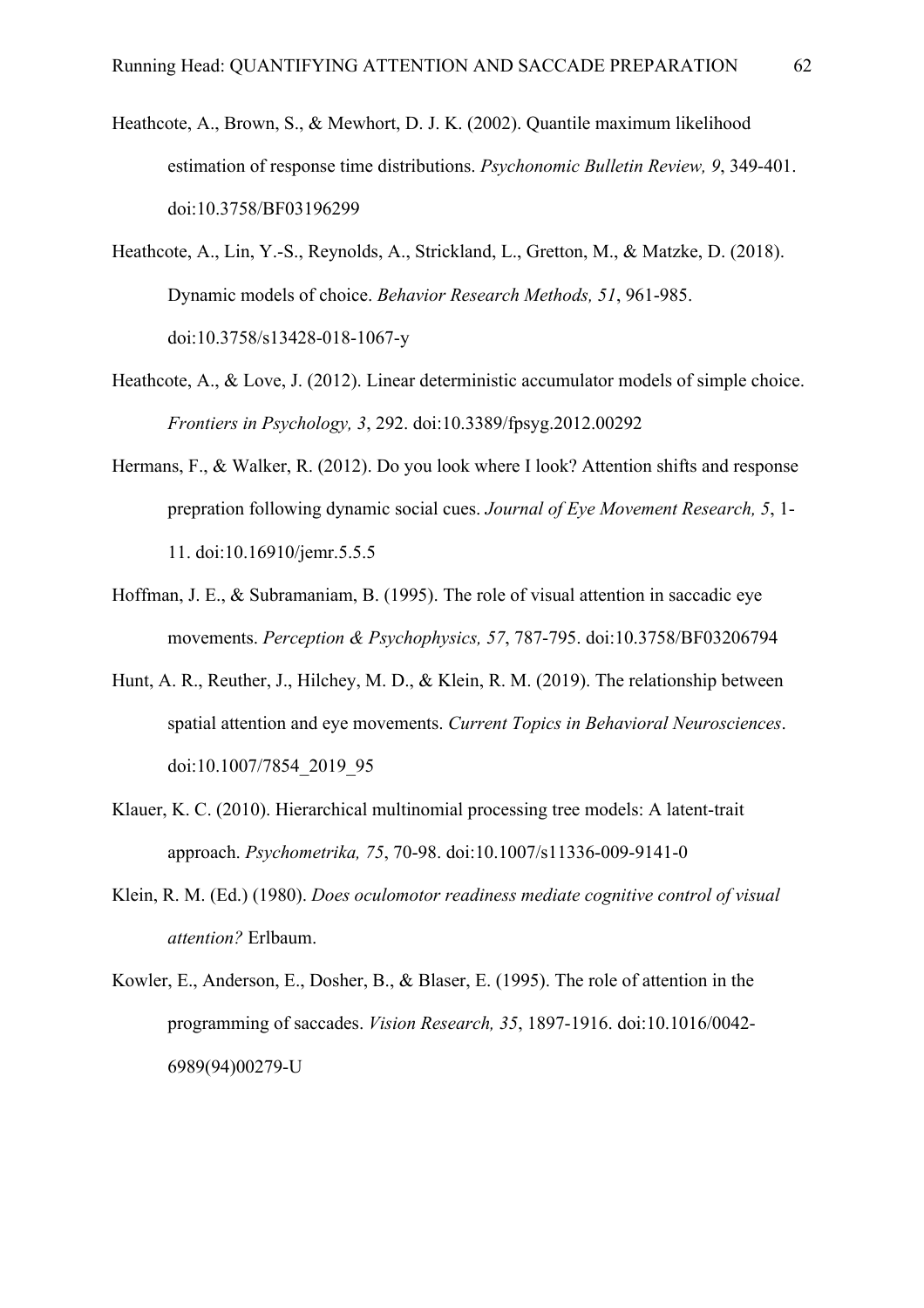- Krajbich, I., Armel, C., & Rangel, A. (2010). Visual fixations and the computation and comparison of value in simple choice. *Nature Neuroscience, 13*, 1292-1298. doi:10.1038/nn.2635
- Krajbich, I., Lu, D., Camerer, C., & Rangel, A. (2012). The attentional drift-diffusion model extends to simple purchasing decisions. *Frontiers in Psychology, 3*, 193. doi:10.3389/fpsyg.2012.00193
- Krajbich, I., & Rangel, A. (2011). Multialternative drift-diffusion model predicts the relationship between visual fixations and choice in value-based decisions. *Proceedings of the National Academy of Sciences, 108*, 13852-13857. doi:10.1073/pnas.1101328108
- Kuhn, G., & Benson, V. (2007). The influence of eye-gaze and arrow pointing distractor cues on voluntary eye movements. *Perception & Psychophysics, 6*, 966-971. doi:10.3758/BF03193934
- Kuhn, G., & Kingstone, A. (2009). Look away! Eyes and arrows engage oculomotor responses automatically. *Atten Percept Psychophys, 71*, 314-327. doi:10.3758/APP.71.2.314
- Lewandowsky, S., & Oberauer, K. (2018). Computational modeling in cognition and cognitive neuroscience. In *Stevens' Handbook of Experimental Psychology and Cognitive Neuroscience* (pp. 1-35).
- Li, H. H., Barbot, A., & Carrasco, M. (2016). Saccade preparation reshapes sensory tuning. *Current Biology, 26*, 1564-1570. doi:10.1016/j.cub.2016.04.028
- Moehler, T., & Fiehler, K. (2014). Effects of spatial congruency on saccade and visual discrimination performance in a dual-task paradigm. *Vision Research, 105*, 100-111. doi:10.1016/j.visres.2014.10.001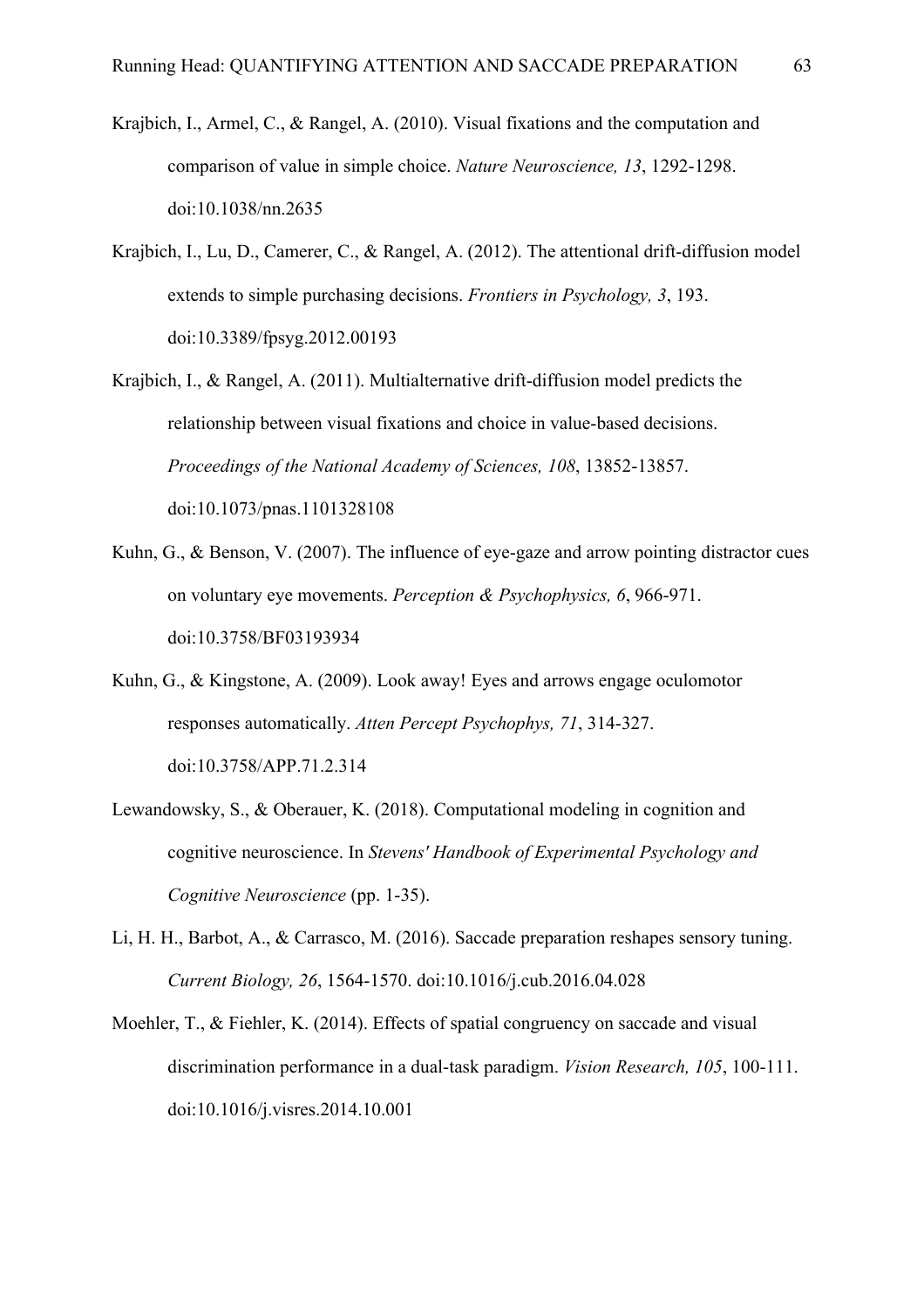- Moehler, T., & Fiehler, K. (2015). The influence of spatial congruency and movement preparation time on saccade curvature in simultaneous and sequential dual-tasks. *Vision Research, 116*, 25-35. doi:10.1016/j.visres.2015.09.006
- Montagnini, A., & Castet, E. (2007). Spatiotemporal dynamics of visual attention during saccade preparation: Independence and coupling between attention and movement planning. *Journal of Vision, 7*, 8 1-16. doi:10.1167/7.14.8
- Moore, T., & Fallah, M. (2001). Control of eye movements and spatial attention. *Proceedings of the National Academy of Sciences, 98*, 1273-1276. doi:10.1073/pnas.98.3.1273
- Moore, T., & Fallah, M. (2004). Microstimulation of the frontal eye field and its effects on covert spatial attention. *Journal of Neurophysiology, 91*, 152-162.
- Muller, M. M., Malinowski, P., Gruber, T., & Hillyard, S. A. (2003). Sustained division of the attentional spotlight. *Nature, 424*, 309-312. doi:10.1038/nature01744
- Posner, M. I. (1980). Orienting of attention. *Quarterly Journal of Experimental Psychology, 32*, 3-25. doi:10.1080/00335558008248231
- Ratcliff, R., & Rouder, J. N. (1998). Modeling response times for two-choice decisions. *Psychological Science, 9*, 347-356. doi:10.1111/1467-9280.00067
- Ratcliff, R., Thapar, A., & McKoon, G. (2010). Individual differences, aging, and IQ in twochoice tasks. *Cognitive Psychology, 60*, 127-157. doi:10.1016/j.cogpsych.2009.09.001
- Ricciardelli, P., Bricolo, E., Aglioti, S. M., & Chelazzi, L. (2002). My eyes want to look where your eyes are looking: Exploring the tendency to imitate another individual's gaze. *Neuroreport, 13*, 2259-2264. doi:10.1097/01.wnr.0000044227.79663.2e
- Ristic, J., & Kingstone, A. (2006). Attention to arrows: pointing to a new direction. *Quarterly Journal of Experimental Psychology, 59*, 1921-1930. doi:10.1080/17470210500416367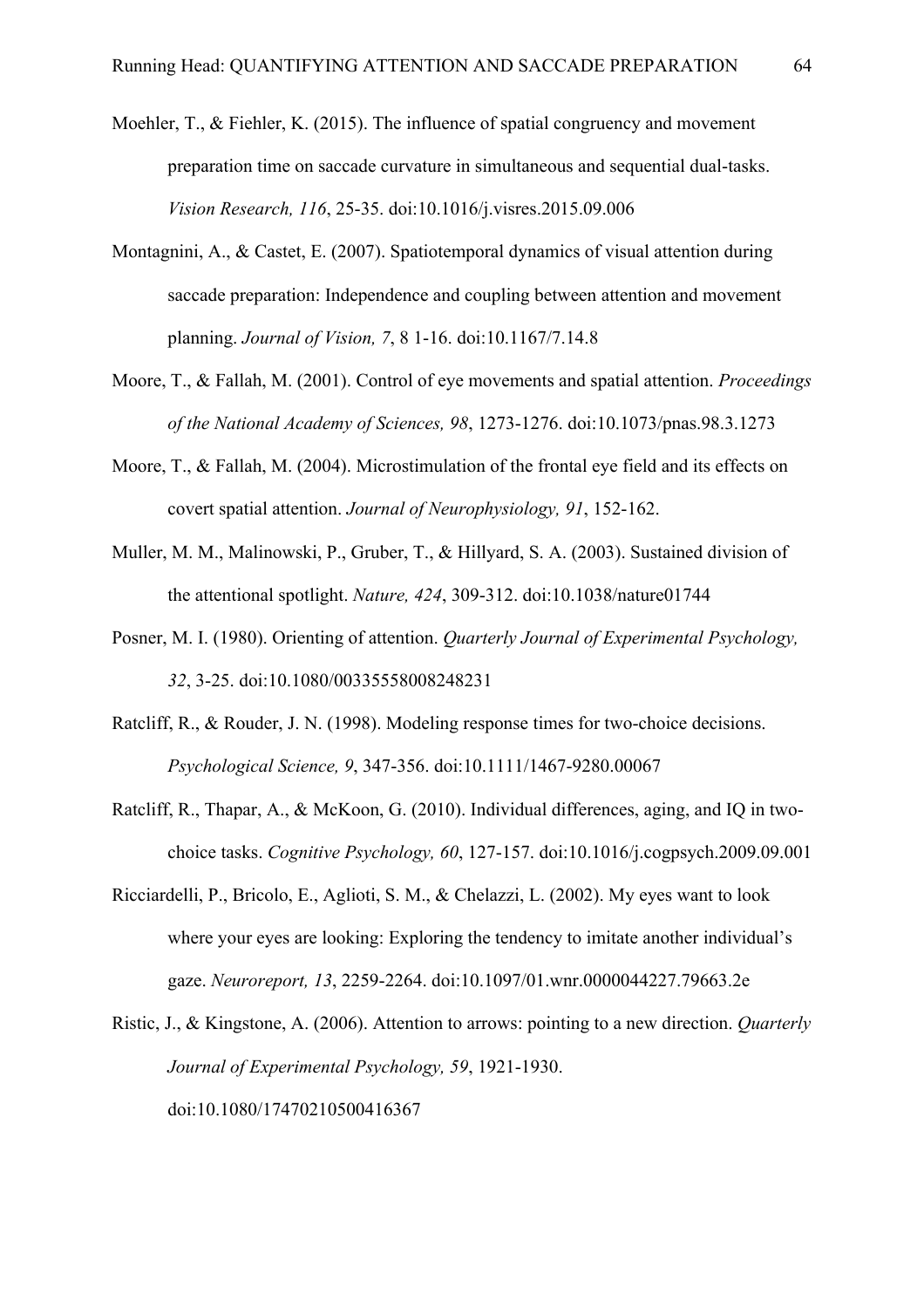- Ristic, J., Wright, A., & Kingstone, A. (2007). Attentional control and reflexive orienting to gaze and arrow cues. *Psychonomic Bulletin & Review, 14*, 964-969.
- Rizzolatti, G., Riggio, L., Dascola, I., & Umilta, C. (1987). Reorienting attention across the horizontal and vertical meridians: Evidence in favor of a premotor theoy of attention. *Neuropsychologia, 25*, 31-40. doi:10.1016/0028-3932(87)90041-8
- Rolfs, M., Jonikaitis, D., Deubel, H., & Cavanagh, P. (2011). Predictive remapping of attention across eye movements. *Nature Neuroscience, 14*, 252-256. doi:10.1038/nn.2711
- Salthouse, T. A. (1996). The processing-speed theory of adult age differences in cognition. *Psychological Review, 103*, 403-428. doi:10.1037/0033-295X.103.3.403
- Sato, T. R., & Schall, J. D. (2003). Effects of stimulus-response compatibility on neural selection in frontal eye field. *Neuron, 38*, 637-648. doi:10.1016/S0896- 6273(03)00237-X
- Schwarz, G. E. (1978). Estimating the dimensions of a model. *Annals of Statistics, 6*, 461- 464. doi:10.1214/j.tics.2009.04.009
- Sheliga, B. M., Riggio, L., & Rizzolatti, G. (1994). Orienting of attention and eye movements. *Experimental Brain Research, 98*, 507-522.
- Shepherd, M., Findlay, J. M., & Hockey, R. J. (1986). The relationship between eye movements and spatial attention. *The Quarterly Journal of Experimental Psychology Section A, 38*, 475-491. doi:10.1080/14640748608401609
- Smith, D. T., Jackson, S. R., & Rorden, C. (2005). Transcranial magnetic stimulation of the left human frontal eye fields eliminates the cost of invalid endogenous cues. *Neuropsychologia, 43*, 1288-1296. doi:10.1016/j.neuropsychologia.2004.12.003